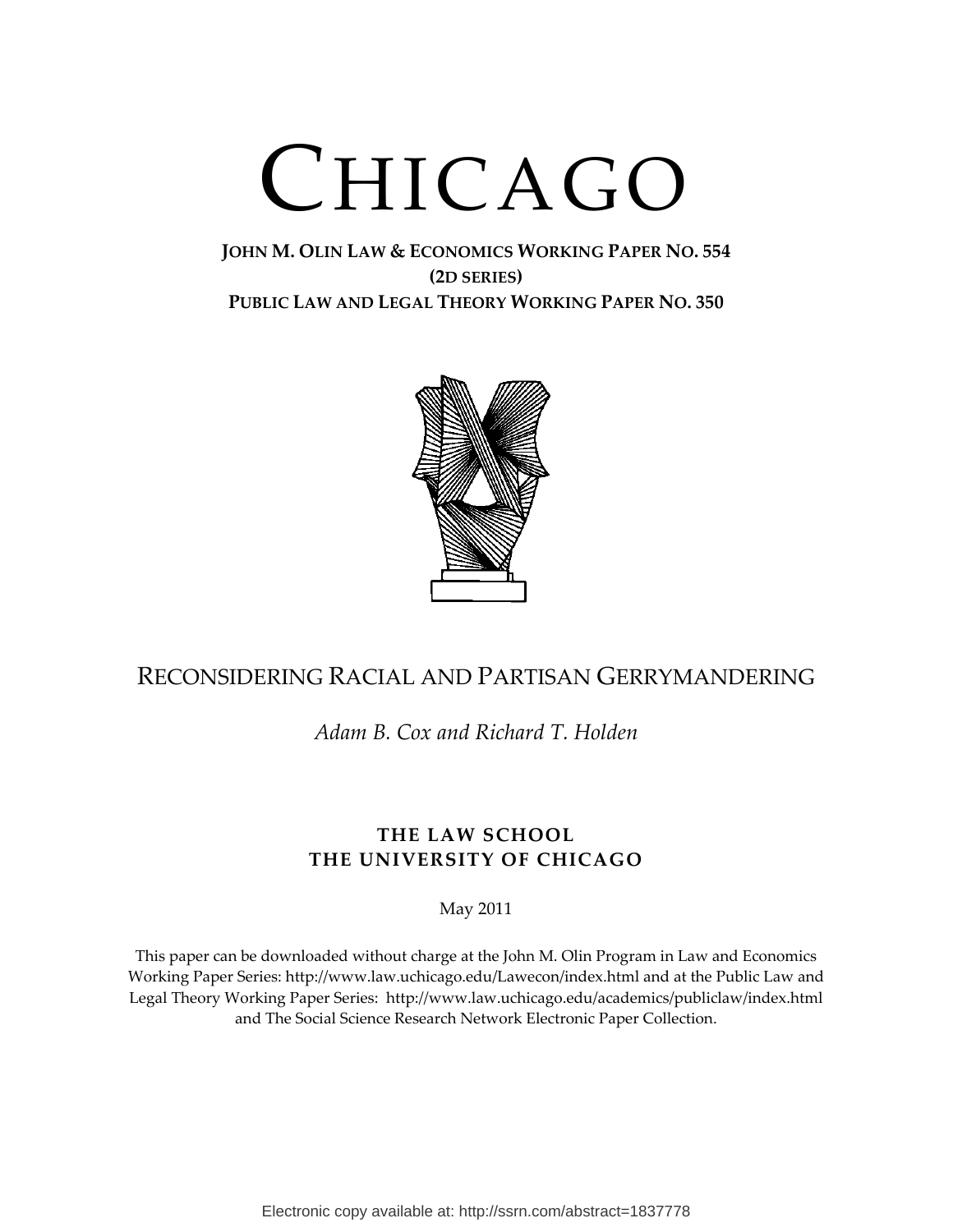*Adam B. Cox*† *& Richard T. Holden*††

*In recent years, scholars have come to a general agreement about the relationship between partisan gerrymandering and racial redistricting. Drawing districts that contain a majority of minority voters, as is often required by the Voting Rights Act, is said to help minority voters in those districts but hurt the Democratic Party more broadly. This Article argues that this familiar claim is based on a mistaken assumption about how redistricters can best manipulate districts for partisan gain—an assumption grounded in the idea that all voters can be thought of as either Democrats or Republicans. Relaxing this assumption, and acknowledging that voters come in diverse ideological types, we highlight the fact that the optimal partisan gerrymandering strategy is quite different from the pack-and-crack strategy that is pervasive in the literature. Understanding this optimal strategy leads to a second insight—that the Voting Rights Act constrains Republicans' partisan ambitions, not Democrats', as is typically thought. We conclude by discussing some implications for the future of the Voting Rights Act and the next round of decennial redistricting.*

|                                                                 | C. The Partisan Implications of the VRA's Redistricting Requirements576 |  |
|-----------------------------------------------------------------|-------------------------------------------------------------------------|--|
| III. SIMPLE MODELS AND THE COMPLEX REALITY OF REDISTRICTING 579 |                                                                         |  |
|                                                                 |                                                                         |  |
|                                                                 |                                                                         |  |
|                                                                 |                                                                         |  |
|                                                                 |                                                                         |  |
|                                                                 |                                                                         |  |

<sup>†</sup> Professor of Law, The University of Chicago Law School.

<sup>††</sup> Assistant Professor of Economics and Neubauer Family Faculty Fellow, The University of Chicago Booth School of Business; Faculty Research Fellow, National Bureau of Economic Research.

Many thanks to Rosalind Dixon, Adam Feibelman, Josh Fischman, Heather Gerken, Aziz Huq, Alison LaCroix, Anup Malani, Tom Miles, Courtney Oliva, Rick Pildes, Eric Posner, Arden Rowell, Adam Samaha, Lior Strahilevitz, David Strauss, Adrian Vermeule, and workshop participants at The University of Chicago Law School, Boston University School of Law, Northwestern University School of Law, Southern Methodist University School of Law, Tulane University Law School, and University of Texas School of Law for helpful conversations and comments on earlier drafts. Special thanks also to Jesse Galdston and Louisa Zhou for impeccable research assistance.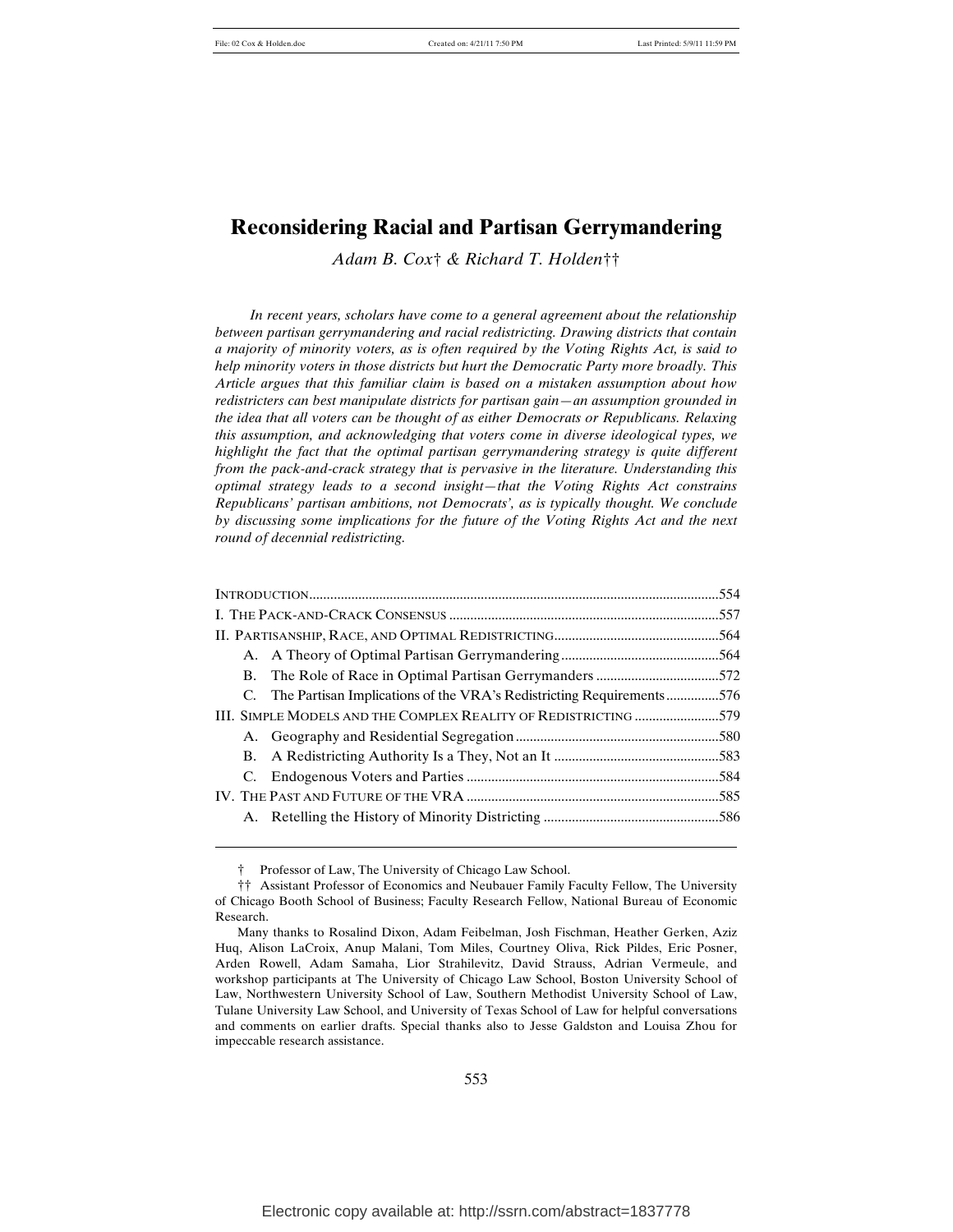| 554 |    | The University of Chicago Law Review                                    | [78:553] |  |
|-----|----|-------------------------------------------------------------------------|----------|--|
|     |    |                                                                         |          |  |
|     | 1. |                                                                         |          |  |
|     | 2. | Majority districts, plurality districts, and the retrogression test 590 |          |  |
|     | 3. |                                                                         |          |  |
| В.  |    |                                                                         |          |  |
|     |    |                                                                         |          |  |
|     | 2. |                                                                         |          |  |
|     | 3. |                                                                         |          |  |
|     |    |                                                                         |          |  |

#### INTRODUCTION

Redistricting presents an immense opportunity for partisan advantage-seeking in American politics. Since the beginning of the reapportionment revolution nearly a half-century ago, it has also become a central tool used to advance the interests of minority voters. Both the Constitution and the Voting Rights Act of  $1965^{\degree}$  (VRA) have been read by courts to require that states draw electoral districts in ways that protect and promote the representation of minority voters. These twin features have left courts and commentators struggling for the past two decades with a core question: How do politics and race interact in the decennial redistricting process?

Recent events have given this question increased urgency. The next round of decennial redistricting is just kicking off. The 2010 census results are about to be released, triggering a constitutional requirement that states redraw virtually every congressional and state legislative district in the country. This new wave of redistricting will take place in a political and legal environment radically different from the one we saw a decade ago. First, Barack Obama's election as the forty-fourth President has led many to ask whether we are in a transformative period for racial politics in the United States.<sup>2</sup> Second, the Supreme Court has recently questioned the constitutionality of core VRA provisions that regulate the role of race in redistricting. Those four-decade-old provisions were reauthorized by Congress just a few years ago,<sup>3</sup> but in *NAMUDNO v Holder*<sup>4</sup> the Court suggested

<sup>1</sup> Pub L No 89-110, 79 Stat 437, codified as amended at 42 USC § 1971 et seq.

<sup>2</sup> See, for example, Stephen Ansolabehere, Nathaniel Persily, and Charles Stewart III, *Race, Region, and Vote Choice in the 2008 Election: Implications for the Future of the Voting Rights Act*, 123 Harv L Rev 1385, 1386 (2010).

<sup>3</sup> See Fannie Lou Hamer, Rosa Parks, and Coretta Scott King Voting Rights Act Reauthorization and Amendments Act of 2006 ("VRA Reauthorization Act of 2006") § 5, Pub L No 109-246, 120 Stat 577, 580–81, codified at 42 USC § 1973c.

<sup>4</sup> *Northwest Austin Municipal Utility District Number One v Holder*, 129 S Ct 2504 (2009) (*NAMUDNO*).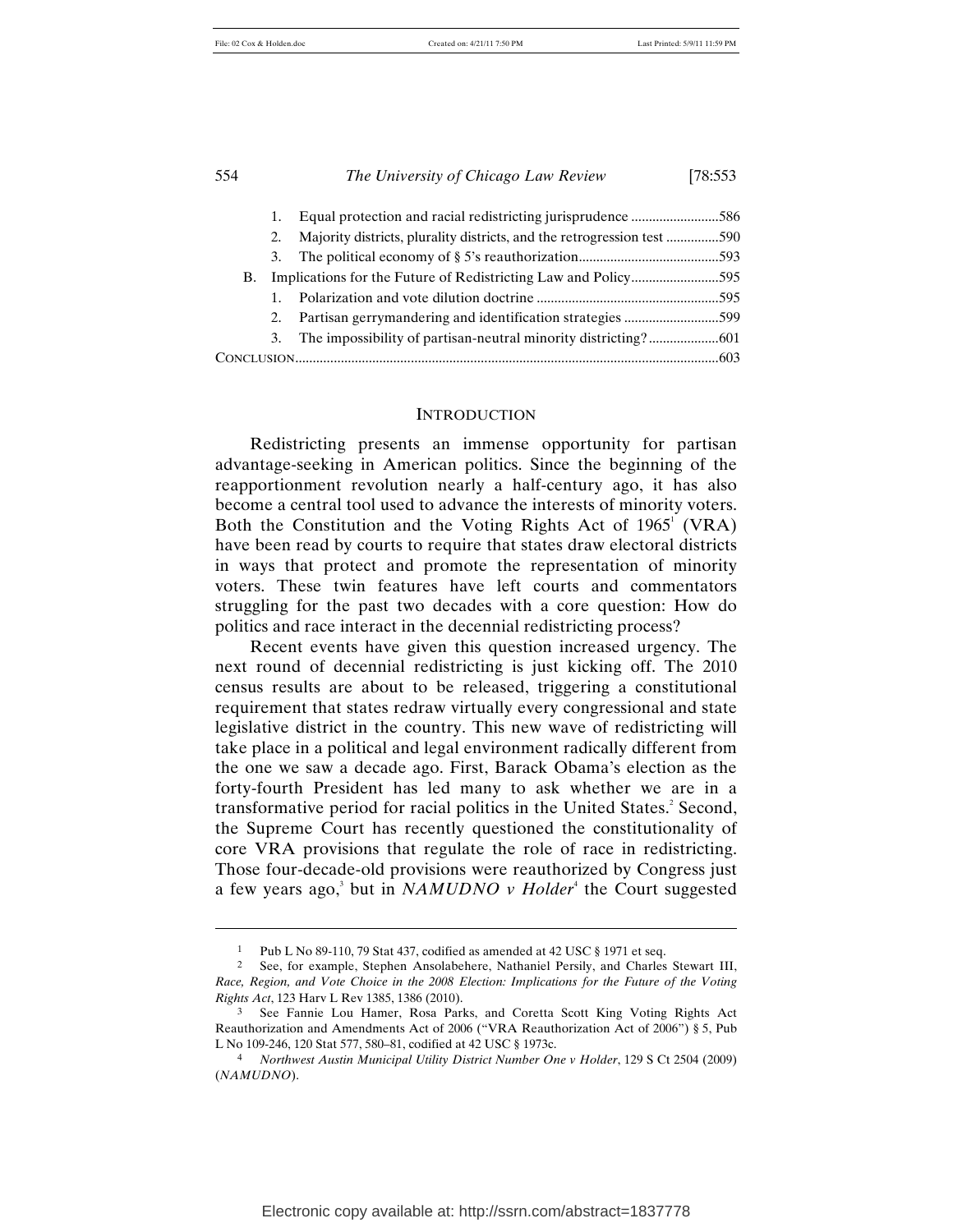that they were relics of an earlier era.<sup>5</sup> Third, the growth of the Latino electorate in the United States raises the possibility that old ways of thinking about the intersection of race and partisanship in redistricting will translate poorly to new political contexts.

This Article argues that the way we have long thought about the relationship between partisan gerrymandering and racial redistricting is misguided. Consequently, there are currently widespread misunderstandings about the role of the VRA and the changes to American politics that might follow from the Act's invalidation or amendment—changes that could affect both the representational opportunities for minority voters and the egregiousness of partisan gerrymanders in coming years.

The existing literature has, after an initial period of disagreement, coalesced around a rough consensus about the interplay between race, partisanship, and the VRA. According to the now-familiar story, drawing districts that contain a majority of minority voters, as is often required by the VRA, helps minority voters in those districts but hurts the Democratic Party more broadly by packing Democratic supporters into too few districts.<sup>6</sup> This story has dominated popular accounts at least since the Republicans took over Congress in 1994. It has also figured prominently in recent reports of the political dynamics surrounding the reauthorization of a core provision of the VRA. Republicans in Congress supported that reauthorization overwhelmingly, and their support has been seen by

6 See Part I.

<sup>5</sup> See id at 2511–12. *NAMUDNO*, one of the most anticipated cases decided by the Supreme Court in recent years, concerned a challenge to the constitutionality of the newly reauthorized § 5 of the VRA—one of the Act's core enforcement provisions. The Supreme Court avoided the constitutional question by adopting a strained interpretation of the Act's statutory language. See id at 2513–19 (holding that the VRA allows bailout suits against a broader array of political subdivisions than the text appears to cover). But many prominent voting rights scholars and Court watchers have read the decision as a warning to Congress that the Court is prepared to strike down § 5 in a future lawsuit. See, for example, Richard H. Pildes, *A Warning to Congress*, NY Times Room for Debate (June 22, 2009), online at http://roomfordebate.blogs.nytimes.com/2009/06/22/the-battlenot-the-war-on-voting-rights/#richard (visited Dec 23, 2010) ("Today's nearly unanimous opinion may be sending . . . a message to Congress."); Tom Goldstein, *Analysis: Supreme Court Invalidates Section 5's Coverage Scheme*, SCOTUSblog (June 22, 2009), online at http://www.scotusblog.com/ 2009/06/analysis-supreme-court-invalidates-section-5's-coverage-scheme-2/ (visited Dec 23, 2010) ("A failure by Congress to respond to the Court's opinion will be fatal to Section 5."). A few potential such suits are already on the horizon, and the next wave of redistricting will almost surely bring the Act's constitutionality squarely before the Court. See Linda Greenhouse, *Is Anyone Watching?*, NY Times Opinionator (Feb 23, 2011), online at http://opinionator.blogs.nytimes.com/2011/02/23/isanyone-watching/ (visited Apr 3, 2011) (describing a new challenge to the VRA, filed by Shelby County, Alabama, that is currently making its way through the lower federal courts), discussing *Shelby County v Holder*, No 1:10-cv-00651 (DDC filed Apr 27, 2010).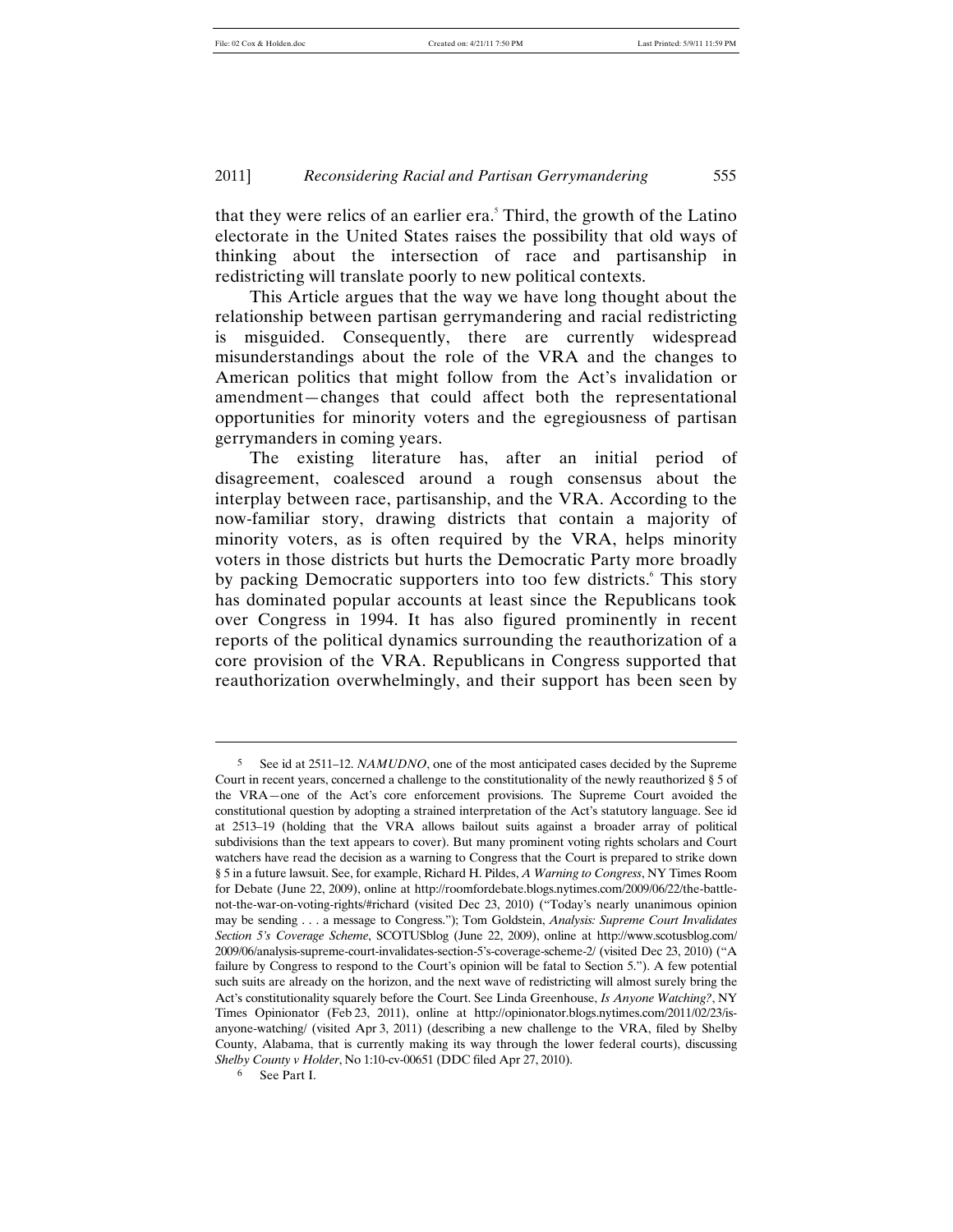many as strategic—a decision to back a rule that rigs the redistricting game in Republicans' favor.<sup>7</sup>

The difficulty is that this account suffers from some methodological shortcomings. In particular, it focuses on changes to individual districts and assumes that the politicians in charge of redistricting gain partisan advantage by pursuing a strategy of "cracking" and "packing" their opponents—lumping them into districts where they are either too few to win the district or so numerous as to waste many votes. This crack-and-pack theory of partisan advantage-seeking, which has been around since at least the turn of the twentieth century, imagines that there are only two types of voters: Democrats and Republicans. This may seem like a small simplification with little practical consequence. Nonetheless, relaxing this assumption and acknowledging that voters come in diverse ideological types changes dramatically the theoretical relationship among partisan gerrymandering, racial redistricting, and the VRA.

To unpack these relationships, we take a new approach that proceeds in three straightforward steps. First, we analyze the redistricting process to identify the optimal strategy for a redistricter trying to maximize partisan advantage in a world with diverse voter types. Second, we ask how a redistricting authority following the optimal strategy would allocate minority voters to districts. Third, we ask whether the VRA prevents the partisan redistricting authority from distributing minority voters in an optimal way and, if so, under what conditions. Put simply, we take the intuitive approach of asking what an unconstrained redistricter would do, then asking whether law actually constrains this preferred course of action.

Our approach demonstrates that, at least in areas where minority voters are predominantly African American, the VRA constrains Republicans more than Democrats in the pursuit of partisan advantage in the redistricting process. In other words, the Act comes with a built-in partisan bias in favor of the Democratic Party—just the opposite of what is commonly thought.

This conclusion raises a significant question about why Republicans supported, in overwhelming numbers, the recent reauthorization of central parts of the VRA. More broadly, our claim has important implications for the past and future of the Supreme Court's voting rights jurisprudence, as well as for longstanding disagreements about how best to protect and advance minority voting rights within the American political system. For example, it complicates the story about the Court's much-criticized racial

<sup>7</sup> See text accompanying notes 130–36.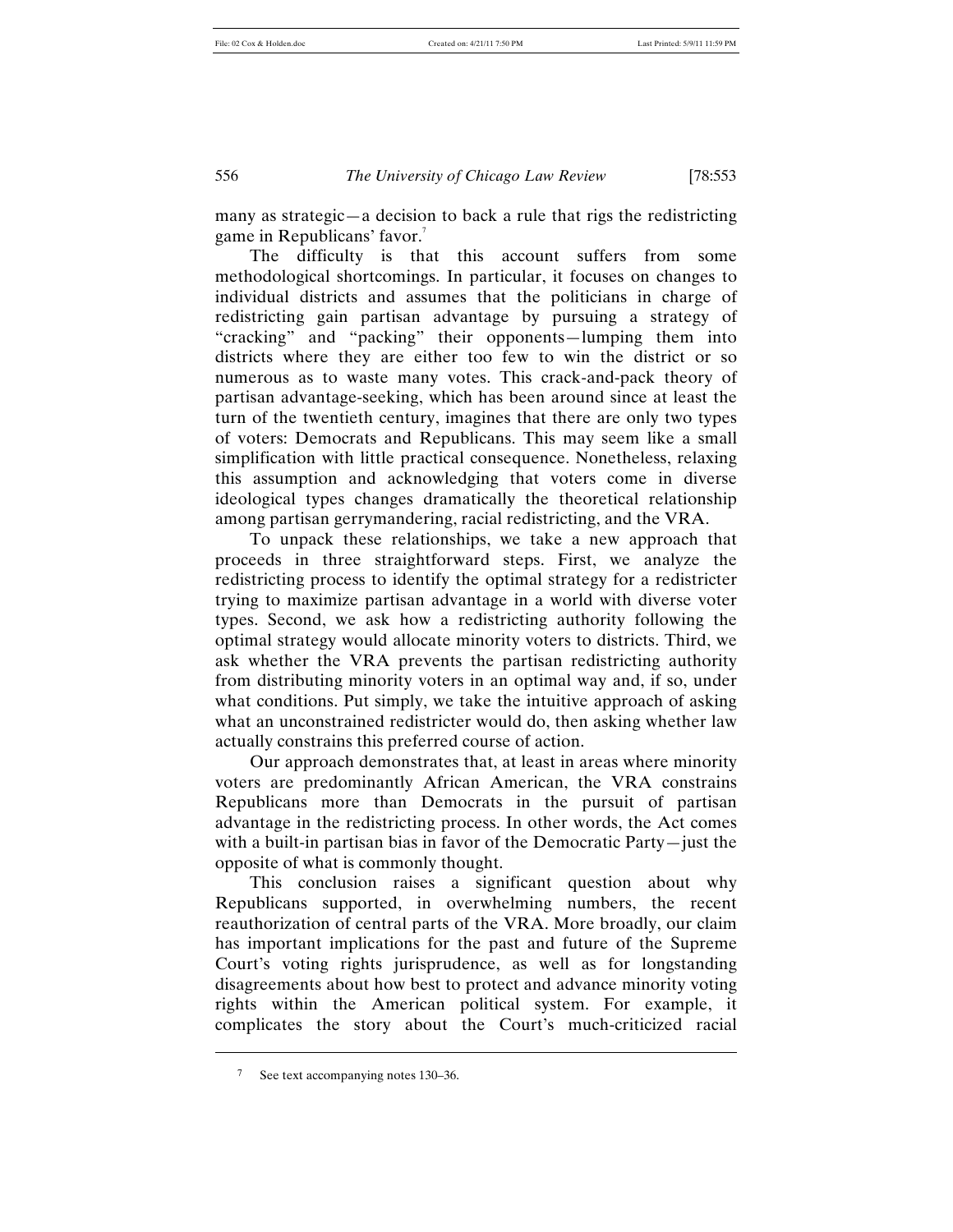l

2011] *Reconsidering Racial and Partisan Gerrymandering* 557

gerrymandering jurisprudence, $\delta$  points to a potential path out of the quagmire in which partisan gerrymandering jurisprudence is currently stuck, and suggests that the debate about the relationship between descriptive and substantive minority representation may be proceeding from erroneous premises.<sup>9</sup> In short, our approach provides a new framework for thinking about these many other questions concerning minority representation within a redistricting regime controlled by partisan officials.

## I. THE PACK-AND-CRACK CONSENSUS

This Part provides some background on the regulation of redistricting in the United States and briefly explains how courts and scholars arrived at the current consensus about the relationship between race and partisanship in redistricting.

Redistricting allocates voters to electoral districts. In the United States, where members of both state legislative assemblies and Congress are elected predominantly from single-member districts, the allocation of voters to districts plays a significant role in determining which candidates emerge and who ultimately wins each seat.<sup>10</sup> Redistricting thus presents whomever controls the process with a tremendous opportunity to shape political outcomes. This fact is not lost on the state legislative assemblies that, throughout most of the United States, have initial authority to draw both state legislative and congressional districts.<sup>11</sup> As far back as 1812, Elbridge Gerry's Democratic-Republican-controlled government in Massachusetts

<sup>8</sup> See *Shaw v Reno*, 509 US 630 (1993), and its progeny. See also notes 109–16.

In Hanna Pitkin's classic formulation, "descriptive" representation is concerned with representing the identity of a voter, while "substantive" representation is concerned with representing the interests of a voter. See Hanna Fenichel Pitkin, *The Concept of Representation* 60–61, 209 (California 1967).

<sup>&</sup>lt;sup>10</sup> See 2 USC  $\S 2c$  (requiring that members of the House of Representatives be elected using single-member districts). See also Douglas J. Amy, *Behind the Ballot Box: A Citizen's Guide to Voting Systems* 55–56 (Praeger 2000) (noting that nearly all states use single-member districts to elect a large majority of their state legislators).

<sup>11</sup> The Supreme Court has never been particularly explicit about which provision of the Constitution confers on states initial authority to draw federal congressional districts. While Article I, § 4's so-called Elections Clause is an obvious candidate, see US Const Art I, § 4 ("The Times, Places and Manner of holding Elections for Senators and Representatives, shall be prescribed in each State by the Legislature thereof."), the Court does not appear to have explicitly relied upon it. See Adam Cox, *Partisan Fairness and Redistricting Politics*, 79 NYU L Rev 751, 780–81 n 114 (2004) (describing ambiguity over the constitutional source of authority). Authority over state legislative districting is controlled by state constitutions and statutes. Most states treat redistricting as an ordinary legislative function. See Michael P. McDonald, *A Comparative Analysis of Redistricting Institutions in the United States, 2001–02*, 4 State Polit & Pol Q 371, 377 (2004) (stating that thirty-eight states use the ordinary legislative process for congressional redistricting and twenty-six states do so for state legislative redistricting).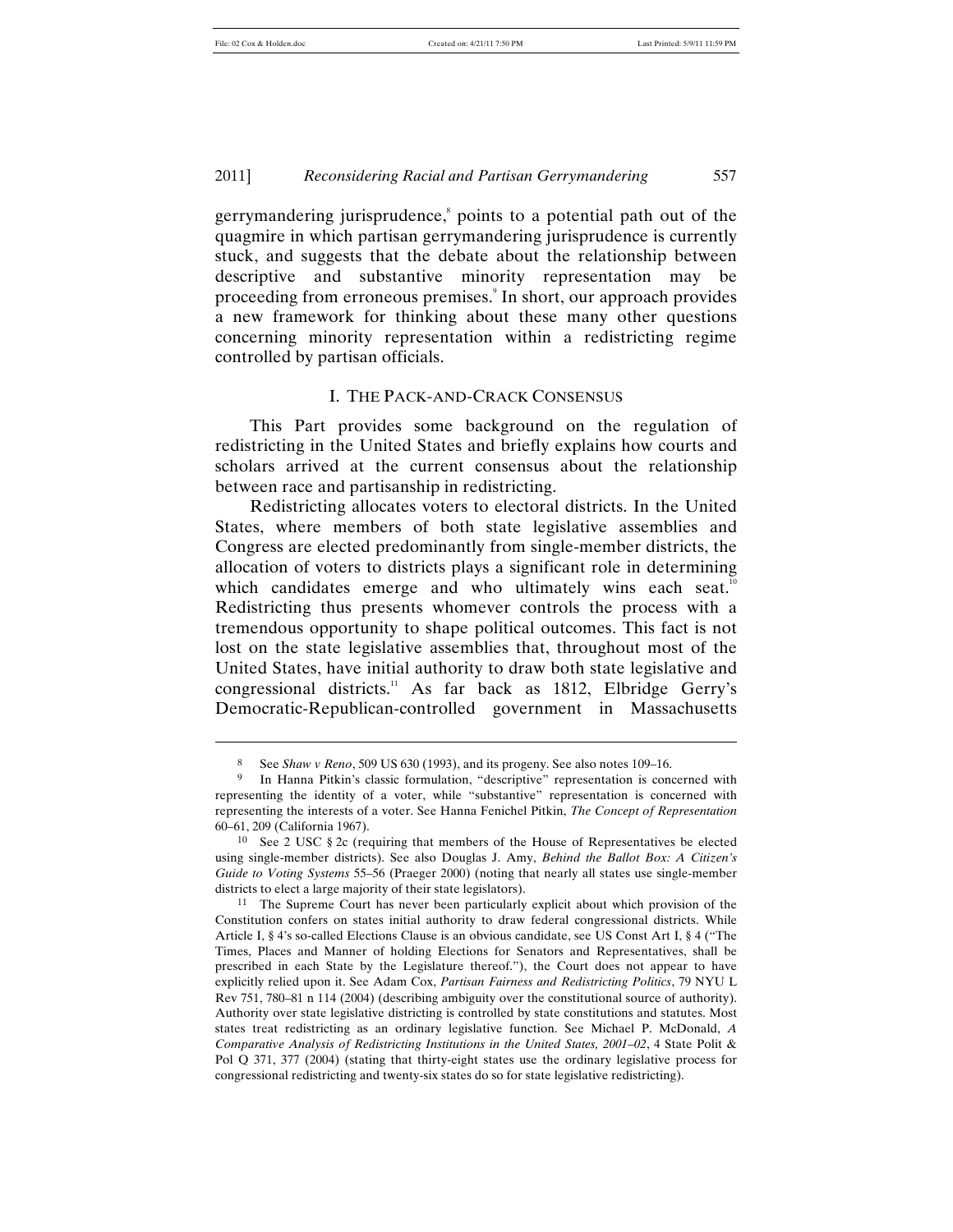drew contorted districts in an (ultimately unsuccessful) effort to fend off the Federalists.12 Today, the Democratic and Republican parties fight for the partisan gain that comes with control over the decennial redistricting required by the release of each new census.<sup>13</sup>

Few legal rules restrict the partisan manipulation of district lines. The reapportionment revolution in the 1960s established the constitutional principle of "one person, one vote," which today generally requires that electoral districts have equal populations.<sup>14</sup> But the equipopulation requirement does little to curb partisan gerrymandering.<sup>15</sup> Ditto for the requirements of contiguity and compactness that many states formally impose on the redistricting process.16 Moreover, while the Supreme Court has refused to rule out the possibility that egregious gerrymanders might themselves violate the Constitution, it has rejected every such claim that has come before it over the past twenty-five years. $17$ 

The VRA is perhaps the lone exception to this generally lax regulatory environment. Passed in the wake of Bloody Sunday to combat the widespread exclusion of African American voters from

14 See *Baker v Carr*, 369 US 186, 237 (1962); *Reynolds v Sims*, 377 US 533, 577 (1964) ("[T]he Equal Protection Clause requires that a State make an honest and good faith effort to construct districts . . . as nearly of equal population as is practicable.").

15 See *Karcher v Daggett*, 462 US 725, 752 & n 10 (1983) (Stevens concurring) (noting that developments in computer technology have made gerrymandering easier); Samuel Issacharoff, Pamela S. Karlan, and Richard H. Pildes, *The Law of Democracy: Legal Structure of the Political Process* 829 (Foundation 3d ed 2007) ("[T]he one-person, one-vote rule at best inconvenienced would-be gerrymanderers.").

16 See Henry L. Chambers Jr, *Enclave Districting*, 8 Wm & Mary Bill Rts J 135, 144, 161–62 (1999).

<sup>12</sup> See Elmer Cummings Griffith, *The Rise and Development of the Gerrymander* 16–20 (Chicago 1907) (tracing the practice back to colonial times); Henry F. Griffin, *The Gerrymander*, Outlook 186, 187–89 (Jan 28, 1911) (claiming that early Revolutionary figures such as William Penn, Patrick Henry, and Thomas Jefferson used redistricting to gain partisan political advantage well before the term was coined).

<sup>13</sup> See, for example, Chris Cillizza, *Democrats Look to Grab the Redistricting Reins*, Wash Post A2 (Mar 22, 2010); Nathan L. Gonzales and Lauren W. Whittington, *Parties Prepping for Redistricting Fight*, Roll Call (May 18, 2009), online at http://www.rollcall.com/issues/54\_132/- 34992-1.html (visited Feb 15, 2011).

<sup>17</sup> In 1986, the Court held that partisan gerrymandering claims are justiciable under the Constitution, but the justices disagreed about how to identify unconstitutional partisan gerrymanders. See *Davis v Bandemer*, 478 US 109, 126–27 (1986). Compare id at 127–37 (White) (plurality) with id at 169–73 & n 7 (Powell concurring). See also text accompanying notes 150–53. Since then, a majority of the Court has repeatedly declined to overturn *Bandemer* and hold that gerrymander claims are nonjusticiable political questions. See *Vieth v Jubelirer*, 541 US 267, 306 (2004) (Kennedy concurring); id at 317 (Stevens dissenting); id at 343 (Souter dissenting, joined by Ginsburg); id at 355 (Breyer dissenting); *League of United Latin American Citizens v Perry*, 548 US 399, 413–14, 420, 423 (2006) (*LULAC*). Nonetheless, the Court has rejected every allegation of unconstitutional gerrymandering that has come before it. See *Vieth*, 541 US at 306; *LULAC*, 548 US at 413–14.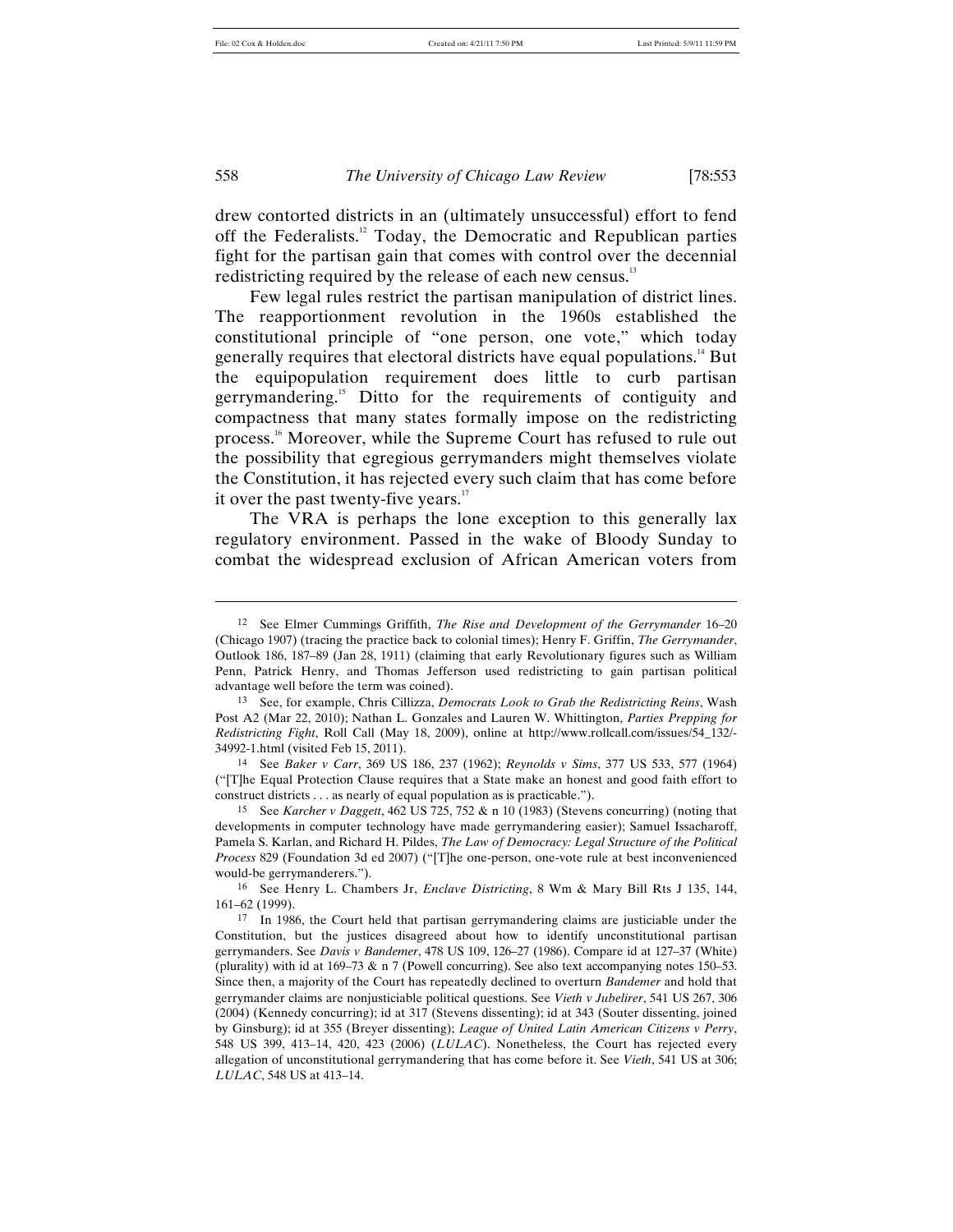the polls,<sup>18</sup> the seminal civil rights statute does not directly regulate the partisan manipulation of district lines. Nonetheless, we explain in more detail below how the Act was interpreted to require redistricting authorities to draw, where possible, electoral districts that contain a majority of minority voters. $19$  The rise of this legal obligation to create majority-minority districts raised the question of how the drawing of these districts influences efforts at partisan manipulation—and ultimately what these districts mean for the respective fortunes of Democrats and Republicans.

This question was thrust into the national spotlight in 1994, when the Republican Party reclaimed Congress for the first time in nearly half a century. A slew of journalists quickly blamed at least part of the Democratic Party's losses on the rise of majority-minority districts during the early 1990s.<sup>20</sup> In the following years, a flurry of work by political scientists, economists, and lawyers soon reached a general consensus: drawing majority-minority districts helped minority voters but hurt the Democratic Party.<sup>21</sup> While there are a few scholars who

<sup>18</sup> See Stephen Tuck, *Making the Voting Rights Act*, in Richard M. Valelly, ed, *The Voting Rights Act: Securing the Ballot* 77, 83–85 (CQ 2006).

<sup>19</sup> See text accompanying notes 64–71.

<sup>20</sup> See, for example, David Lublin, Letter to the Editor, *Cost of Gerrymandering*, NY Times A28 (Dec 13, 1994); Steven A. Holmes, *Did Racial Redistricting Undermine Democrats?*, NY Times A32 (Nov 13, 1994); Peter Applebome, *The Rising G.O.P. Tide Overwhelms the Democratic Levees in the South*, NY Times A27 (Nov 11, 1994); George F. Will, *Some Revolution*, Wash Post A21 (Sept 1, 1994). See also Daniel Hays Lowenstein, Richard L. Hasen, and Daniel P. Tokaji, *Election Law: Cases and Materials* 183–84 (Carolina 4th ed 2008).

<sup>21</sup> See David T. Canon, *Race, Redistricting, and Representation: The Unintended Consequences of Black Majority Districts* 2 (Chicago 1999); David Lublin, *The Republican South: Democratization and Partisan Change* 107, 132 (Princeton 2004); David Lublin, *The Paradox of Representation: Racial Gerrymandering and Minority Interests in Congress* 112–14 (Princeton 1997); Carol M. Swain, *Black Faces, Black Interests: The Representation of African Americans in Congress* 205 (Harvard 1993); Kimball Brace, Bernard Grofman, and Lisa Handley, *Does Redistricting Aimed to Help Blacks Necessarily Help Republicans?*, 49 J Polit 169, 183 (1987); Charles Cameron, David Epstein, and Sharyn O'Halloran, *Do Majority-Minority Districts Maximize Substantive Black Representation in Congress?*, 90 Am Polit Sci Rev 794, 794–95, 798 n 5 (1996); David Epstein, et al, *Estimating the Effect of Redistricting on Minority Substantive Representation*, 23 J L, Econ, & Org 499, 499 (2007); David L. Epstein and Sharyn O'Halloran, *Trends in Minority Representation, 1974 to 2000*, in David L. Epstein, et al, eds, *The Future of the Voting Rights Act* 61, 77 (Russell Sage 2006); David Epstein and Sharyn O'Halloran, *Measuring the Electoral and Policy Impact of Majority-Minority Voting Districts*, 43 Am J Polit Sci 367, 368 (1999); Kevin A. Hill, *Does the Creation of Majority Black Districts Aid Republicans? An Analysis of the 1992 Congressional Elections in Eight Southern States*, 57 J Polit 384, 384 (1995); David Lublin, *Racial Redistricting and African-American Representation: A Critique of "Do Majority-Minority Districts Maximize Substantive Black Representation in Congress?*,*"* 93 Am Polit Sci Rev 183, 183 (1999); David Lublin and D. Stephen Voss, *Racial Redistricting and Realignment in Southern State Legislatures*, 44 Am J Polit Sci 792, 793 (2000); Daniel D. Polsby and Robert D. Popper, *Ugly: An Inquiry into the Problem of Racial Gerrymandering under the Voting Rights Act*, 92 Mich L Rev 652, 682 (1993). To be clear, these scholars are not interested only in the partisan consequences of minority-majority districts. They are also intensely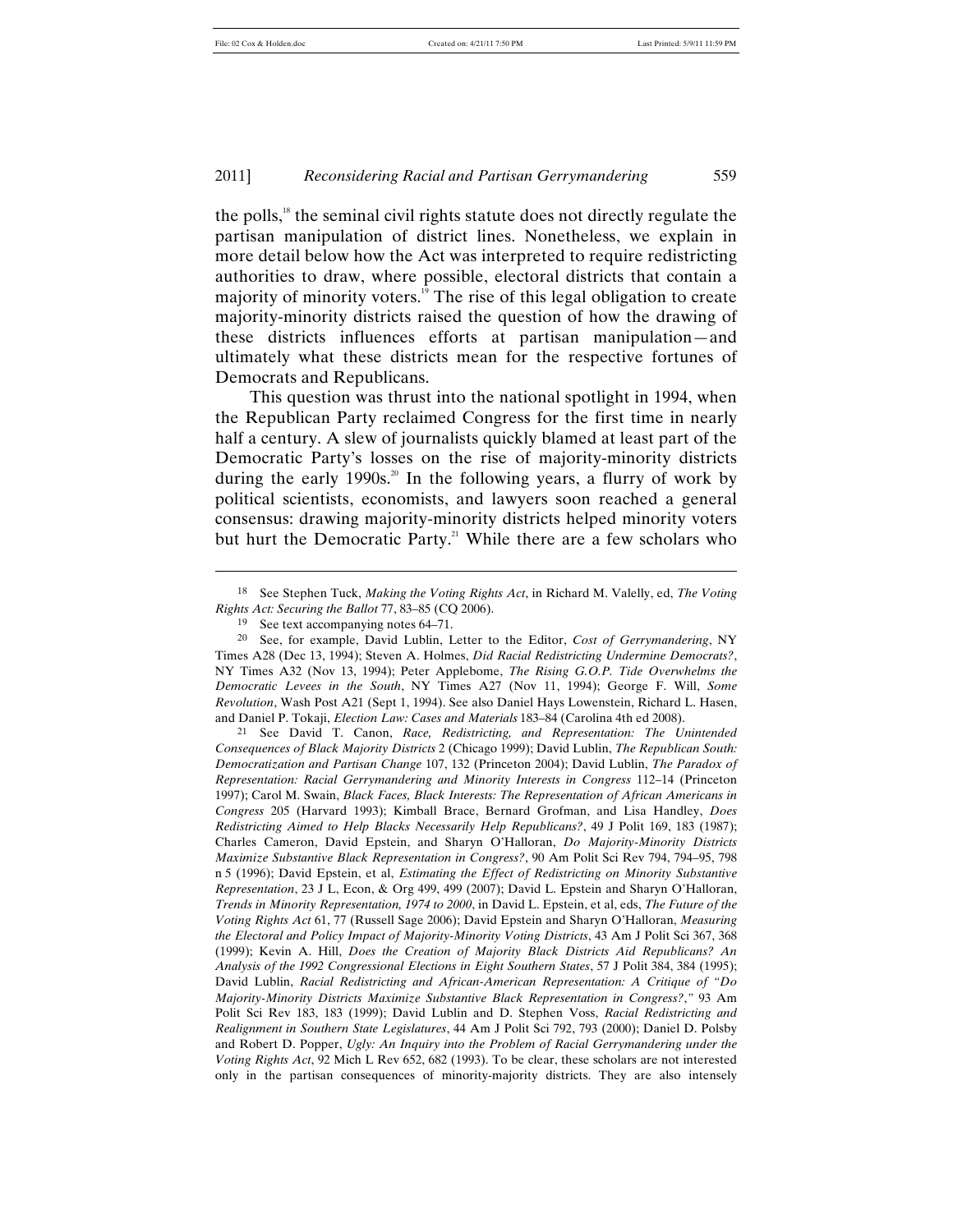have questioned the existence or extent of pro-Republican bias, $2$  this basic understanding has come to frame nearly all subsequent work on race and redistricting.

Perhaps the easiest way to get a sense of this is to read the leading casebooks in the field. Relying on the social scientists' conclusions, these casebooks quite understandably treat the supposed tradeoff between minority districting and Democratic losses as raising some of the thorniest and most important questions about the role of the VRA in American politics.<sup>23</sup> The Supreme Court has also picked up on the widespread agreement and has often assumed, at least implicitly, that the drawing of majority-minority districts comes at a cost for the Democratic Party.<sup>24</sup>

This broad consensus is in large part the product of a common way of thinking about the relationship between partisan advantageseeking and racial redistricting. The approach is nicely synthesized by one of the field's canonical casebooks, *The Law of Democracy*:

If, as a number of political scientists purport to find, the strategy of setting aside some number of districts to be controlled by African-American voters has, as a byproduct, the effect of making legislative bodies as a whole more Republican, then a purely partisan Republican legislature would prefer to create as many minority districts, with as large minority populations, as possible. The strategy of partisan gerrymandering includes

23 See, for example, Issacharoff, Karlan, and Pildes, *The Law of Democracy* at 756–59, 764–66, 782, 786–817 (cited in note 15).

interested in these districts' consequences for different forms of minority representation. We return at the end of the Article to consider the consequences for minority representation of our central claims about the optimal structure of partisan gerrymandering.

<sup>22</sup> See, for example, Richard L. Engstrom, *Race and Southern Politics: The Special Case of Congressional Districting*, in Robert P. Steed and Laurence W. Moreland, eds, *Writing Southern Politics: Contemporary Interpretations and Future Directions* 91, 110 (Kentucky 2006) (arguing that "the Republican Party would have controlled the House by 1995, or at latest by 1997, even without its southern gains"); Kenneth W. Shotts, *The Effect of Majority-Minority Mandates on Partisan Gerrymandering*, 45 Am J Polit Sci 120, 121 (2001) (predicting that the effects of redistricting are not uniformly beneficial to Republicans); Lani Guinier, *Don't Scapegoat the Gerrymander*, NY Times Mag 36 (Jan 8, 1995) (claiming that Democrats lost control of Congress for at least three reasons other than the VRA).

<sup>24</sup> See *Georgia v Ashcroft*, 539 US 461, 481 (2003). Moreover, many writers have contended that politicians hold the same view and that this belief has led Democrats sometimes to resist the creation of majority-minority districts and Republicans to embrace them. See, for example, Swain, *Black Faces* at 205 (cited in note 21) (observing that "Republican leaders have zealously urged the creation of the maximum number of 'safe' black and Hispanic districts" to drain their votes from districts represented by white Democrats); Lowenstein, Hasen, and Tokaji, *Election Law* at 182 (cited in note 20). It is sometimes unclear, however, whether statements about the beliefs of politicians and party officials are the product of direct evidence or are, instead, the product of using the general consensus about the partisan consequences of minority districting as a lens through which to interpret the motivations of these political actors.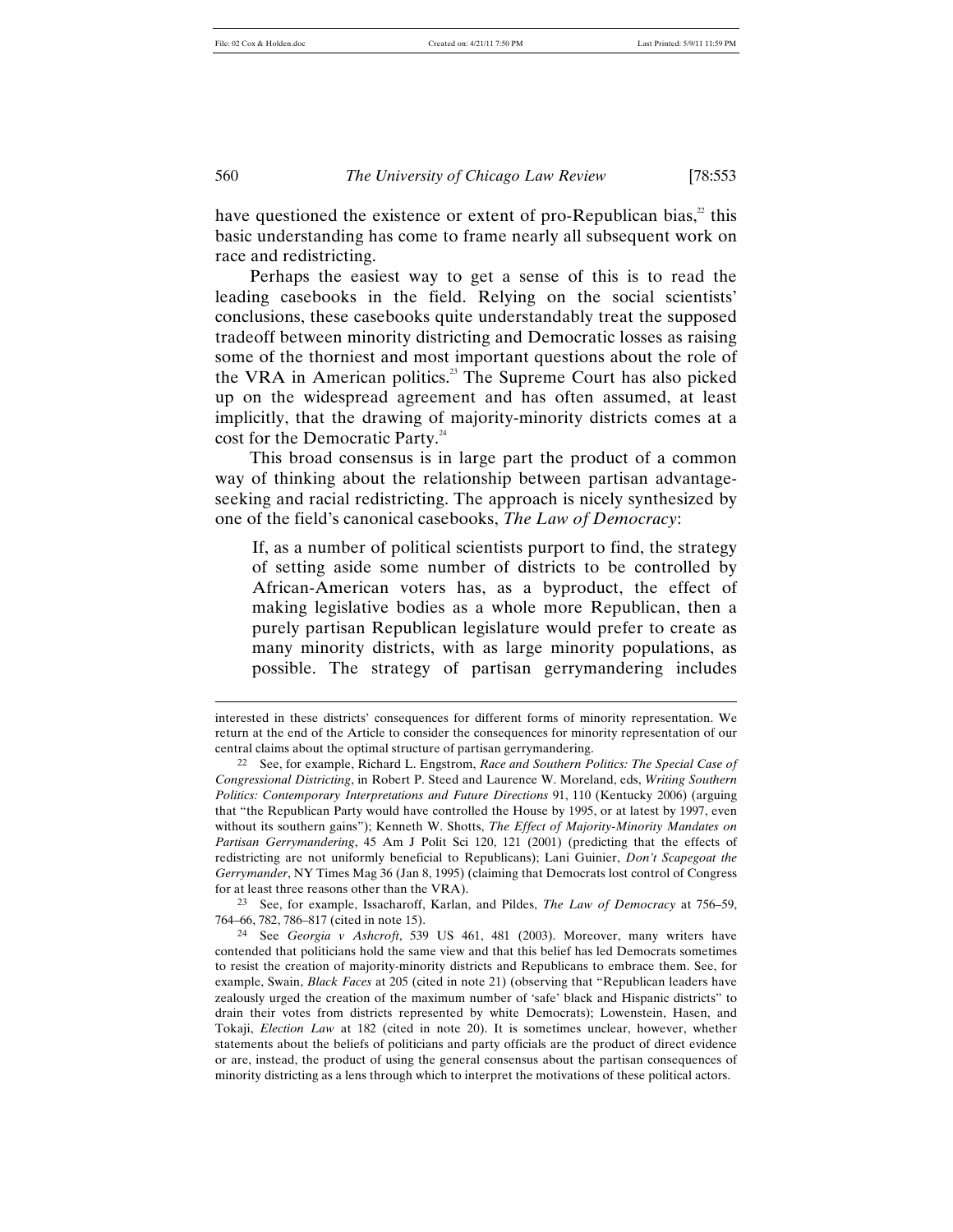l

#### 2011] *Reconsidering Racial and Partisan Gerrymandering* 561

wasting as many votes of the other sides's partisans as possible by concentrating those voters into a few districts. . . . If there are no geographic constraints on the redistricting process, particularly where race is involved, Republicans would be less fettered in pursuit of their optimal partisan strategy, which would appear to include crafting as many districts (baroque or not) to concentrate as many African-American voters as possible.<sup>25</sup>

This description captures two central assumptions of nearly all contemporary thinking about the relationship between racial and partisan gerrymandering.<sup>26</sup> The first is about the strategy a redistricter should use in order to bias the resulting districts in favor of her political party. The intuition is that a political party can maximize its partisan advantage in a redistricting plan—that is, maximize its expected number of districts won—by "packing" and "cracking" voters of the other party.<sup>27</sup> For example, if the Republican Party controlled the redistricting process, it would first "pack" Democratic voters into supermajority districts that are essentially thrown away electorally. In these districts, the excess Democratic votes are wasted

27 For a more detailed discussion of the sorts of political advantages that redistricting authorities might want to obtain, see text accompanying notes 35–38.

<sup>25</sup> Issacharoff, Karlan, and Pildes, *The Law of Democracy* at 757 (cited in note 15). The other leading election law casebook captures the prevailing view in similar terms. See Lowenstein, Hasen, and Tokaji, *Election Law* at 182 (cited in note 20) (citation omitted):

A majority-minority district will usually be an overwhelmingly Democratic district. The concentration of Democrats in a number of such districts is likely to leave a disproportionate number of Republican voters in the rest of the state or jurisdiction. Given typical patterns of political geography in the United States, a districting plan that has a high number of majority-minority districts is likely to be one that benefits Republicans in the jurisdiction as a whole.

<sup>26</sup> To be sure, the literature is not entirely monolithic. There is a smattering of other theories about why the creation of majority-minority districts would benefit Republicans. For example, a few scholars have argued that conservative white Democrats will flee to the Republican Party as minority participation increases within the Democratic Party—or at least that they will become more likely to vote for Republican candidates. See, for example, Maurice T. Cunningham, *Maximization, Whatever the Cost: Race, Redistricting, and the Department of Justice* 104–05 (Praeger 2001); Laughlin McDonald, *The 1982 Amendments of Section 2 and Minority Representation*, in Bernard Grofman and Chandler Davidson, eds, *Controversies in Minority Voting: The Voting Rights Act in Perspective* 66, 81 (Brookings 1992) ("Increased minority participation has in turn caused an exodus of conservative white Democrats to the Republican party."). This theory echoes a much older argument, made by V.O. Key and others in the middle part of the twentieth century, that white voters might begin to support more conservative policies and politicians as the percentage of black voters grows within a district—a sort of backlash argument. See V.O. Key Jr, *Southern Politics in State and Nation* 342–44 (Knopf 1949); William R. Keech, *The Impact of Negro Voting: The Role of the Vote in the Quest for Equality* 99–102 (Rand McNally 1968). See also *Shaw v Reno*, 509 US 630, 648 (1993) (suggesting that at least some majority-minority districts could exacerbate racial bloc voting). Nonetheless, the pack-and-crack theory we describe above dominates the literature on the relationship between partisan gerrymandering and minority districting.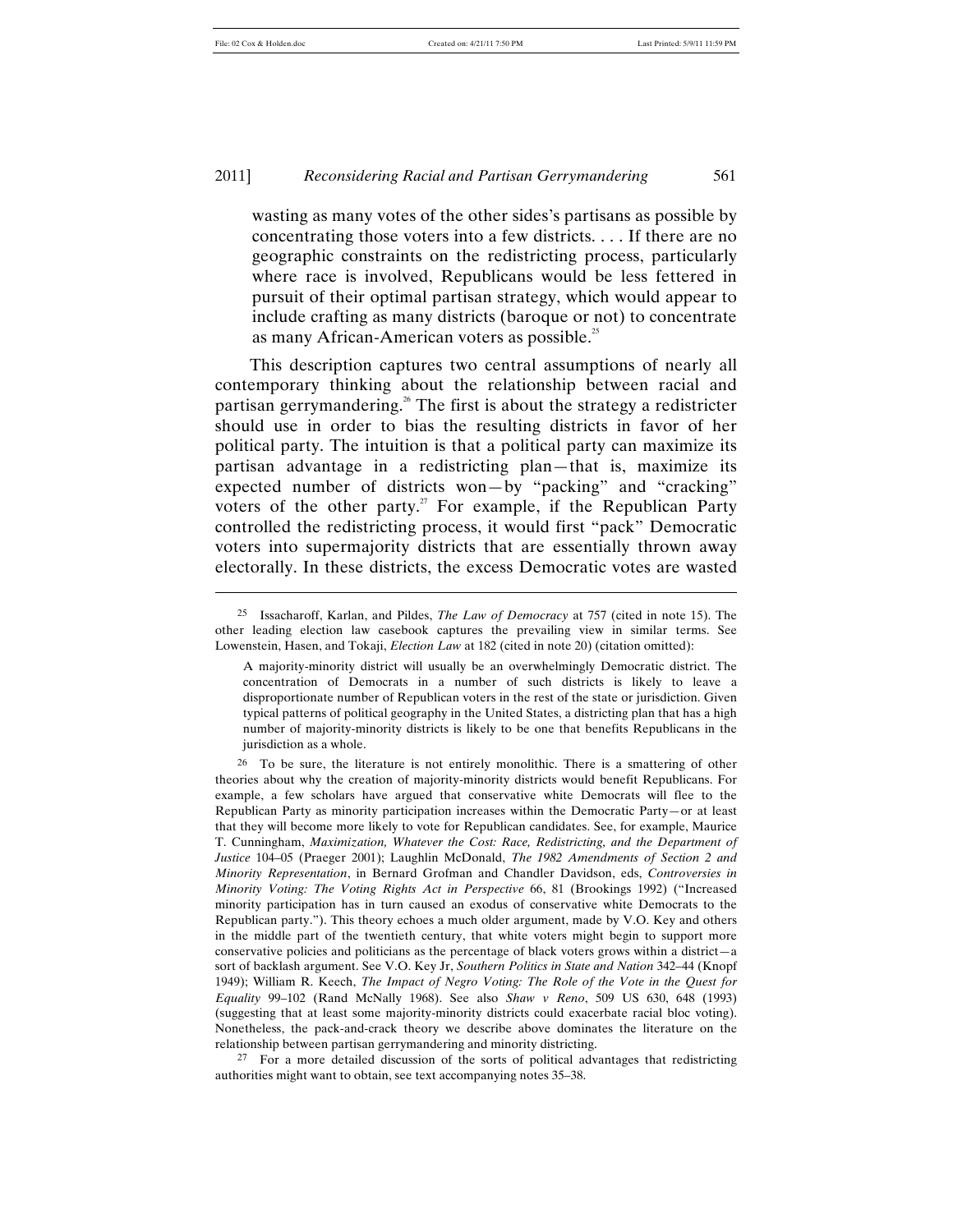in the sense that they are not needed to win. Having used up these voters, the Republicans would then spread thin majorities of Republican voters over the remaining districts, giving them a high probability of winning those districts while wasting as few Republican votes as possible. Blocs of Democrats within those districts are "cracked," in the sense that they are broken down so as not to constitute a majority in any single district. The above quote captures this common understanding that Republicans can maximize their partisan advantage by packing (African American) Democratic voters to waste as many votes as possible. $28$ 

The second assumption is that one can best understand the interplay between race and party by focusing on individual districts, rather than an entire redistricting plan, as the unit of analysis. Discussion then homes in on the majority-minority district and the few districts immediately surrounding it. $^{29}$  This methodological approach takes the preexisting district scheme as the baseline from which to measure partisan consequences, and then asks what happens as minority voters are allocated from the immediately surrounding districts to the new majority-minority district (which is typically assumed already to contain a majority of Democratic voters).<sup>30</sup> Taking this approach leads logically to the conclusion that the shift increases the number of wasted Democratic votes in the newly minted majorityminority district. Hence the conclusion that drawing such districts benefits the Republican Party.

The next Part argues that both of the above premises are misguided. The idea that the pack-and-crack strategy of partisan gerrymandering is optimal has been formalized by economists and political scientists,<sup>31</sup> has been adopted by both courts and legal

30 Relatedly, by taking the preexisting districting scheme as the baseline, the existing approaches have a largely ex post focus. Our approach instead focuses on the ex ante effects of minority-districting requirements on the redistricting authority's overall districting strategy.

 $\overline{a}$ 

<sup>28</sup> We should note that the pack-and-crack model of optimal gerrymandering, as well as the "matching slices" model we describe below, assumes that there are no geographic constraints on redistricting. We discuss the implications of this simplification below. See Part III.A.

<sup>29</sup> See, for example, Lublin, *The Paradox of Representation* at 10 (cited in note 21):

Creating new majority-minority districts requires shifting minorities out of adjoining majority white districts. Minorities gain control over the representative from the majorityminority district at the cost of losing influence over several representatives in majority white districts. . . .

Democrats fear and Republicans hope that racial redistricting will produce exactly this result. Republicans think that packing liberal Democratic minority voters into a few districts made adjoining districts more conservative and Republican and helped them win control of the House in 1994.

<sup>&</sup>lt;sup>31</sup> For a small sample of the contemporary economics and political science literature, see, for example, Gary W. Cox and Jonathan N. Katz, *Elbridge Gerry's Salamander: The Electoral*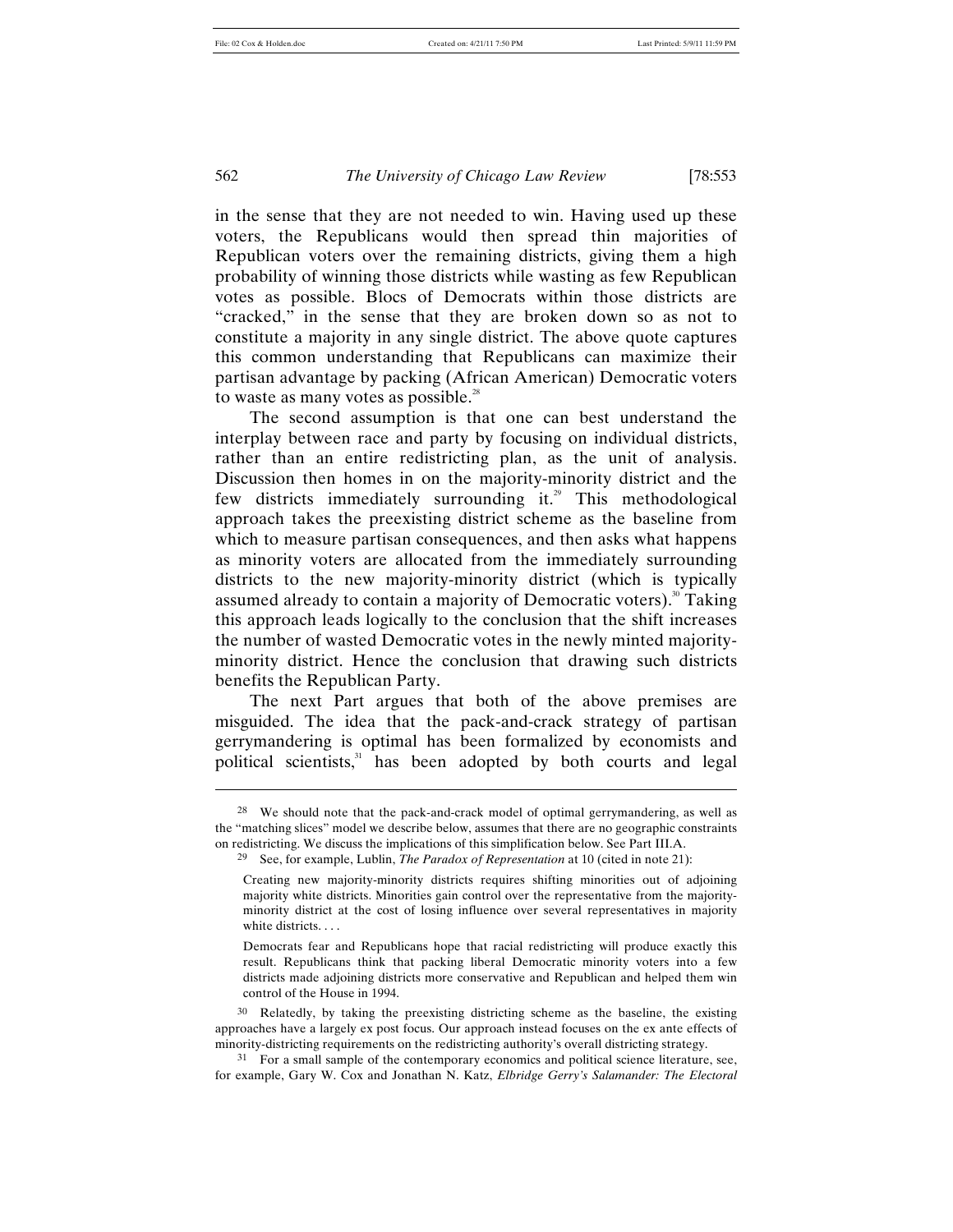$\overline{a}$ 

#### 2011] *Reconsidering Racial and Partisan Gerrymandering* 563

scholars, $32$  and dominates the literature on redistricting today.<sup>33</sup> But we will explain that it is not in fact the optimal strategy. Moreover, it makes little sense to focus on individual districts. Because the districts within a redistricting plan are all interrelated, the more intuitive way to think about the relationship between race and partisanship is to focus on the overall redistricting plan.<sup>34</sup> To know whether a legal mandate requiring majority-minority districts benefits one party or the other, the appropriate counterfactual is what the redistricting plan would look like without the legal rule—not what some arbitrarily chosen subset of the preexisting districting scheme looked like. Thus, Part II takes the

See, for example, *Vieth*, 541 US at 286 & n 7 (Scalia) (plurality); Issacharoff, Karlan, and Pildes, *The Law of Democracy* at 832 (cited in note 15) (describing the pack-and-crack strategy); id at 757 ("The strategy of partisan gerrymandering includes wasting as many votes of the other sides's partisans as possible by concentrating those voters into a few districts."); Samuel Issacharoff and Pamela S. Karlan, *Where to Draw the Line? Judicial Review of Political Gerrymanders*, 153 U Pa L Rev 541, 551 (2004); Pamela S. Karlan, *All Over the Map: The Supreme Court's Voting Rights Trilogy*, 1993 S Ct Rev 245, 249–50.

33 One exception to the widespread focus on redistricting with only two types of voters is the important work done by Ken Shotts. This work, which has been largely overlooked in the legal literature, constructs a model with three types of voters: minorities, white Democrats, and Republicans. See Shotts, 45 Am J Polit Sci at 122 (cited in note 22) (deviating from the traditional model of Republicans and Democrats by making the "simplifying assumption" that minorities are a subset of Democrats). See also Gilligan and Matsusaka, 129 Pub Choice at 384–85 (cited in note 31) (employing a somewhat similar model). Shotts's model generally predicts that the VRA's majority-minority districting requirements have little consequence for either party. See Shotts, 45 Am J Polit Sci at 121 (cited in note 22). In limited cases where the mandate is very large, it can constrain the Republicans, see id at 130, but this is quite different from the present Article, in which we argue that minority redistricting requirements affect the Republicans' optimal strategy in essentially every case where such a district is required.

<sup>34</sup> One recent empirical paper takes this plan-wide approach to measuring the effects of majority-minority districts and provides suggestive evidence that the creation of majorityminority districts did not benefit Republicans and may in fact have benefited Democrats. See Ebonya Washington, *Do Majority Black Districts Limit Blacks' Representation? The Case of the 1990 Redistricting* \*1 (unpublished manuscript, Oct 2010), online at http://www.econ.yale.edu/ faculty1/washington/washington\_racebaseddistricting\_oct2010.pdf (visited Dec 23, 2010). Thus, this emerging empirical work is supportive of the theoretical claims made in this Article.

*Consequences of the Reapportionment Revolution* 37–38 (Cambridge 2002); Stephen Coate and Brian Knight, *Socially Optimal Districting: A Theoretical and Empirical Exploration*, 122 Q J Econ 1409, 1411 (2007); Michael J. Kasper, *The Almost Rise and Not Quite Fall of the Political Gerrymander*, 27 NIU L Rev 409, 417–18 (2007); Timothy Besley and Ian Preston, *Electoral Bias and Policy Choice: Theory and Evidence*, 122 Q J Econ 1473, 1473 (2007); Thomas W. Gilligan and John G. Matsusaka, *Public Choice Principles of Redistricting*, 129 Pub Choice 381, 385 (2006); Thomas W. Gilligan and John G. Matsusaka, *Structural Constraints on Partisan Bias under the Efficient Gerrymander*, 100 Pub Choice 65, 71 (1999); Katerina Sherstyuk, *How to Gerrymander: A Formal Analysis*, 95 Pub Choice 27, 27–28 (1998); Guillermo Owen and Bernard Grofman, *Optimal Partisan Gerrymandering*, 7 Polit Geo Q 5, 15 (1988). Interestingly, the pack-and-crack intuition appears to go back at least to the turn of the twentieth century. See Griffin, *The Gerrymander*, Outlook at 187–89 (cited in note 12) ("Gerrymandering is the arranging of districts of representation by a political party in power so as to concentrate its opponents' majorities and scatter its own, thus giving itself small majorities in many districts and its opponents large majorities in a few districts.").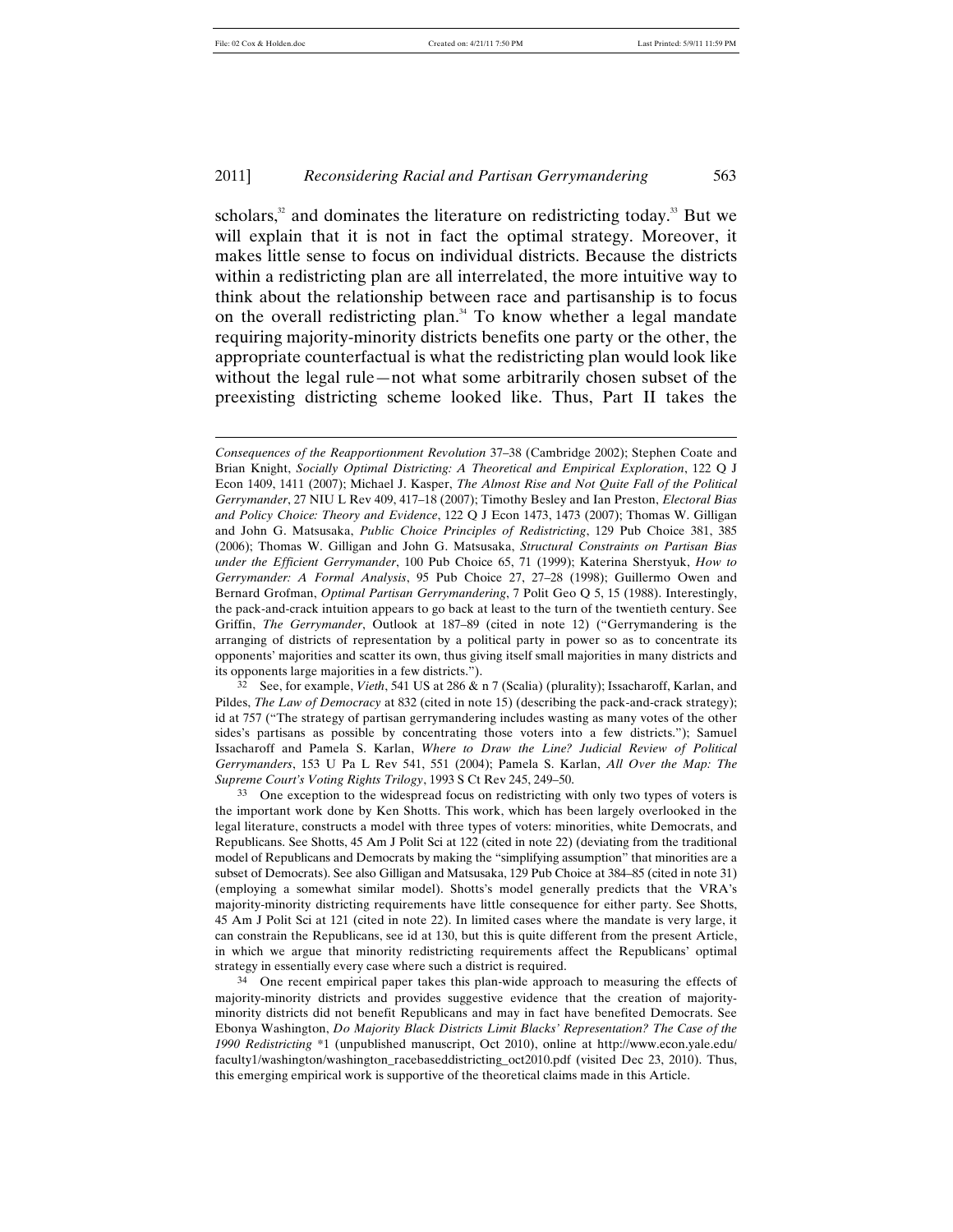straightforward approach of asking what an unconstrained redistricter would do to gain a partisan edge and then asking whether the VRA's minority-districting requirements actually constrain this course of action.

#### II. PARTISANSHIP, RACE, AND OPTIMAL REDISTRICTING

This Part clarifies the misunderstood relationship between partisan and racial gerrymanders. Part II.A argues that there is a strategy better than pack-and-crack for maximizing partisan advantage in redistricting. Part II.B then explains how a redistricter following this superior strategy would allocate minority voters to districts. Finally, Part II.C combines this insight with the legal requirements of the VRA, showing that the general consensus about the relationship between minority-districting requirements and partisan gerrymandering is misleading.

#### A. A Theory of Optimal Partisan Gerrymandering

Over the past several decades, scholars have worked to understand both (1) what *ends* political actors want to achieve when they redistrict, and (2) what *strategies* they adopt to accomplish those goals. The desires of individual legislators engaged in the redistricting process are complicated, but there is substantial evidence that the twin aims of partisan advantage and self-preservation dominate the process. That is, legislators would like to benefit their political parties and make their own seats as safe as possible. $35$  These goals are sometimes in tension, and there is disagreement about how individual legislators—and, collectively, legislative assemblies—make tradeoffs between these two desires. Nonetheless, almost everyone agrees that redistricting authorities are centrally motivated by the desire for partisan advantage. For that reason, it is unsurprising that the common approach laid out in Part I focuses first on partisan gerrymandering when thinking about the way that redistricters might use race instrumentally in the redistricting process.

If a political party with complete control over the redistricting process wants to draw districts to maximize its advantage within the resulting legislative assembly, how will it allocate voters across

<sup>35</sup> See Cox and Katz, *Elbridge Gerry's Salamander* at 18–44 (cited in note 31) (arguing that gerrymandering will be party-protecting if one party controls the line-drawing process, but it will be incumbent-protecting if neither party has unilateral control); Bruce E. Cain and Janet C. Campagna, *Predicting Partisan Redistricting Disputes*, 12 Legis Stud Q 265, 268 (1987) ("Partisan fights over redistricting usually center on two issues: incumbent displacement and partisan reconstruction of the seats.").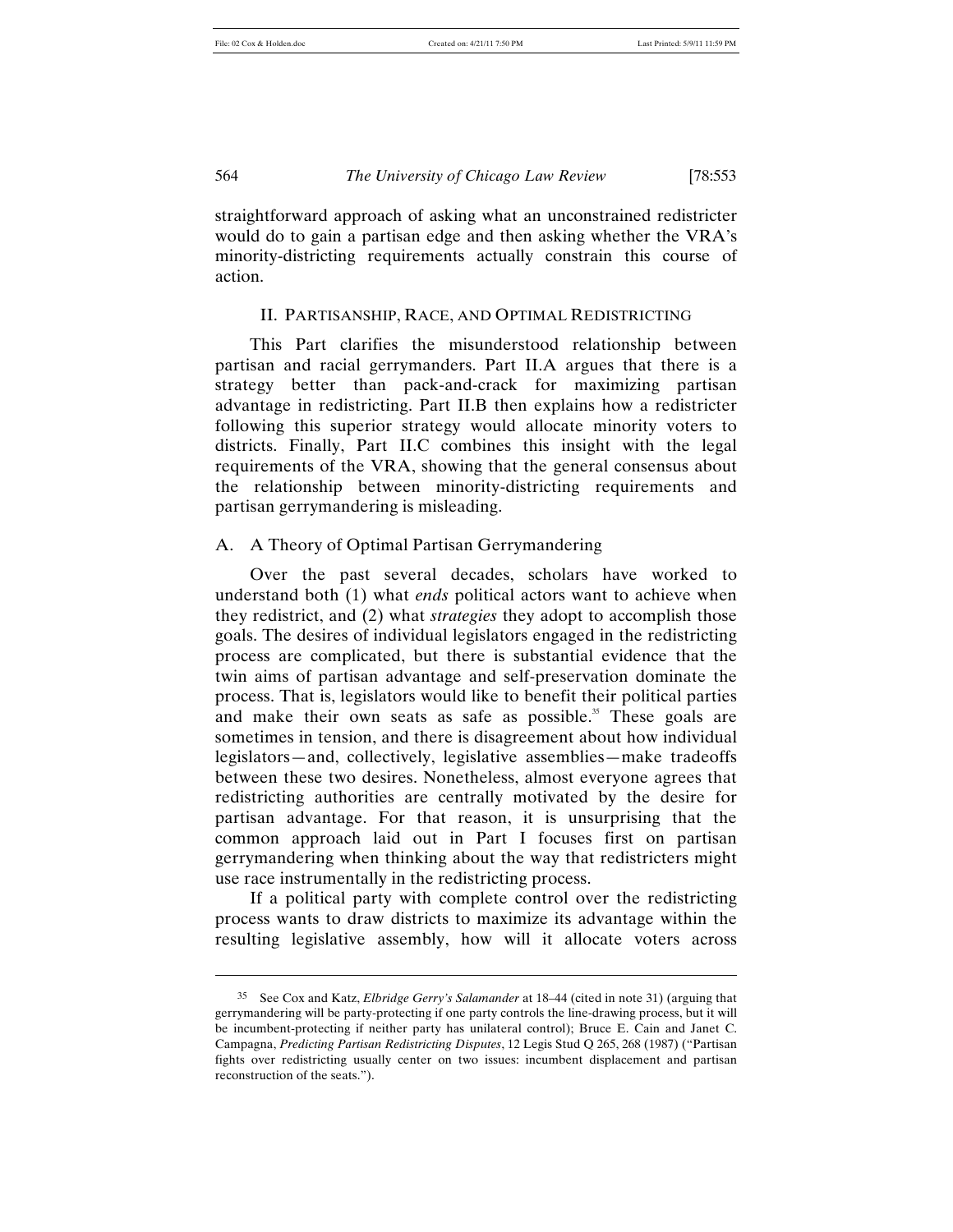l

#### 2011] *Reconsidering Racial and Partisan Gerrymandering* 565

districts? In part, this depends on what sort of "advantage" the party cares about. Our discussion above of the conventional wisdom did not tackle this question directly, but it should be clear that the pack-andcrack model assumes that a party wants to maximize the expected number of districts that its candidates win so that it controls the largest possible seat share in the legislature.<sup>36</sup> This is a reasonable assumption, though of course it is unlikely that seat share is the only thing that a party will care about. A party will often care about winning (or maintaining) control of the legislature and thus will place a high value on getting above the 50 percent seat threshold. (For evidence of this, see the behavior of the Georgia state legislators during the 2000 round of redistricting.<sup>37</sup> Or a party might be quite risk averse and care about reducing the uncertainty regarding the number of districts it will win. For our purposes, the precise objective is unimportant. The model of optimal gerrymandering we describe below holds across a variety of party objectives—even if a party cares simultaneously about things like seat share, legislative control, and reducing risk. Nonetheless, for ease of exposition, we assume that parties care exclusively about maximizing the expected number of seats they win, as this is the assumption that is most commonly made in the redistricting literature.<sup>38</sup>

As explained above, it is widely assumed that the way to maximize a party's seat share in redistricting is to pursue a strategy of packing and cracking voters who support the opposing party. The insights later in this Article about the VRA are driven by the fact that this model of partisan redistricting is misleading. Its logic depends crucially on a simplifying assumption: voters are either certain to vote

<sup>36</sup> For state legislative districting, the logic of this is straightforward. Things are a bit more complicated for congressional districting. States have primary control over federal congressional districting, but each state draws the districts only for its own congressional delegation. See note 11. A delegation is in some sense an arbitrary subunit of the House of Representatives; there is no direct connection between maximizing the seats won in a particular delegation and maximizing a party's seat share in Congress. See Adam B. Cox, *Partisan Gerrymandering and Disaggregated Redistricting*, 2004 S Ct Rev 409, 412–18 (discussing the disaggregated nature of congressional redistricting and how it complicates both the strategies parties pursue and the judicial review of partisan gerrymandering). For a formal model of how a party's redistricting strategies differ in a system of disaggregated redistricting, see John N. Friedman and Richard T. Holden, *Optimal Gerrymandering in a Competitive Environment* \*4–10 (unpublished manuscript, Mar 2010), online at http://faculty.chicagobooth.edu/appliedtheory/papers/2010-10.pdf (visited Dec 23, 2010).

<sup>37</sup> See *Georgia v Ashcroft*, 539 US 461, 469–71 (2003).

<sup>38</sup> Moreover, this assumption seems particularly appropriate with respect to congressional redistricting. In that context, the composition of an individual congressional delegation is not important; it is essentially irrelevant whether a party wins a particular state's congressional delegation (in part because any individual state is unlikely to be pivotal to control of Congress). See note 36. Accordingly, maximizing expected seats seems like an especially good assumption. To be clear, however, nothing significant turns on this assumption. See note 48 and accompanying text.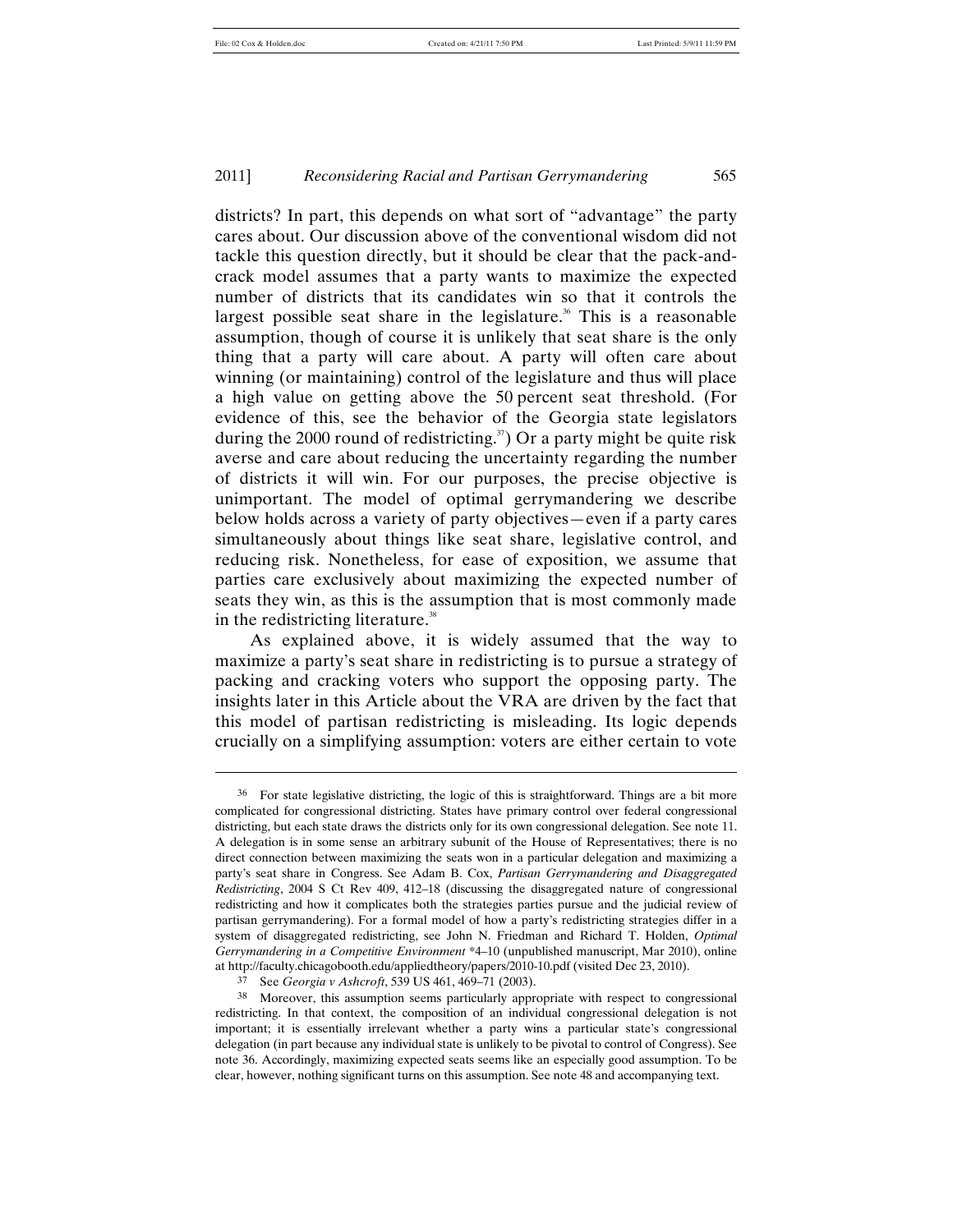Republican or certain to vote Democrat. In reality, the electorate is much more complex. Some voters are indeed diehard Republicans and Democrats—people who with near certainty will never support a candidate from the other party. But many voters are not like this; their party loyalties are much less certain, and they regularly vote for candidates of different parties.<sup>39</sup> Moreover, many voters decline to identify at all with either party.<sup>40</sup>

Relaxing the simplifying assumption that scholars have made about voters and allowing for the possibility of more "types" might seem like a minor quibble unlikely to affect the basic pack-and-crack intuition. But this is not so. In a world with many voter types, the pack-and-crack logic breaks down and the optimal strategy—that is, the strategy that maximizes a party's expected number of seats—is very different.<sup>41</sup>

To see this, consider a more realistic assumption about voting behavior. Imagine that voters form a continuum from left to right. Those on the far left are extremely likely (but not absolutely certain) to vote Democrat (in a Democrat–Republican race), and those on the far right are extremely likely to vote Republican. In between are voters who favor Democrats or Republicans to varying degrees. A redistricter in this more realistic world faces two problems. First, the closer one moves to the middle of the distribution, the less certain one can be about a voter's behavior. Voters in the middle, for example, are equally likely to vote for a Democrat or a Republican. Second, it will be difficult for a redistricting authority to know exactly where any particular voter falls on this spectrum. After all, the redistricter can observe only an imperfect signal of the voter's type—a signal based on the voter's demographic characteristics, geographic location, and so on. These twin dilemmas are assumed away in existing accounts of partisan gerrymandering, which instead imagine that there are only

<sup>39</sup> Considerable work by political scientists—including the large body of literature on party identification and voter polarization—is concerned at least indirectly with the extent to which American voters' support for one party or the other at the polls can be reliably predicted. For a recent summary of some of this work, see generally Morris P. Fiorina and Samuel J. Abrams, *Political Polarization in the American Public*, 11 Ann Rev Polit Sci 563 (2008).

<sup>40</sup> See Pew Research Center for the People and the Press, *Independents Take Center Stage in Obama Era: Trends in Political Values and Core Attitudes: 1987–2009* \*2 (May 21, 2009), online at http://people-press.org/report/517/political-values-and-core-attitudes (visited Dec 23, 2010) (finding that 36 percent of registered voters were independents).

<sup>41</sup> Indeed, even with just three voter types, pack-and-crack is suboptimal. See John N. Friedman and Richard T. Holden, *Optimal Gerrymandering: Sometimes Pack, but Never Crack*, 98 Am Econ Rev 113, 113 (2008). In further work, Friedman and Holden show that this strategy also applies in a strategic setting where Democrats control the redistricting process in some states and Republicans in others. See Friedman and Holden, *Optimal Gerrymandering in a Competitive Environment* at \*3–5 (cited in note 36).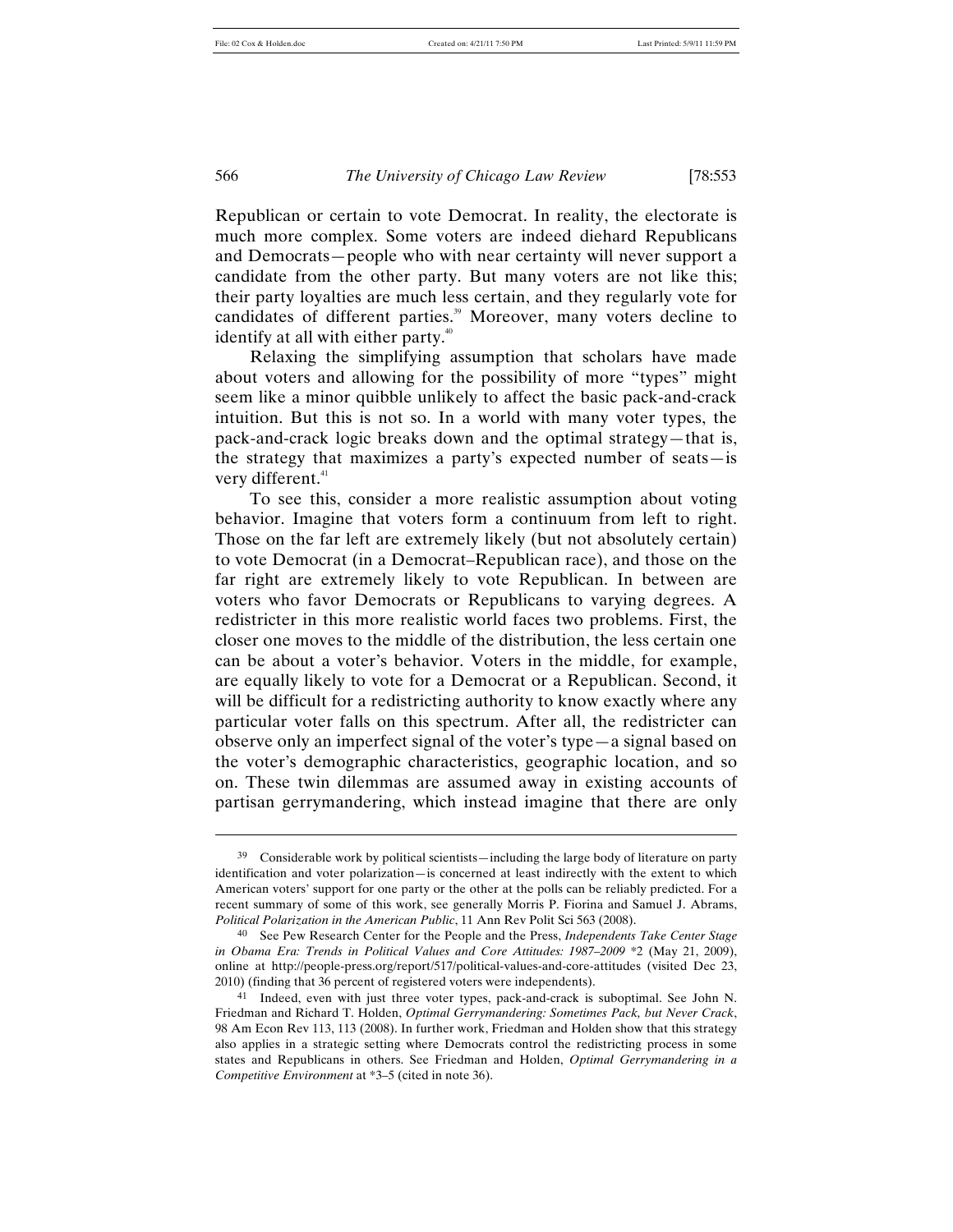two types of voters and that redistricters can identify voter type with certainty.

In other work, one of us has developed a formal model of districting in these circumstances. <sup>42</sup> Putting aside the technical details of the model, the central intuition is that the optimal strategy for a redistricter is to match slices of voters from opposite tails of the signal distribution. That is, a Republican would create districts by combining a bloc of strong supporters with a slightly smaller group of strong opponents, and then continuing this matching into the middle of the distribution of voters.

This "matching slices" strategy is optimal because it uses a party's diehard supporters most efficiently. There are two closely related ways to conceptualize the advantages of this strategy over the packand-crack strategy. First, it allows the redistricter to draw districts with thinner margins of victory in a world where there is uncertainty about voter behavior. The matching-slices strategy begins by drawing a district that matches voters at the two tails—the voters whose votes can be predicted most accurately. In contrast, the pack-and-crack strategy makes no effort to identify the most reliable voters; voters near the middle of the distribution are treated the same as voters at the far ends of the tails. This matters a lot, because a Republican redistricter can have more confidence in winning a district with 52 percent diehard Republicans than a district with 52 percent Republicans, some of whom are diehard supporters but many of whom are moderates. And thinner margins within districts translate into more districts won overall, because supporters can be distributed more broadly.

Second, the matching-slices strategy allows the Republican redistricter to ensure the election of more conservative legislators. Under the pack-and-crack approach, the most conservative Republicans would be spread over a large number of districts in which they are likely to be well to the right of the median voter. But by drawing districts starting with a slice in which every Republican is from the far right tail, the redistricter uses these votes *as the median voter*—and hence they become pivotal to election outcomes.

The formal model proves that "matching slices" dominates "pack and crack."43 To see this, consider an extremely simple example in which a redistricter is drawing only two districts. To keep things as straightforward as possible:

<sup>42</sup> See Friedman and Holden, 98 Am Econ Rev at 121–28 (cited in note 41).

<sup>43</sup> See id at 125–30 (demonstrating this dominance in Propositions 1 and 2 and a series of numerical examples that show that the difference in the expected number of seats won can be large).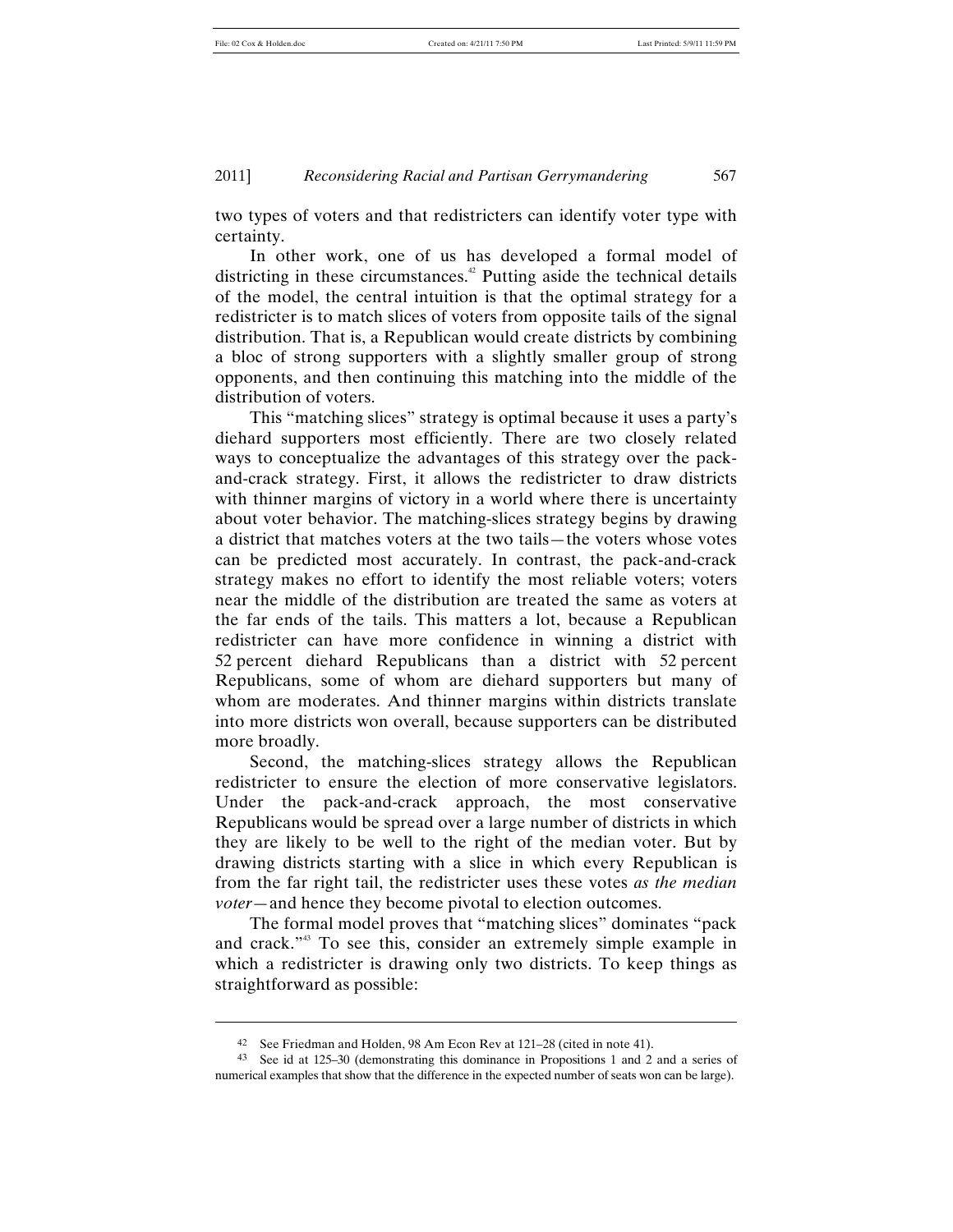- First, suppose that the redistricter observes a noisy signal about each voter's preference, and that these signals range from −1 to  $1 + \varepsilon$ . These signals are the best information available to the redistricter about voters' preferences. Suppose that each signal is equally likely—that, so far as the redistricter can tell, the voters are uniformly distributed across the spectrum.<sup>44</sup>
- Second, suppose that ε is positive but arbitrarily close to zero. One can think of ε as a measure of how many more Republican than Democratic supporters there are. Thus, for a very small  $\varepsilon$ , the population is divided almost fifty-fifty. We include ε to eliminate the possibility of ties, but for purposes of understanding the example one can chose simply to ignore it altogether in the exposition below.
- Third, suppose that the actual preference of a given voter ranges between her signal minus ½ and her signal plus ½. This reflects the fact that the redistricter does not have perfect information about the voter. So a voter whose signal was ½ might actually have a preference of 0, or 1, or something in between. Again, suppose that each of these possibilities is equally likely.

Imagine that our hypothetical redistricter is a Republican. The redistricter must draw districts of equal size, so under the pack-andcrack strategy he basically splits the distribution of voters in half. One district contains voters with signals between  $-1$  and  $0 + \frac{\epsilon}{2}$ ; it is composed almost exclusively of voters who appear to be Democrats. The other district contains voters between  $0 + \frac{\epsilon}{2}$  and  $1 + \epsilon$ ; it contains voters who all appear to be Republicans.<sup>45</sup> Republicans expect to win approximately one district, because they are almost certain to win the district full of Republicans and to lose the district full of Democrats. Moreover, since the expected preference of the median voter in each of the two districts is symmetric, with one somewhat to the left of 0 and the other equally to the right, this strategy does not bias the median legislator in favor of Republicans. Figure 1 shows this districting arrangement.

Now consider the matching-slices strategy. The Republican redistricter can do much better than pack-and-crack by instead drawing the first district with slices of voters from opposite tails of the voter distribution. The optimal first district involves joining a slice of

<sup>44</sup> In the language of probability theory, the signals are uniformly distributed.

<sup>45</sup> If one chooses to ignore ε, then one district contains voters with signals between −1 and 0, and the other contains voters with signals between 0 and 1.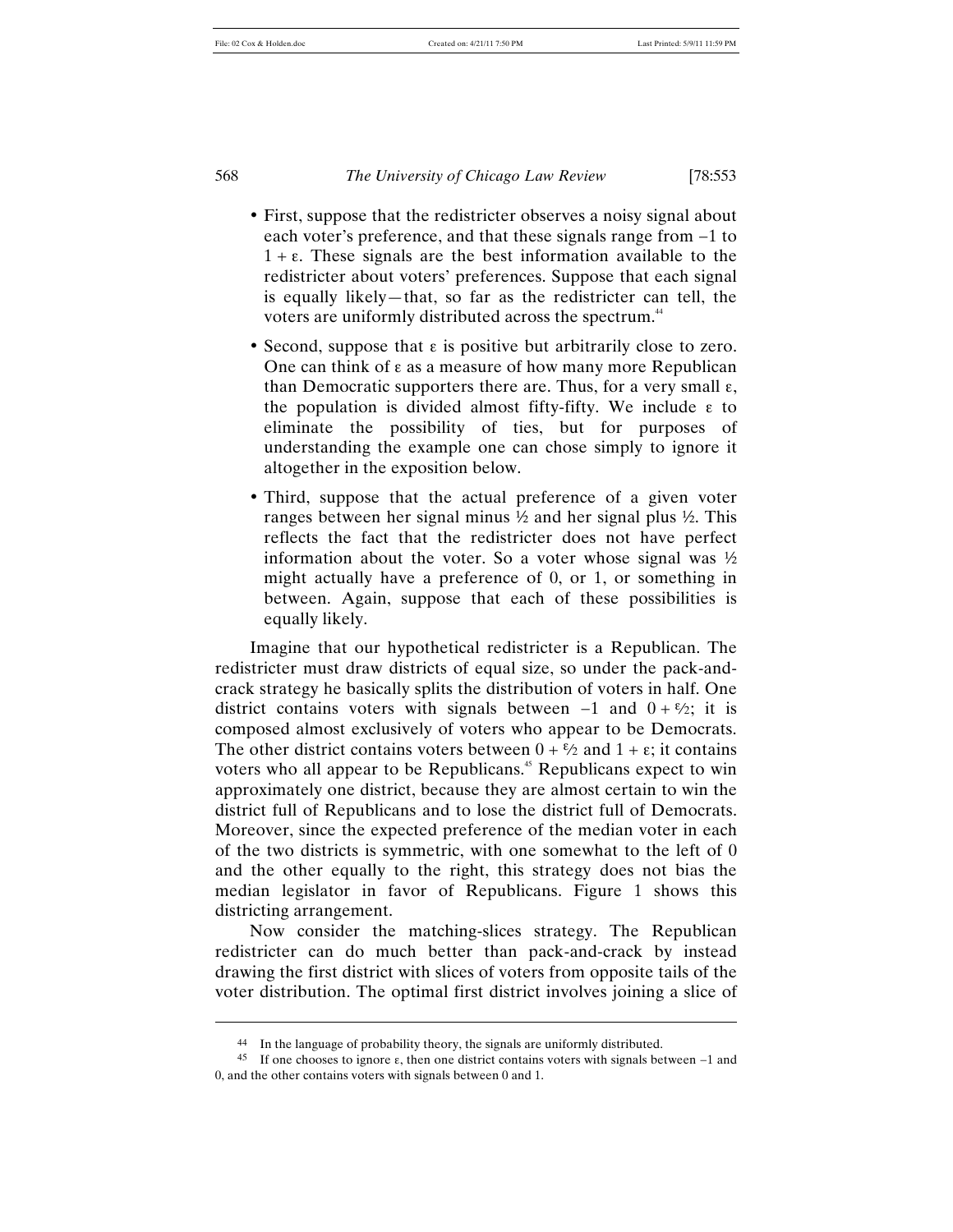File: 02 Cox & Holden.doc Created on: 4/21/11 7:50 PM Last Printed: 5/9/11 11:59 PM

voters from the far right with a slice from the far left. It can be shown formally that the slice on the right includes voters with signals between  $\frac{3}{8}$  and  $1 + \varepsilon$ , while the slice on the left includes voters between  $-1$  and  $-5/8 - 5/2$ <sup>46</sup>. The second district contains the remaining voters, who are in the middle of the signal distribution. Figure 1 shows what this district looks like.

FIGURE 1. PACK-AND-CRACK VERSUS MATCHING SLICES



 other out. Under matching slices, however, the median voter in One way to think about the advantage of the matching slices arrangement is to focus on what it does to the identity of the median voter in each district. Under pack-and-crack, the median voters in the two districts are basically at +½ and −½; they essentially cancel each District 1 is essentially at <sup>3</sup>/<sub>8</sub>, while the median voter in District 2 is essentially at −⅛. These median voters do not cancel each other out; combined, their average is well to the right of 0, which favors Republicans. And while it is slightly less intuitive, the formal model shows that this also increases the expected number of districts won by Republicans.47 Matching slices allows the Republicans to win

<sup>46</sup> See Friedman and Holden, 98 Am Econ Rev at 120 (cited in note 41).

<sup>47</sup> To see this intuition, consider the pack-and-crack plan again. Under that plan, Republicans are extremely likely to lose District 2, because almost all of the voters in the district appear to be Democrats, and the median voter in the district is well to the left of center. In the matching-slices example, however, District 2 contains a substantial fraction of Republicans as well as Democrats, and the median voter is very close to 0, the center of the voter distribution. This gives Republicans a much better shot of winning District 2. Moreover, while it is true that District 1 is slightly less secure for Republicans under matching slices than it is under pack-andcrack, the formal model shows that this minor loss in security is more than offset by the substantial increase in the likelihood of winning District 2.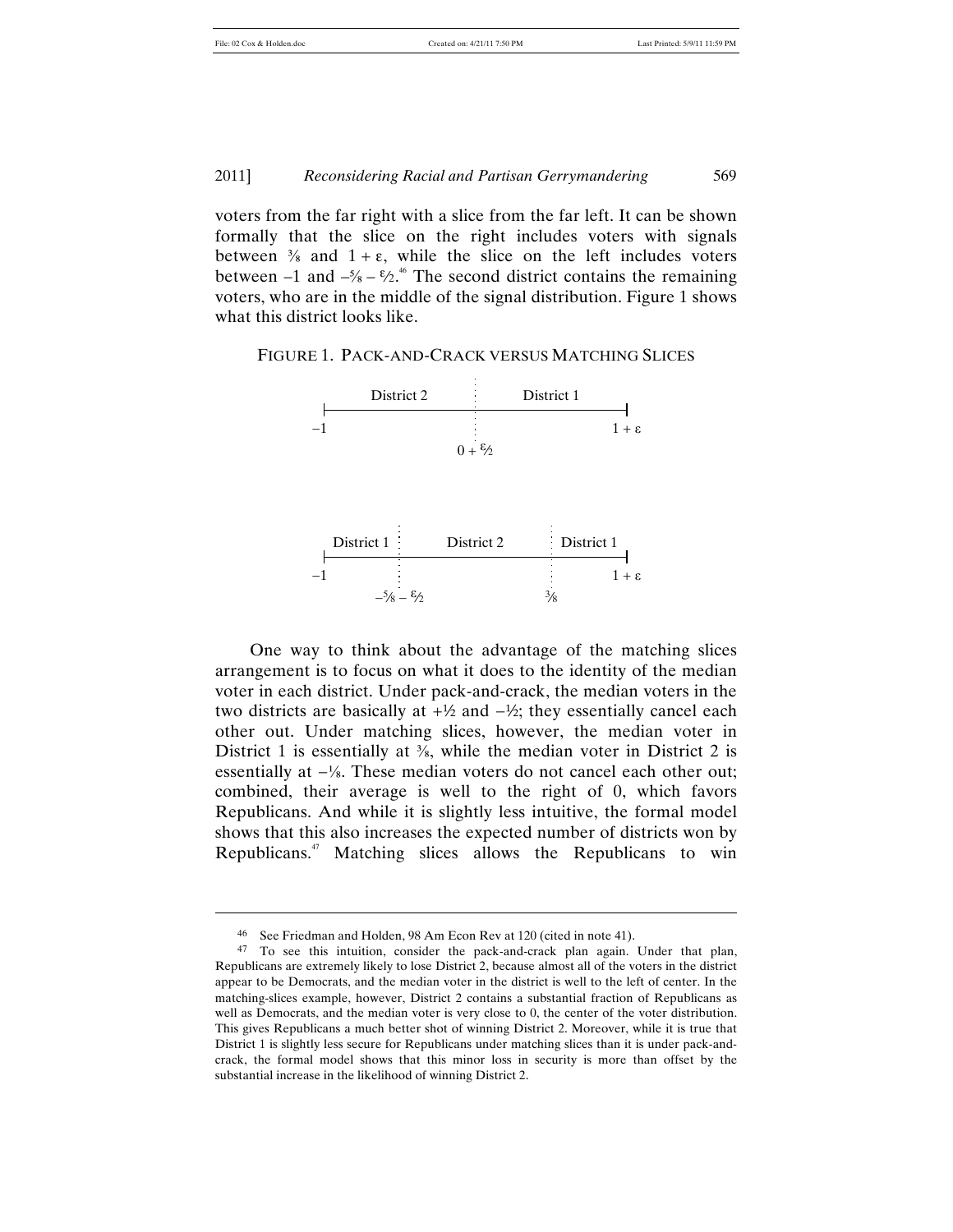approximately 1⅛ districts in expectation—more than a 10 percent improvement over the 1 they win under pack-and-crack.

To see how the matching-slices strategy translates to situations with larger numbers of districts, consider the five-district example illustrated in Figure 2 below. The horizontal axis represents the redistricter's signal about voting intention, with those on the left expected to be more and more likely to vote Democrat and those on the right Republican. The vertical axis represents the proportion of each type. Suppose that the redistricter is Republican. District 1 is formed by matching a slice of voters from the far left tail with a slightly larger mass of voters from the far right tail. The redistricter then works inward toward the middle, matching slices from opposite sides to create subsequent districts. The final district—District  $5 -$ is composed of the whole slice left over after the other districts are drawn.

#### FIGURE 2. MATCHING-SLICES STRATEGY



There are several features of this optimal slicing that follow from the formal model. First, District 2 involves relatively more voters from the right tail than the left, District 3 more still, and so on. This reflects the fact that when the redistricter is more certain about how someone will vote (as happens in the tails), she is able to "cut it finer," confident that her die-hard supporters will not defect. Second, if a gerrymanderer is risk averse, then matching slices is still optimal, but the relative width of the slices changes; the right-hand slice of District 1 will grow and the left-hand slice will shrink as the redistricter becomes more risk averse. In other words, she will cut the slices less finely. (Conversely, a risk-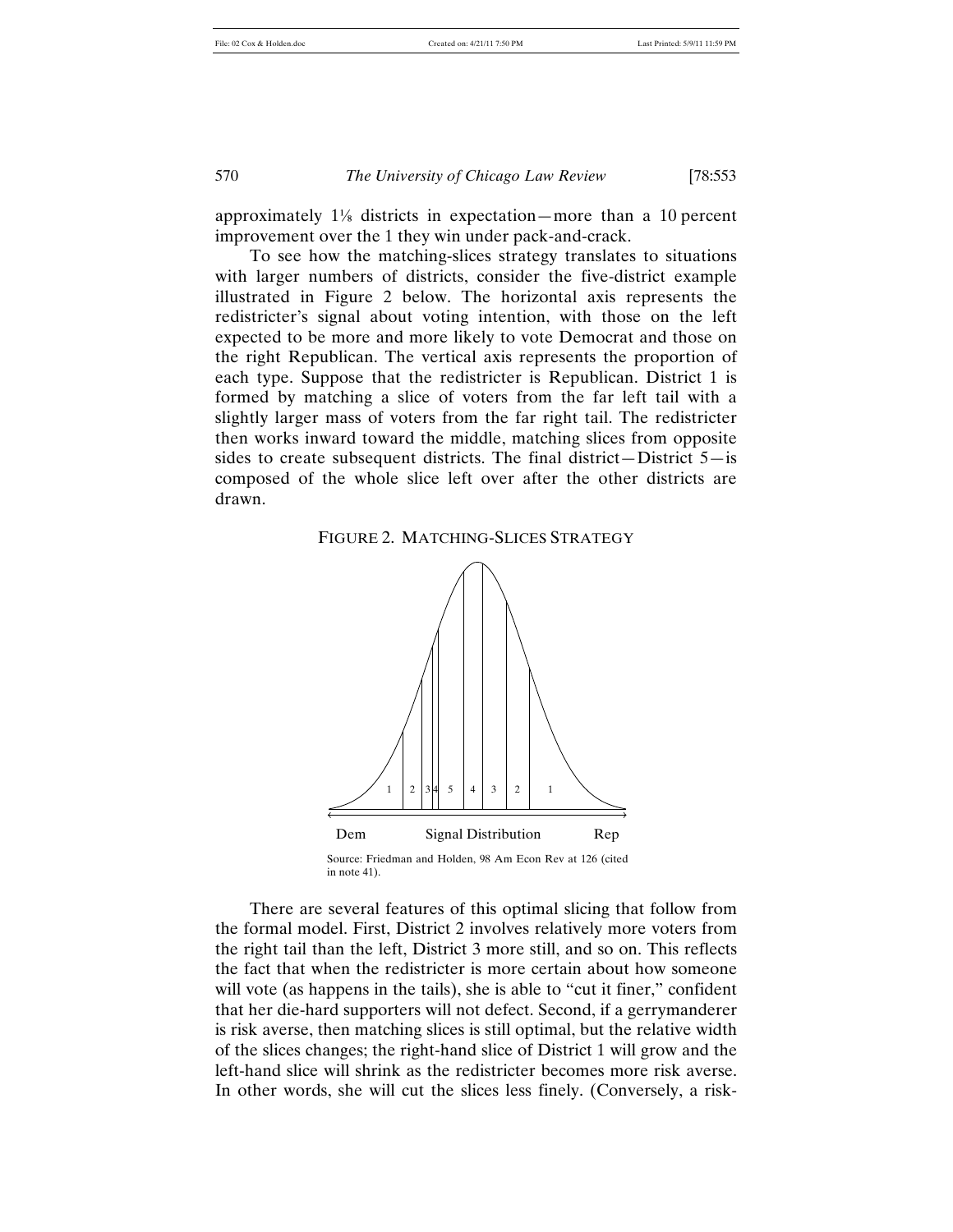l

#### 2011] *Reconsidering Racial and Partisan Gerrymandering* 571

taking gerrymanderer will cut the slices more finely.)<sup>48</sup> Third, District 1 is the district that the redistricter wins with the greatest probability, District 2 the next highest, and so on. She may still win District 5, but it is moderately unlikely (in the example depicted). Of course, if the redistricter were a Democrat, the strategy would be analogous, but with the larger slices coming from the left tail rather than the right.

Importantly, the technical dominance of the matching-slices strategy appears to translate into significant real world gains.<sup>49</sup> In earlier work, one of us analyzed the magnitude of the gain in the example in Figure 2, where the redistricter must draw five districts and the population is evenly divided between Republicans and Democrats. Random redistricting under these conditions would lead to Republicans winning 2.5 districts in expectation. Matching slices is far superior. If the redistricter can obtain a relatively good signal, $\degree$  as she might by analyzing demographic information and past voting behavior, then matching slices enables the redistricter's party to win 3.46 districts in expectation (that is, 69.2 percent of the districts). By contrast, using the best possible version of pack-and-crack (which involves packing one district and cracking the other four), the redistricter wins 2.86 districts in expectation (that is, 57.2 percent of the districts). In California, which has 53 congressional districts, the difference between these strategies is roughly 6.5 districts, a difference of tremendous political importance.

As we explain in the balance of the Article, the fact that the model undermines the common pack-and-crack intuition turns out to have important implications for how scholars and courts should think about minority districting and the VRA. Before proceeding, however, it is useful to note one other qualitative difference of the matchingslices strategy that is important for our later discussion. When Republicans control redistricting, they start by drawing an extremely polarized district, matching those on the far left with those on the far right—and the resulting district is the *safest Republican district.* This means that those most likely to vote Democrat do the worst. They are

<sup>48</sup> John Friedman and Richard Holden show that matching slices holds for *any* objective function that is strictly increasing in the number of seats won (even if some seats are valued more than others). This means that the model excludes only objective functions according to which a redistricter would prefer to pick a plan that leads to a lower expected seat share for her party. See Friedman and Holden, 98 Am Econ Rev at 130–32 (cited in note 41). Basically, increasing the probability of winning any one district, holding others constant, has a linear impact on any such objective function. The assumption we employ for ease of exposition—that the gerrymanderer cares only about the expected number of districts—imposes a linear impact directly.

<sup>49</sup> See id at 128–30 (conducting computational analyses to test the differences between the two strategies).

<sup>50</sup> For an exact definition of this "relatively good signal," see id at 129.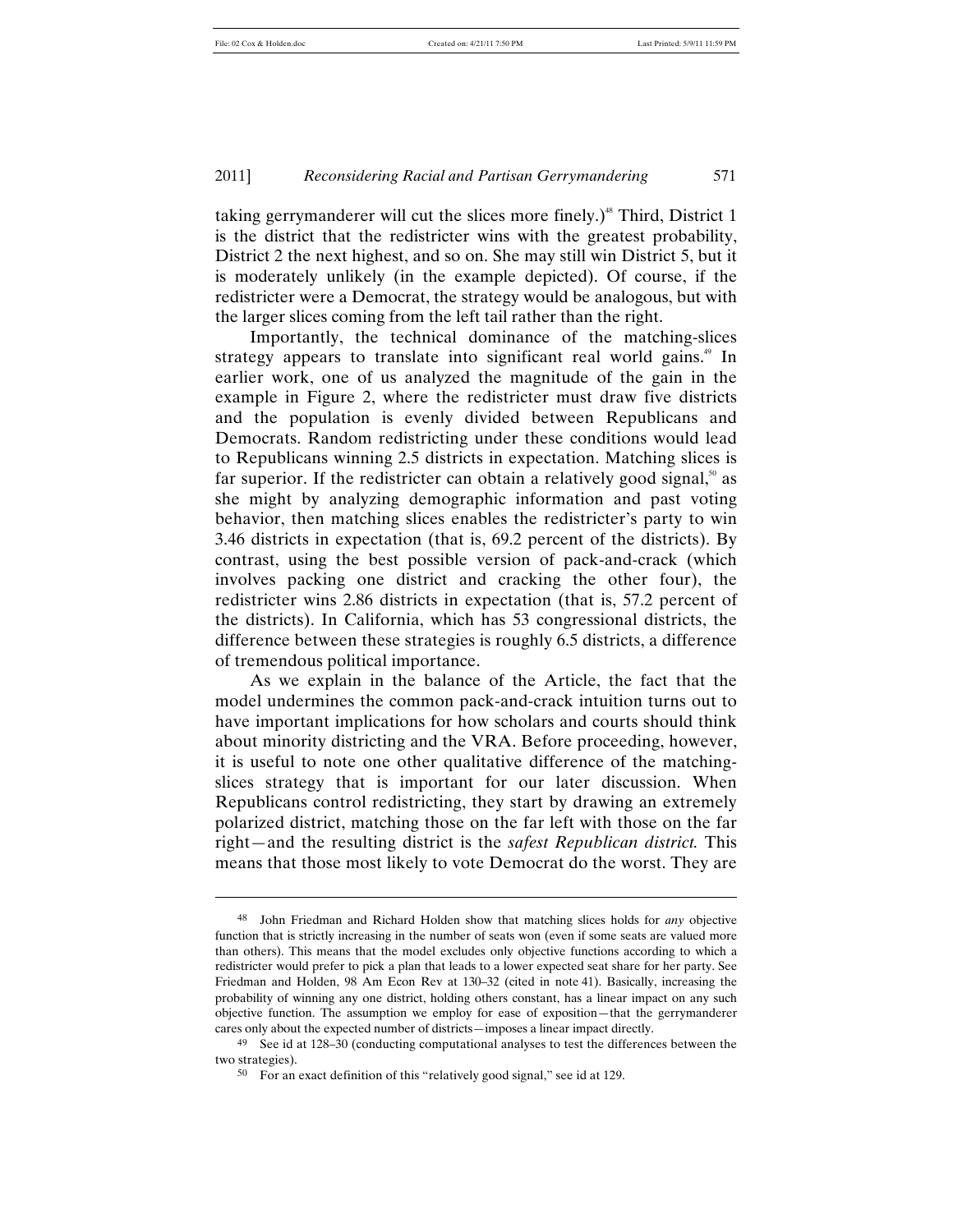least likely to be able to elect a candidate of their choice, and the representative for their district will be selected by a very conservative median voter. The pack-and-crack strategy predicts the opposite fate for these diehard Democrats. In that model, many Democrats are packed into throwaway districts, so diehard Democrats stand a good chance of residing in a quite liberal Democratic district.

#### B. The Role of Race in Optimal Partisan Gerrymanders

With a clear model of the optimal partisan strategy, we can add race to the mix to show how Democrats and Republicans would want to treat minority voters within the model. This depends, of course, on where minority voters fall in the distribution of voters. If minority voters were distributed evenly throughout the ideological spectrum, then redistricting authorities motivated by partisanship would have no reason to pay attention to race. Of course, minority voters are not so evenly distributed. In particular, African American voters—the voters with whom the VRA has historically been most concerned $<sup>51</sup>$ —have a</sup> strikingly different ideological distribution from white voters. This, we argue, would lead a redistricting authority who is interested *only* in partisan advantage to treat African American voters differently from white voters when assembling electoral districts.

To simplify the analysis, we begin by assuming that there are voters of only two races—white and black. $52$  (We return at the end of the Article to consider the role of other racial minorities within our framework.<sup>53</sup>) To get a preliminary sense of how African American voters are likely to vote, it is useful to understand voting patterns in presidential elections. In the last five presidential elections, more than 84 percent of African American voters voted for the Democratic candidate; and in the last three presidential elections, more than 89 percent did.<sup>54</sup> These results provide strong support for the

<sup>51</sup> See text accompanying notes 64–71.

<sup>52</sup> Because our focus is principally on African American voters, throughout the Article we use the term "majority-minority district" interchangeably with "majority African American district."

<sup>53</sup> See Part IV.B.3.

<sup>54</sup> See CNN, *Election Center 2008: Exit Polls*, online at http://www.cnn.com/ELECTION/ 2008/results/polls/#USP00p1 (visited Apr 3, 2011); CNN, *America Votes 2004: Election Results*, online at http://www.cnn.com/ELECTION/2004/pages/results/states/US/P/00/epolls.0.html (visited Apr 3, 2011); *ABC Exit Polls* (2000), online at http://abcnews.go.com/sections/politics/2000vote/ general/exitpoll\_hub.html (visited Apr 3, 2011); CNN, *The Vote '96: Presidential Election Exit Poll Results—Part 1*, online at http://www.cnn.com/ALLPOLITICS/1996/elections/natl.exit.poll/ index1.html (visited Apr 3, 2011); Roper Center for Public Opinion Research, *US Elections: How Groups Voted in 1992*, online at http://www.ropercenter.uconn.edu/elections/how\_groups\_voted/ voted\_92.html (visited Apr 3, 2011). For various exit polls detailing voting patterns by race, see, for example, CNN, *America Votes 2004*. For an important analysis of those patterns in the 2008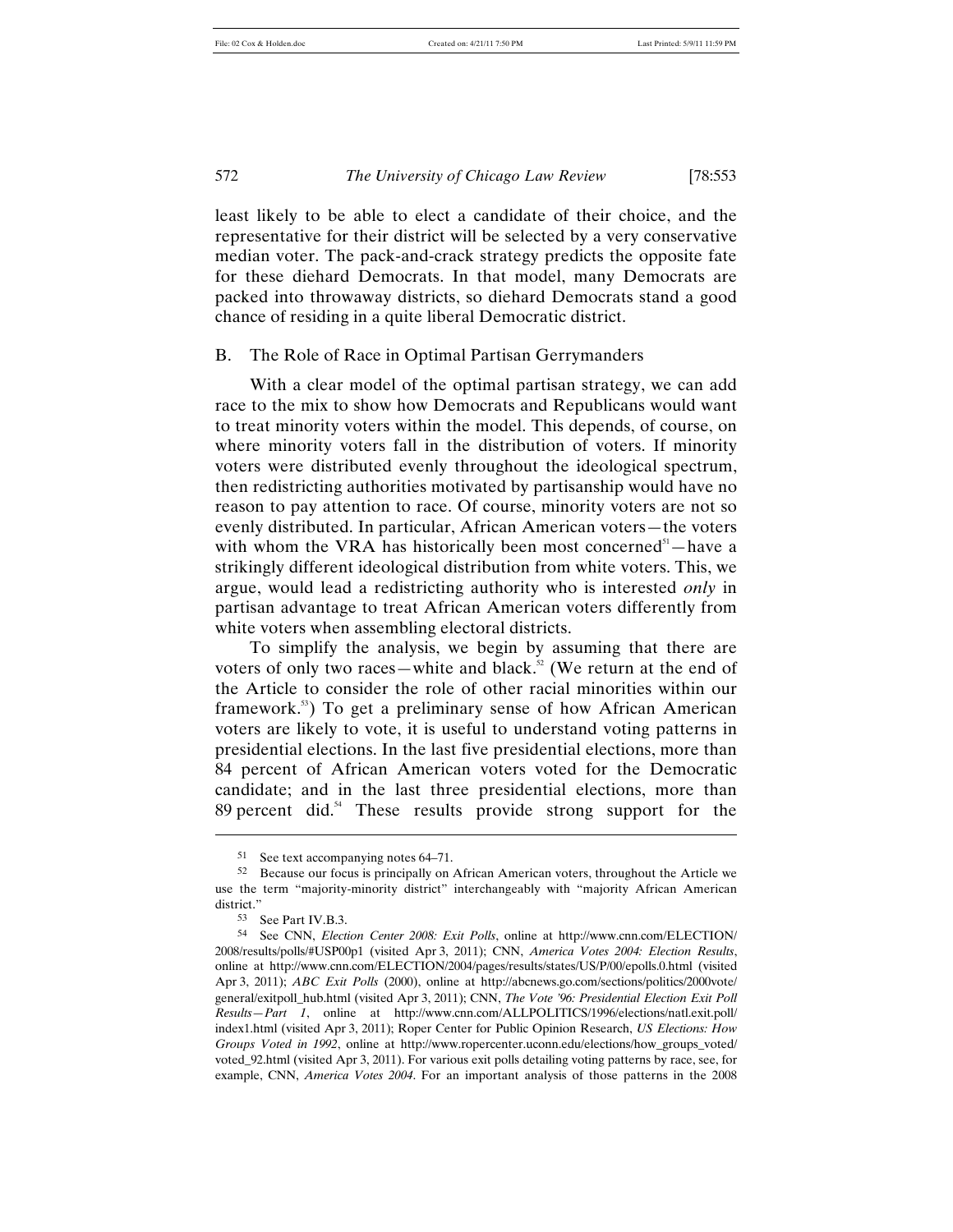conclusion that African American voters are clustered on the far left tail of the voter distribution.

The location of African American voters has implications for both Democratic- and Republican-controlled partisan gerrymanders. Within the optimal gerrymandering model we laid out above, partisan redistricting authorities assemble electoral districts by joining vertical slices from opposite ends of the voter distribution. If we begin by assuming that African American voters are all located further down the tail than any white voters, it is easy to see what partisan redistricting authorities would optimally do with them. Democrats would create their first district by taking a slice of voters from the left tail and joining it with a slightly smaller slice from the right tail. If there are a sufficient number of African American voters in the state, then the district will contain only African American Democrats and white Republicans. The African American Democrats will outnumber the white Republicans; in other words, the Democratic redistricting authority will create a majority-minority district for purely partisan reasons. But the Democrats would not create anything like a supermajority in this district. In fact, that first district would be the one with the thinnest margin between Democrats and Republicans, because it would include the parties' strongest-signal voters—the part of the electorate whose voting behavior can be predicted with the greatest confidence. In that sense, the district would contain the most "extreme" voters from each party.<sup>55</sup>

The Democratic redistricting authority would continue creating districts by slicing inward, creating majority-minority districts until it ran out of African American voters. Thus, it would draw the maximum possible number of majority-minority districts in the state. The residual African American voters would then be joined in a slice with other white Democrats.

A pure Republican gerrymander would treat African American voters differently. Like the Democrats, Republican redistricting authorities would assemble districts by joining together slices of voters from either end of the voter distribution. Unlike Democrats, however, each slice from the right end of the distribution would contain more

presidential election, see Ansolabehere, Persily, and Stewart, 123 Harv L Rev at 1411–24 (cited in note 2).

<sup>55</sup> We should note that throughout the Article we use "voters" to mean those who actually vote in the relevant election. Imperfect turnout is easily incorporated into the model. If turnout is less than perfect but the same for all voters, essentially no changes are required. If turnout rates are different for different slices of the voter distribution, the model would simply require a lower turnout slice's thickness to be increased to compensate for the turnout differential. The only real difficulty arises if a voter's likelihood of turning out is influenced by the identities of other voters in the district. We touch on this potential complication below. See Part III.C.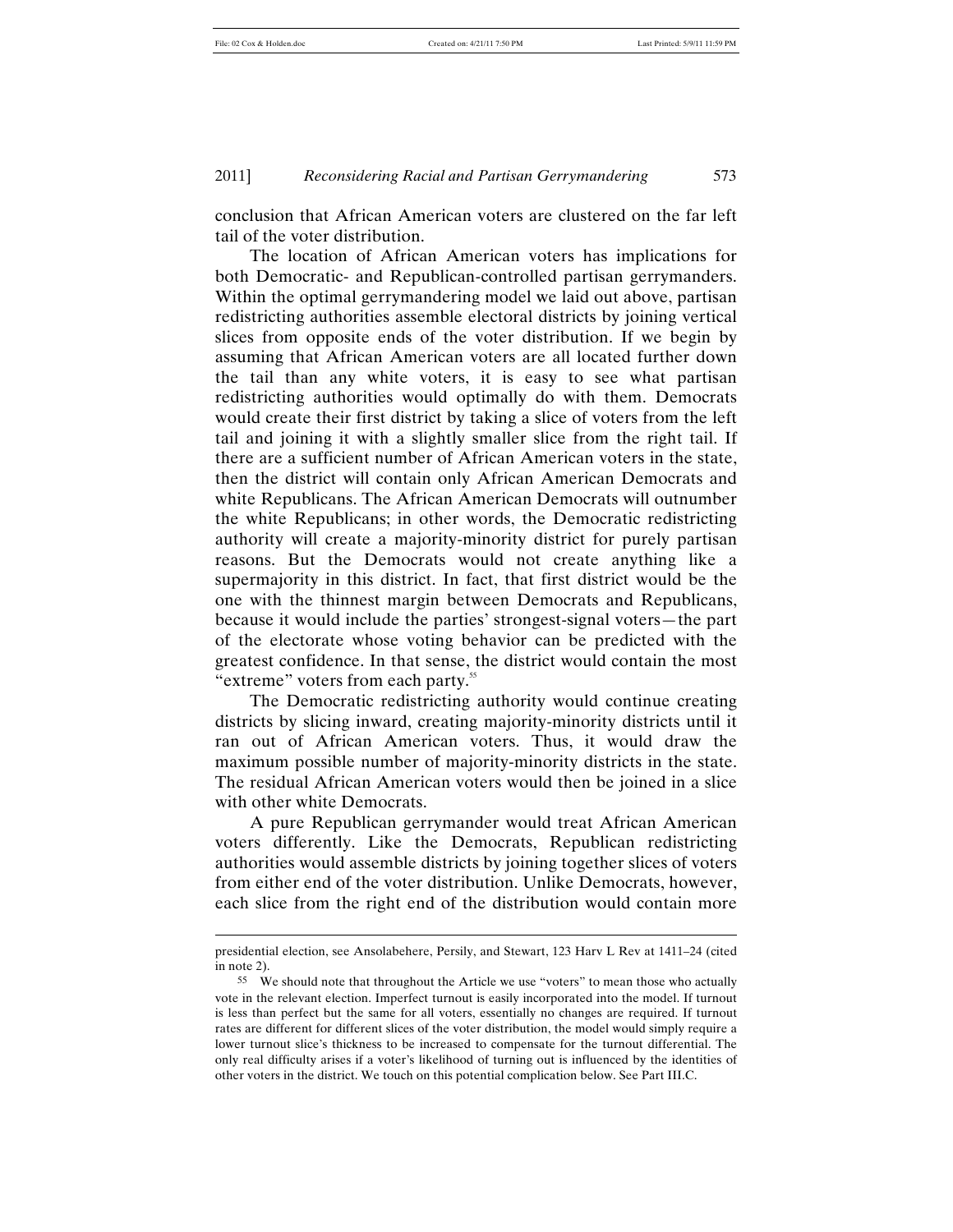l

574 *The University of Chicago Law Review* [78:553

voters than the left-tail slice with which it was joined. In other words, the Republican redistricting authority would also want to consolidate African American voters but, unlike Democrats, would want to create districts in which African American voters remain just below 50 percent of the district. Slicing inward, they would create a series of districts that looked like this—joining a slim majority of white Republicans with a large minority of African American voters—until the supply of African American voters was exhausted.<sup>56</sup> And just like the districts drawn by Democrats, the most liberal African American voters would be joined with the most conservative white voters.

The treatment of African American voters by Democratic and Republican redistricters diverges sharply from today's conventional wisdom about redistricting. As Part I explained, the common view is that Republicans' optimal strategy is to pack African American voters into supermajority districts.<sup>57</sup> In a world with diverse voter types, however, there is no plausible distribution of African American voters that would make it optimal for Republican redistricting authorities to create districts in which African Americans make up a supermajority of voters. Within the model, packing one's opponents is never the optimal strategy. The only situation in which a partisan redistricting authority would create a district with a supermajority of its opponents is when it assembles the last, residual district. Because this district is simply made up of the leftovers, it is possible that it would contain a large supermajority of the redistricter's opponents. But it would also typically be made up of fairly moderate voters—voters from near the middle of the voter distribution. In light of the preliminary evidence above, it seems quite unlikely that these would be African American voters. (Such a result is conceivable only in a state with very few districts where African American voters make up a large fraction of the electorate. ${}^{58}$ )

A somewhat related (perhaps corollary) piece of conventional wisdom is that it is optimal for Democrats—particularly Democrats

<sup>56</sup> As we explained above, District 2 would contain a slightly larger majority of Republicans than Democrats, District 3 a slightly larger majority than District 2, and so on.

<sup>57</sup> See notes 26–31 and accompanying text. See also David Ian Lublin, *Race, Representation, and Redistricting*, in Paul E. Peterson, ed, *Classifying by Race* 111, 124 (Princeton 1995) (arguing that "Republicans may substantially benefit" from the "inherent conflict between maximizing the number of black majority districts and the number of Democratic districts").

<sup>58</sup> Technically, there is one other situation in which Republican redistricting authorities would desire to draw a supermajority black district, but it seems even less plausible. If a state contained a substantial number of black voters who were extremely conservative Republicans, then it is possible that the optimal Republican gerrymander would include a district with (1) a majority of conservative Republicans, many of whom were black, joined with (2) a minority of liberal Democrats, nearly all of whom were black. This situation defies contemporary political reality.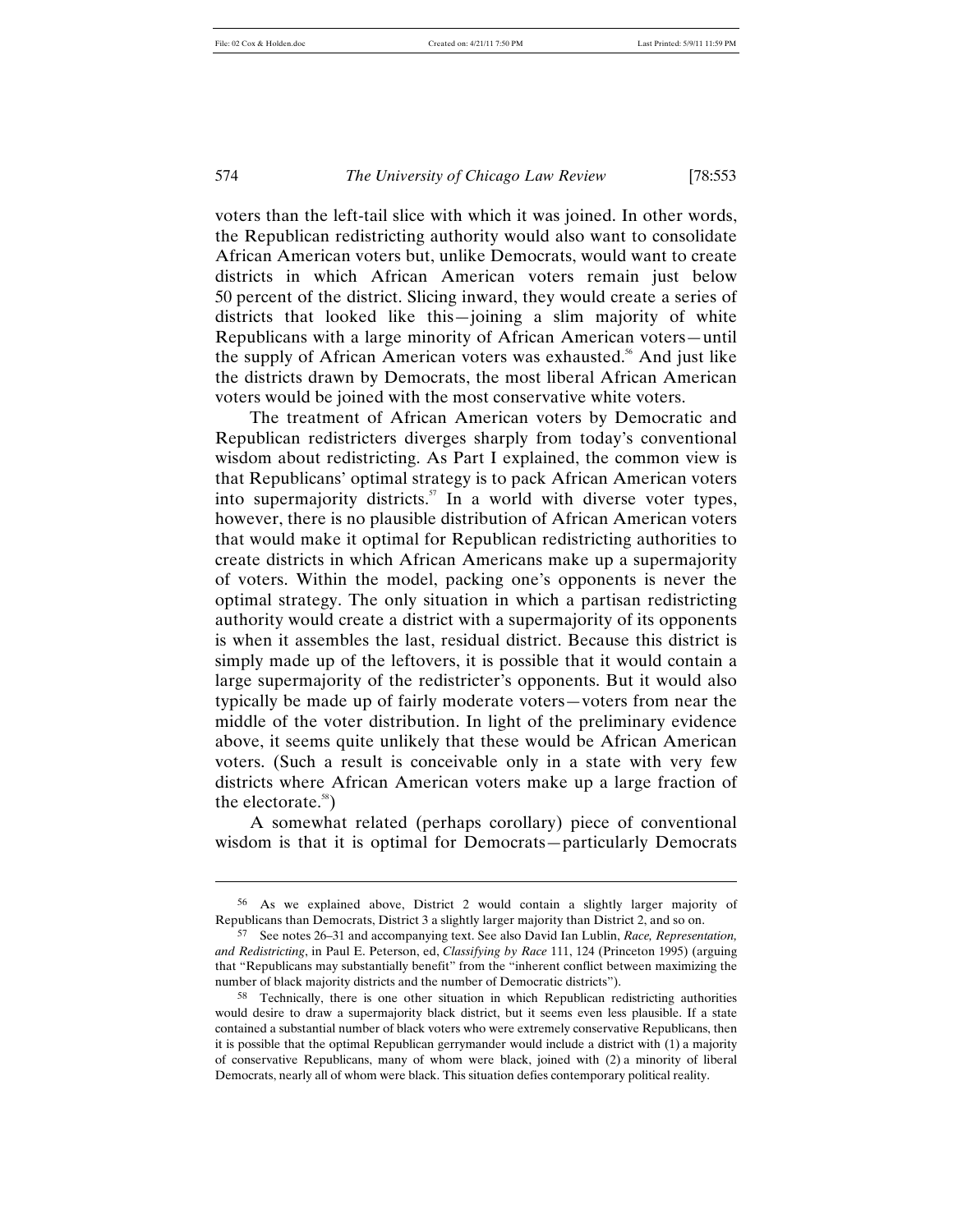$\overline{a}$ 

#### 2011] *Reconsidering Racial and Partisan Gerrymandering* 575

today, in a world where racially polarized voting has decreased somewhat—to spread African American voters across a larger number of districts in which they constitute a plurality, but not a majority, of voters.<sup>59</sup> But under matching slices, it is unlikely that this would ever be an optimal strategy. If African American voters occupy the far-left tail of the voter distribution, then Democrats would first want to draw districts in which these voters constitute a majority—not a plurality.<sup>60</sup> It is true, of course, that the actual distribution of Democratic voters is somewhat more complicated than we have described. There may be some African American voters who are to the right of some white voters in the signal distribution. Such a situation would sometimes justify drawing plurality districts. But, particularly in the South, where the bulk of such districts are drawn, this situation is not terribly common. The South is not populated by large numbers of very liberal white Democrats in the way that, say, Massachusetts is.<sup>61</sup>

Moreover, the situation we describe here that would favor plurality districting does not track the evidence that others have relied on to argue that plurality districting is best for Democrats. Existing accounts have focused principally on evidence that the level of racially polarized voting has decreased in some places in the South. But these reductions have not been caused by changes in the voting patterns of African Americans; rather, they have been driven largely by changes

Richard H. Pildes, *Is Voting-Rights Law Now at War with Itself? Social Science and Voting Rights in the 2000s*, 80 NC L Rev 1517, 1558–59 & n 116 (2002).

60 It is true, of course, that eventually the party will run out of African American voters to allocate to districts and thus will draw one plurality district, but this is not consistent with the claim that Democrats should prefer plurality districts in the first instance.

<sup>59</sup> See, for example, Cameron, Epstein, and O'Halloran, 90 Am Polit Sci Rev at 794 (cited in note 21) (arguing that "minority candidates may have a substantial chance of being elected from districts with less than 50% minority voters"); Bernard Grofman, Lisa Handley, and David Lublin, *Drawing Effective Minority Districts: A Conceptual Framework and Some Empirical Evidence*, 79 NC L Rev 1383, 1423 (2001). Richard Pildes summarizes the social scientists' conclusions about plurality districts as follows:

Indeed, it is conceivable that minority politicians and Democrats would favor spreading out voters in a current safe district across two coalitional [that is, plurality] districts in a covered jurisdiction. . . . In particular, the Republican Party has come to recognize that the "safe districting" approach of the 1990s favors its partisan interests, while the Democratic Party has recognized the opposite.... There is nothing far fetched about this; the Republican Party is already pursuing precisely this strategy in seeking to have Georgia's 2000 redistricting plan, drawn by a Democratically controlled legislature, overturned on the grounds that it violates section 5 because the plan does not create enough majority-black congressional districts.

<sup>&</sup>lt;sup>61</sup> Still, one might try to estimate the signal distribution for various states to help confirm this intuition about the voter distribution. It is possible to estimate the signal distribution by matching census characteristics to precinct-level voting returns, both of which are widely available.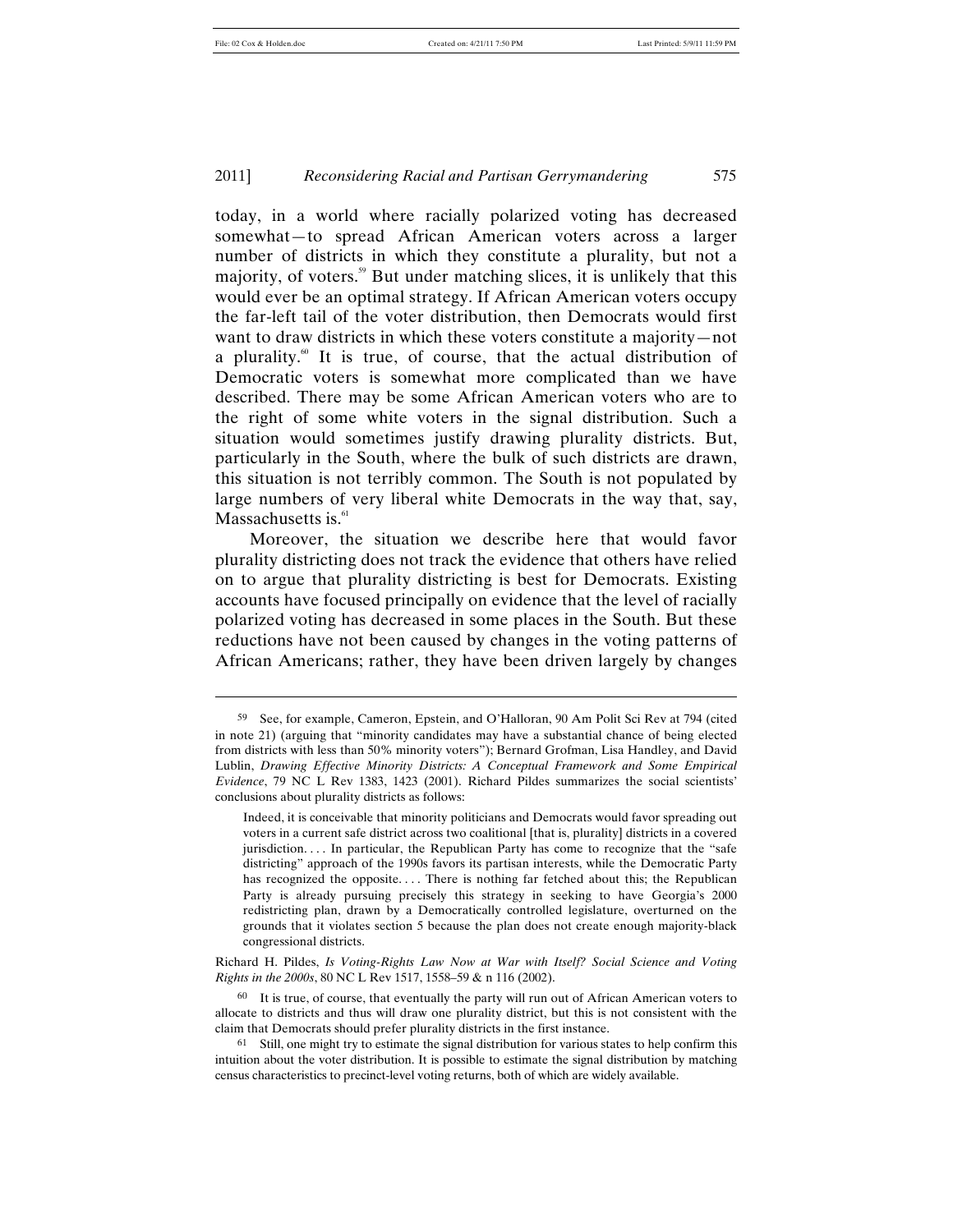l

576 *The University of Chicago Law Review* [78:553

in the voting patterns of white Democrats.<sup> $\alpha$ </sup> The fact that some white Democrats are now more willing to vote for African American candidates is not particularly good evidence that those voters have moved significantly to the left in the voter distribution, much less that they have moved to the left of African American voters. After all, these white voters were presumably among the most conservative of white Democrats.

#### C. The Partisan Implications of the VRA's Redistricting Requirements

Understanding how the Democratic and Republican parties' optimal redistricting strategies interact with the VRA requires a basic understanding of the Act's legal requirements as they relate to redistricting. These requirements are exceedingly intricate.<sup>63</sup> Much of this detail is unnecessary for our basic argument, however, so we begin with a somewhat simplified account and then return, in Part IV, to consider the implications of some of the Act's complexities.

Enacted in 1965 to combat the widespread exclusion of African American voters from politics, the VRA included two core enforcement mechanisms that today shape the redistricting process.<sup>64</sup> The first is embedded in § 2 of the Act, which prohibits states from using any voting practice "in a manner which results in a denial or abridgement of" minority voting rights.<sup>65</sup> Section 2 created a private right of action to enforce this prohibition. And, over time, the provision has been interpreted by courts to prohibit districting schemes that "dilute" the votes of minority voters.<sup>66</sup> The concept of

<sup>62</sup> See, for example, Charles S. Bullock III and Richard E. Dunn, *The Demise of Racial Districting and the Future of Black Representation*, 48 Emory L J 1209, 1240–41 (1999) (discussing changes in the behavior of white voters that have led to lower levels of racially polarized voting).

<sup>63</sup> For an overview of the VRA's legal requirements, see Issacharoff, Karlan, and Pildes, *The Law of Democracy* at 459–526, 595–820 (cited in note 15).

<sup>64</sup> See VRA §§ 2, 5, 79 Stat at 437, 439. See also Valelly, ed, *The Voting Rights Act* at ix, 258 (cited in note 18) (discussing the impetus for the VRA).

<sup>65</sup> 42 USC § 1973. As initially enacted, the language of § 2 more closely tracked the language of the Fifteenth Amendment. Compare VRA § 2, 79 Stat at 437 (prohibiting states and political subdivisions from applying a voting rule "to deny or abridge the right of any citizen of the United States to vote on account of race or color"), with US Const Amend XV, § 1 ("The right of citizens of the United States to vote shall not be denied or abridged by the United States or by any State on account of race, color, or previous condition of servitude."). But after the Supreme Court held in *City of Mobile v Bolden*, 446 US 55 (1980), that § 2 required a showing of discriminatory purpose to make out a claim of vote dilution, id at 69–70, Congress amended the provision to make clear that it embodies an effects test. See Voting Rights Act Amendments of 1982 ("VRA Amendments") § 3, Pub L No 97-205, 96 Stat 131, 134, codified at 42 USC § 1973; Adam B. Cox and Thomas J. Miles, *Judicial Ideology and the Transformation of Voting Rights Jurisprudence*, 75 U Chi L Rev 1493, 1497–1500 & n 25 (2008).

<sup>66</sup> See *Thornburg v Gingles*, 478 US 30, 47–49 (1986).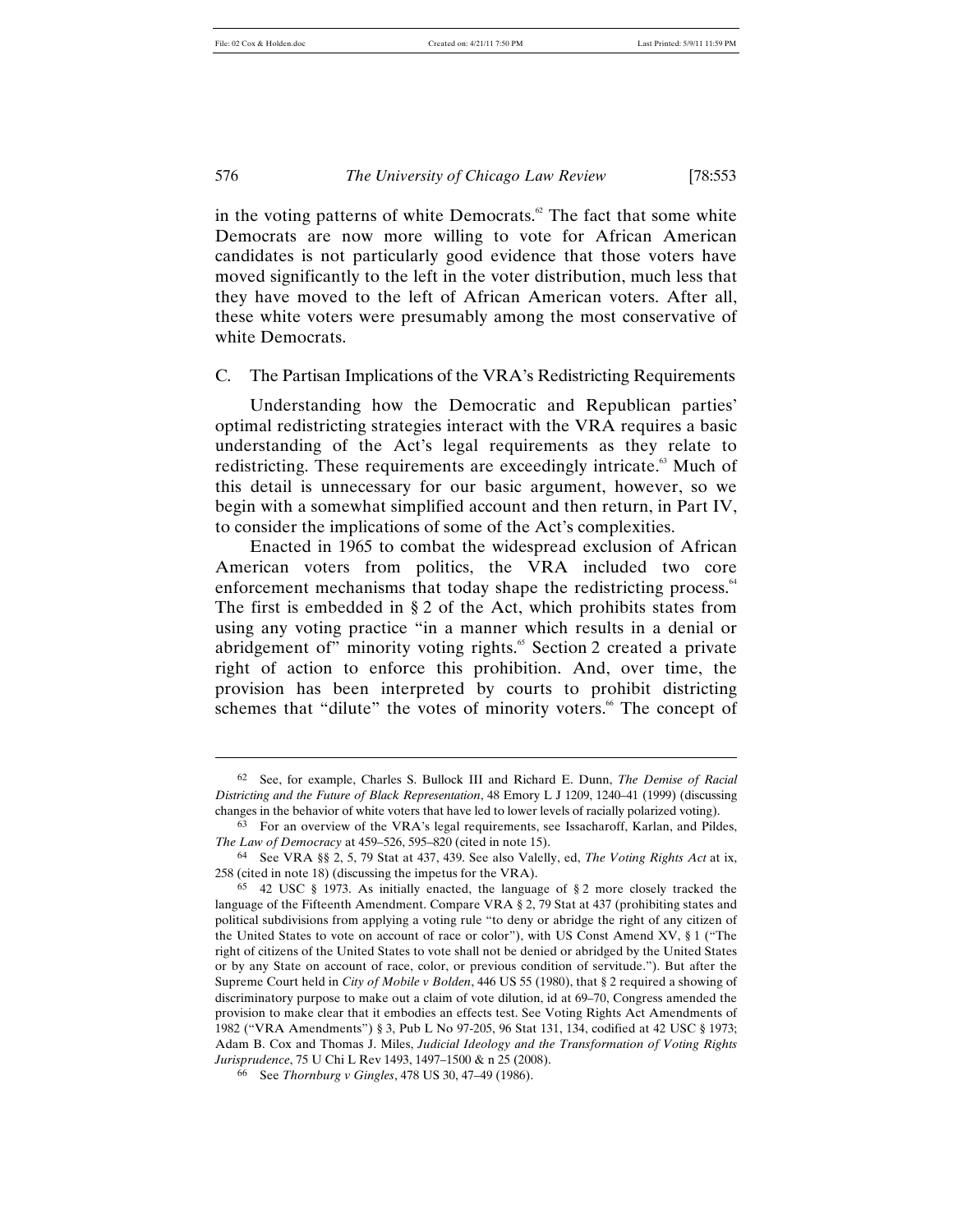vote dilution is complex and contested. $67$  But oversimplifying somewhat, the most important feature of the prohibition on vote dilution is that it sometimes requires redistricting authorities to draw electoral districts in which minority voters constitute a majority of the district—districts that are typically referred to as "majority-minority districts."<sup>68</sup>

Section 5 of the VRA contains the second enforcement provision crucial to redistricting. This part of the Act, added by Congress because of concern that private litigation would be insufficient to stamp out discriminatory practices, created a system of federal oversight for some jurisdictions.<sup>69</sup> It singled out some states and local governments and required those "covered" jurisdictions to seek preclearance from the Justice Department before making any changes to their election laws—including changes to their districting arrangements.<sup>70</sup> Under § 5's rubric, the Justice Department would preclear a change only if the jurisdiction demonstrated that the legal change would not make minority voters worse off than they were under existing law. This requirement came to be known as the "nonretrogression" principle. $\overline{1}$ "

Section 5 thus differs from § 2 in three important respects: first, it covers only part of the country; second, it subjects those parts of the country to public oversight by the Justice Department in addition to § 2's threat of private litigation; and third, it prohibits the retrogression of the position of minority voters rather than prohibiting vote dilution. Despite these differences, as a practical matter § 5 has often also required redistricting authorities to draw majority-minority districts.<sup>72</sup> We can therefore begin by imagining a slightly simplified world in which the VRA is understood to require the creation of majority-minority districts whenever possible.

A legal rule requiring the creation and maintenance of majorityminority districts does not, without more information, imply anything about the partisan consequences of the VRA. But because we have

<sup>67</sup> For a careful account of the concept of vote dilution, see generally Heather K. Gerken, *Understanding the Right to an Undiluted Vote*, 114 Harv L Rev 1663 (2001).

 $68$  For a more detailed explanation of the development of § 2 jurisprudence, see Cox and Miles, 75 U Chi L Rev at 1496–1505 (cited in note 65).

<sup>69</sup> See Drew S. Days III, *Section 5 and the Role of the Justice Department*, in Grofman and Davidson, eds, *Controversies in Minority Voting* 52, 53, 59 (cited in note 26). See also *South Carolina v Katzenbach*, 383 US 301, 313–15 (1966).

<sup>70</sup> See VRA §§ 4–5, 79 Stat at 438–39, codified as amended at 42 USC §§ 1973b–c.

<sup>71</sup> See *Beer v United States*, 425 US 130, 141 (1976).

<sup>72</sup> See David M. Guinn, Christopher W. Chapman, and Kathryn S. Knetchel, *Redistricting in 2001 and Beyond: Navigating the Narrow Channel between the Equal Protection Clause and the Voting Rights Act*, 51 Baylor L Rev 225, 227–28 (1999).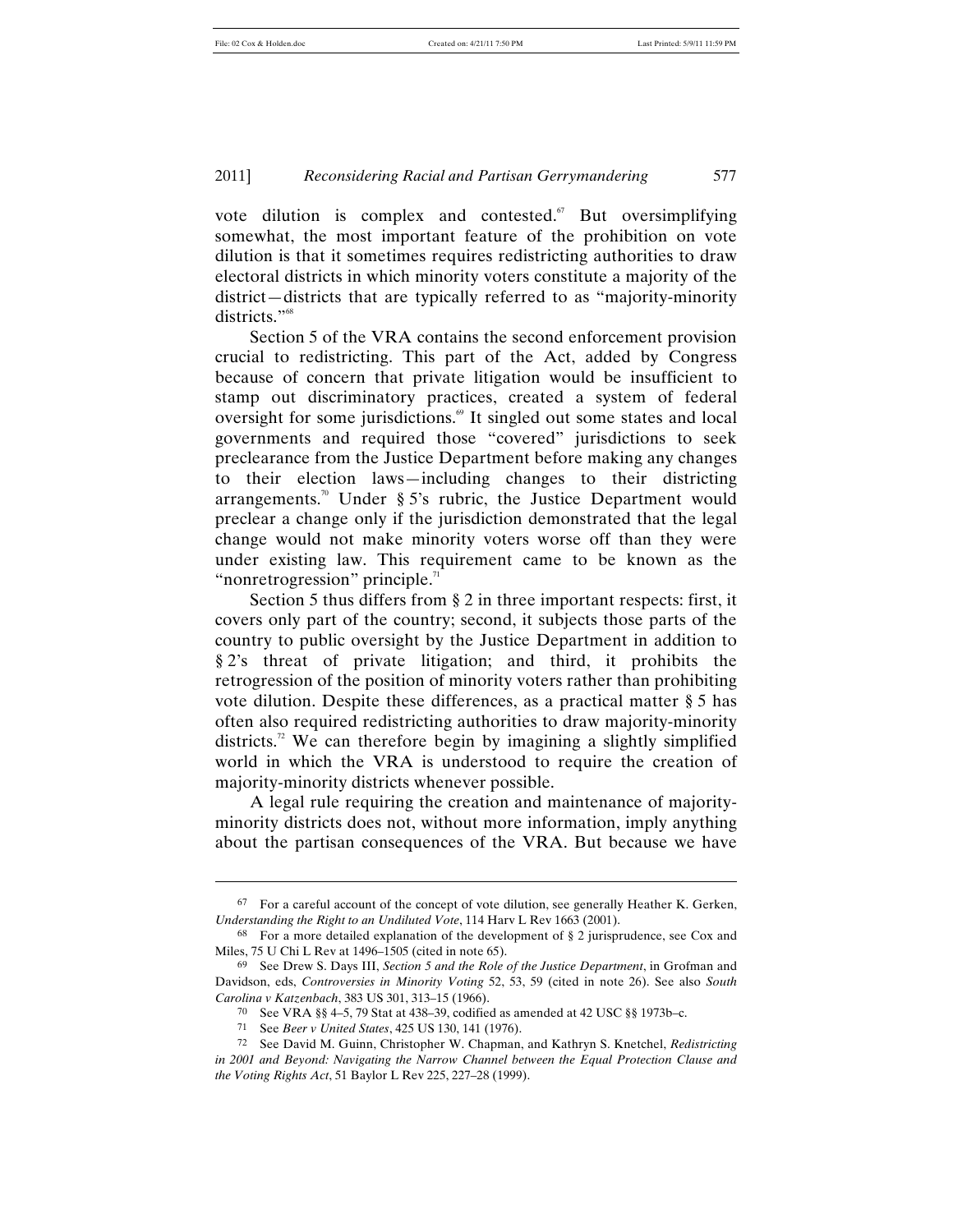laid out the optimal strategy for redistricting authorities with purely partisan agendas above, we are now in a position to compare that optimal strategy with (a simplified account of) the legal requirements of the Act. Doing so allows us to answer this Article's central question: Does the requirement of drawing majority-minority districts for African American voters bind the political parties in different ways?

As is likely already clear from the above discussion, the VRA imposes different constraints on Democratic and Republican redistricting authorities. The Act's legal requirements align perfectly with the optimal partisan strategy for Democrats. Purely partisan Democrats in control of redistricting should *want* to draw districts that contain slim majorities of African American voters, because such districts help maximize the partisan payoff of redistricting.

The Act's impact on purely partisan Republican redistricters is quite different. To be sure, they would also want to consolidate African American voters. They would not want to sprinkle African American voters across a large number of districts. But they also would not want to combine African American voters to the point where those voters make up a majority of any single district. Instead, they would want to cluster African American voters into districts where conservative Republicans constitute slim majorities. Thus, a plan drawn by unconstrained Republicans would contain three features that are important for our discussion: it would contain districts with large fractions of African American voters; those African American voters would not constitute a majority of *any single* district; and those African American voters would be paired with the most ideologically conservative voters in the state.

On our simplified account of the VRA's legal constraints, Republicans would be legally prohibited from pursuing this strategy. The Act would require them to give African American voters majorities in districts wherever possible. This is the last thing Republicans would want to do. Thus, our approach shows that Republicans are constrained by the Act in a way that Democrats are not.<sup>73</sup> This is the opposite of the conventional wisdom that has dominated the field for nearly two decades.<sup>74</sup> Far from benefiting Republicans, the VRA prevents them from pursuing an optimal partisan strategy.

<sup>73</sup> By "constrained," we mean constrained in a meaningful way. Obviously Democrats and Republicans face the same *formal* legal constraints when they draw districts. But these formal constraints turn out to be functionally irrelevant if they coincide with the strategy that the redistricter would optimally like to pursue.

<sup>74</sup> See Part I.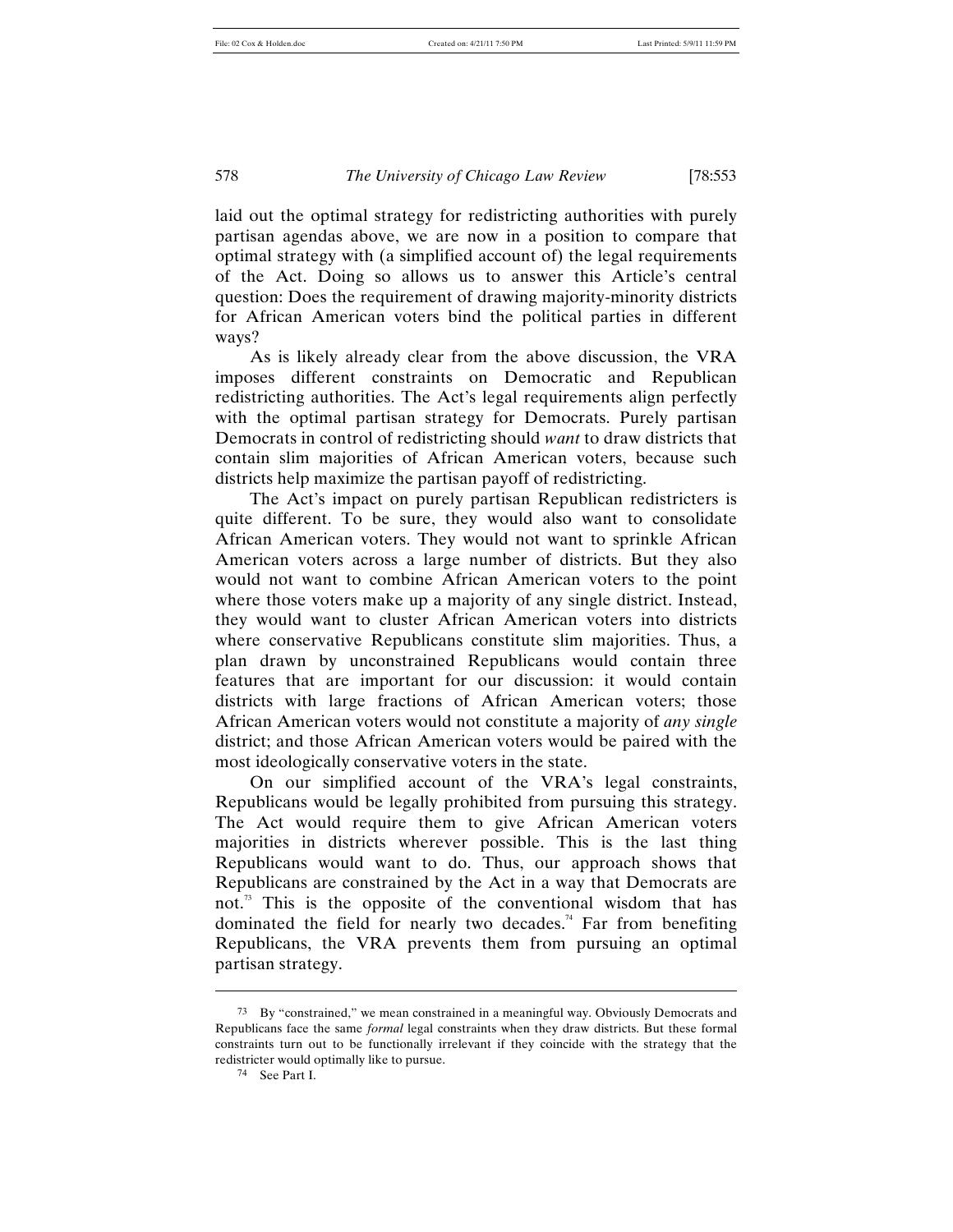To get a rough sense of how material the constraints of the VRA might be on a Republican redistricter, consider again the five-district example discussed above. If a Republican redistricter is constrained to create one pure minority district, then she is required to take one slice out of the left tail and make that a district. Then, having satisfied the constraint, she is free to pursue a matching-slices strategy for the remaining voters. When this is done optimally, a Republican redistricter wins approximately 2.8 districts in expectation.<sup>75</sup> This is significantly less than the approximately 3.5 districts that the same redistricter can win without the constraint—a more than 10 percent difference that is undoubtedly important in an era in which Congress and state legislatures are often very closely divided.

These Republican losses stem from the fact that when a Republican redistricter is forced to create a district purely from the left tail, Republicans win this district with very low probability (in this example, less than 5 percent). Thus, despite the advantages that come from matching slices, one district is basically lost. In that way, the legal constraint makes the redistricting plan look much more like a pack-and-crack plan. And gerrymandering the remaining four districts—even when the voters are more Republican-leaning—can compensate only so much. The key advantage of the matching-slices strategy is that it allows a redistricter to neutralize the power of her most ardent opponents. Constraining a Republican redistricter in the way the VRA does mutes this advantage.

## III. SIMPLE MODELS AND THE COMPLEX REALITY OF REDISTRICTING

As we explained in Part I, existing accounts of the relationship between partisan gerrymandering and racial redistricting are based on the pack-and-crack model. Matching slices improves on that model for a simple reason: redistricting authorities who want to maximize partisan advantage would never want to throw away a large chunk of the information they have about voters and pretend that there are only two types of voters in American politics. Still, our approach does share a shortcoming of the traditional pack-and-crack account. Both models are built around a theory of optimal behavior. Identifying optimal behavior, however, is not the same thing as explaining actual behavior. This is a fact that has frequently been overlooked in discussions of partisan and racial gerrymandering. Those who have

<sup>75</sup> See Friedman and Holden, 98 Am Econ Rev at 129 (cited in note 41).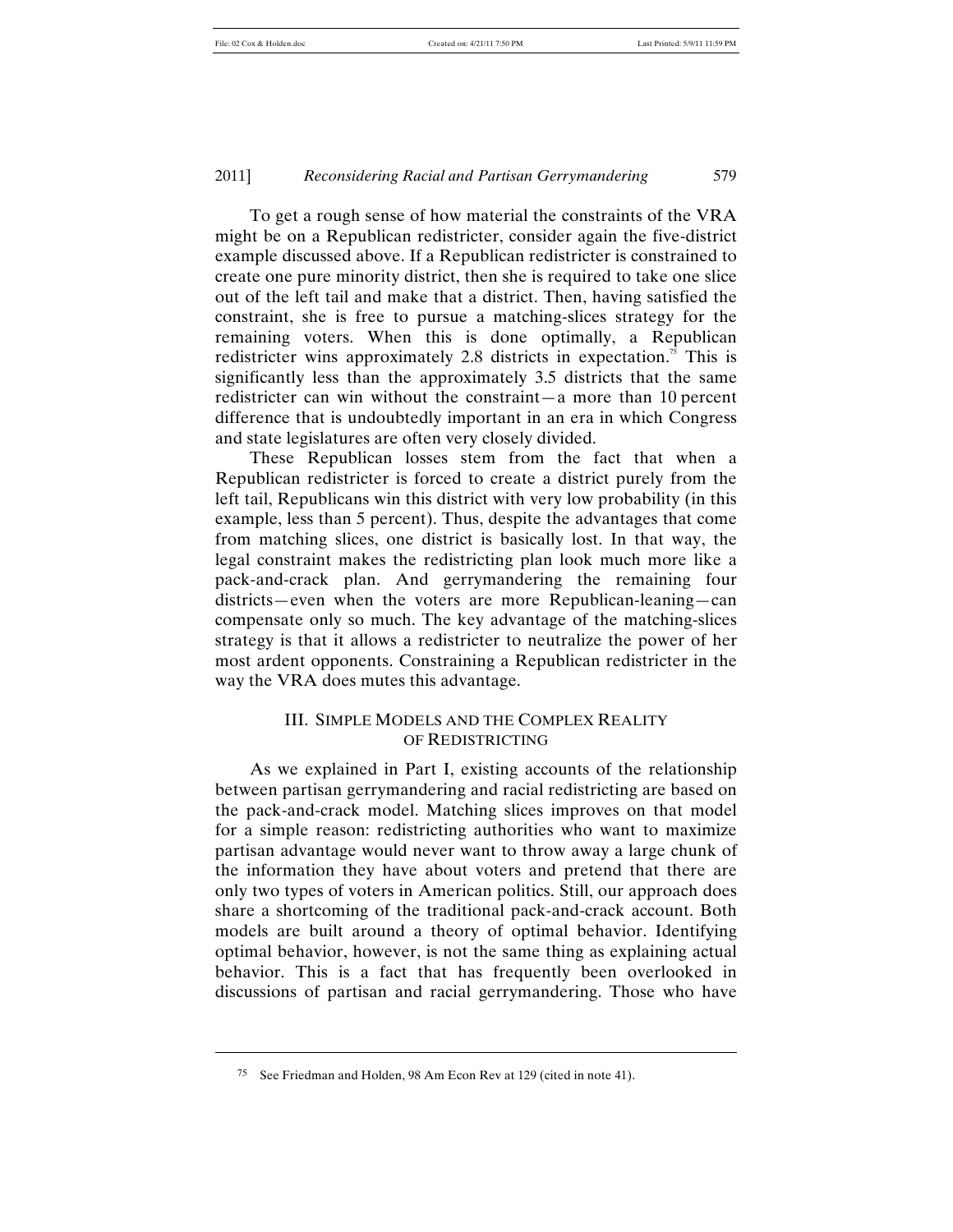argued that pack-and-crack is optimal have typically assumed that redistricters followed the approach *because* it was optimal.

To be sure, rational-actor assumptions are much more plausible in the redistricting context than they are in other areas of life and law. Still, readers will have different intuitions about the plausibility that redistricting authorities either (1) are already engaging intuitively in something approximating matching slices, or (2) will begin using this strategy as soon as they realize that it is superior to pack-and-crack.<sup>76</sup> These questions about the connection between optimal behavior and actual behavior are ones we are pursuing in follow-up work. For present purposes, however, the important point is that our core claims do not depend on the answers to these questions. Existing claims about the partisan implications of the VRA have been based on a model of optimal behavior. Our central aim is to improve on those claims and show that a model that more closely matches reality leads to a different conclusion about the partisan bias built into the Act.

Both models could, of course, be improved along other dimensions, and we do not mean to claim that there is no further room for refinement. Even if one assumes that redistricting authorities behave in a rationally maximizing fashion, it is important to remember that our approach, like the pack-and-crack approach that preceded it, makes an important set of simplifying assumptions about how the redistricting process is constrained and about what constitutes rationally maximizing behavior. Matching slices captures reality better than pack-and-crack, and for that reason should be preferred—even by those generally skeptical of models—to the packand-crack approach. But there are several ways in which one might complicate both the crack-and-pack approach and the matching-slices model, and these complications suggest directions for future research.

#### A. Geography and Residential Segregation

As we noted above, both models assume that there are no geographic constraints on redistricting.<sup>77</sup> Redistricting is conceptualized as a problem of allocating voters to districts, but the spatial location of each voter is unmodeled. This is obviously a simplification. Voters' locations place at least some minimal constraints on their allocation to districts. Nearly all states require that legislative districts be contiguous,

<sup>76</sup> One way to speculate about these possibilities is to ask the following hypothetical question: If political actors were offered additional information about voters and were told that there was a mechanism that those actors could use to turn this additional information into greater partisan advantage in the redistricting process, would they be likely to turn down the information?

<sup>77</sup> See note 28. See also note 25 and accompanying text.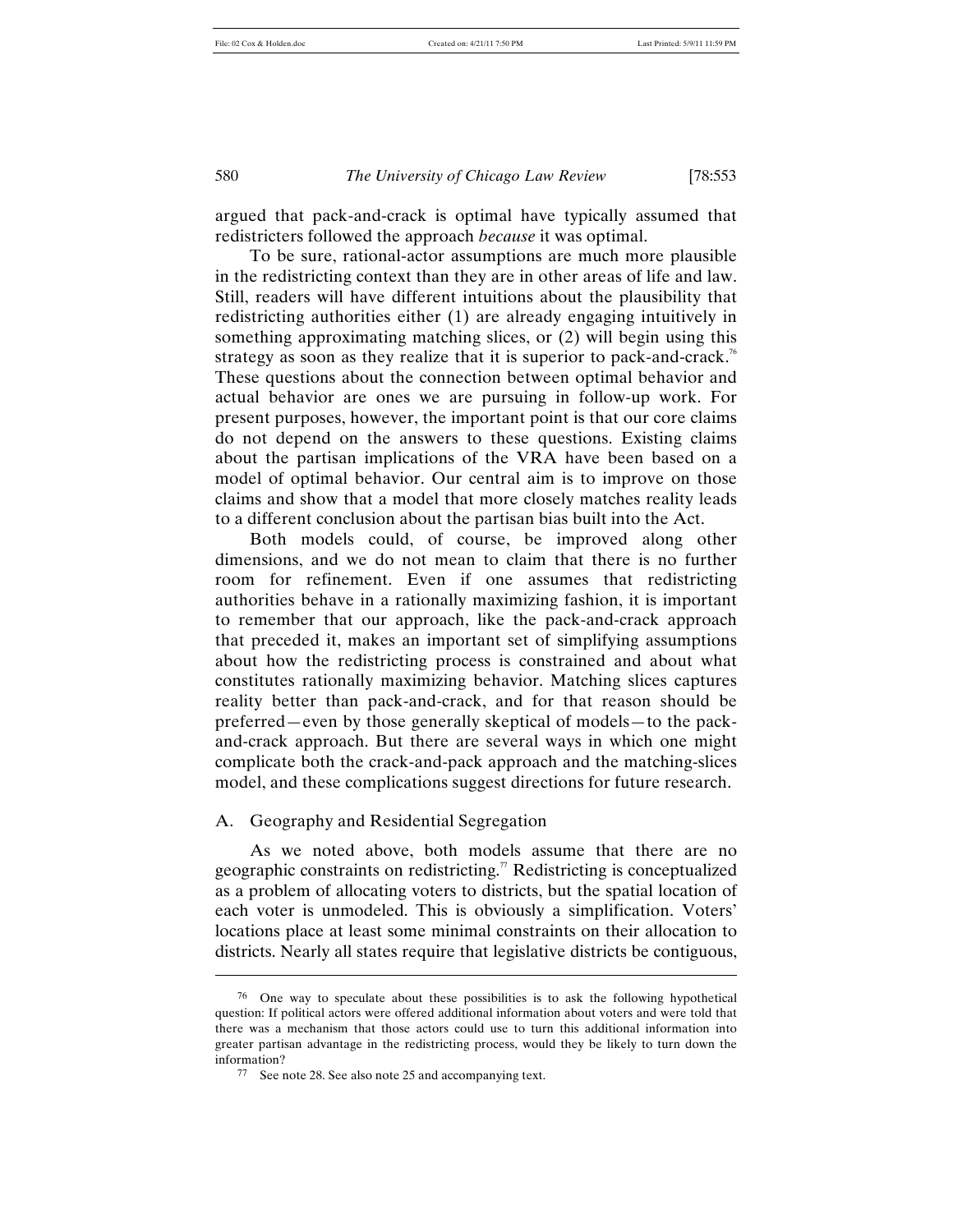and some require that they be "compact."<sup>8</sup> Nonetheless, these formal constraints are widely regarded as practically unimportant. Contiguity can easily be satisfied, even by outlandishly shaped districts, and compactness requirements are almost never enforced in any meaningful way by courts.<sup>79</sup> A quick glance at the tortured shapes of electoral districts drawn in recent decades makes it unsurprising that most scholars conclude that shape is simply not a meaningful constraint on partisan manipulation.<sup>80</sup>

Despite this widespread agreement, it is important to be attentive to the fact that geography does, in theory, constrain matching slices more than pack-and-crack. Matching slices requires the redistricting authority to work with a smaller fraction of the state's voters when drawing any particular district. This can make the line-drawing problem more difficult. For example, joining right-tail Republicans with left-tail Democrats will in some cases be more difficult than just joining Democrats and Republicans.

The practical significance of this theoretical difference depends on both the political demography of a state and the extent to which oddly shaped districts are tolerated. There may be places where it is quite easy to join opposite-tail voters. In Texas, for example, the pieshaped districts that radiate out of several cities, stretching far from liberal cores in places like Austin out to distant, die-hard Republican strongholds in more rural parts of the state, $s<sup>s<sub>i</sub></sup>$  suggest one strategy for drawing such districts. Other places may present considerably more challenges. Some states, like New Jersey, prohibit redistricting authorities from splitting counties (except in limited circumstances) when drawing districts, $\frac{8}{3}$  which might impose greater restrictions on both the pack-and-crack and matching-slices approaches. Given the difficulty of making categorical claims about the effect of geography, we are exploring this question empirically in separate work.

Nonetheless, even if geography does under some conditions constrain matching slices more than pack-and-crack, today's

<sup>78</sup> See Frederick McBride and Meredith Bell-Platts, *Extreme Makeover: Racial Consideration and the Voting Rights Act in the Politics of Redistricting*, 1 Stan J CR & CL 327, 349–50 (2005) (reviewing the multiple definitions of "compactness" in the context of a broader overview of traditional redistricting principles).

<sup>79</sup> See, for example, Richard H. Pildes and Richard G. Niemi, *Expressive Harms, "Bizarre Districts," and Voting Rights: Evaluating Election-District Appearances after* Shaw v. Reno, 92 Mich L Rev 483, 527–32 (1993).

<sup>80</sup> One possible exception, involving *Shaw v Reno*, 509 US 630 (1993), and its progeny, is explored below in Part IV.A.

<sup>81</sup> See *Texas's Representatives—Congressional District Maps*, online at http://www.govtrack.us/ congress/findyourreps.xpd?state=TX (visited Apr 8, 2011).

<sup>82</sup> See NJ Const Art IV, § 2(3).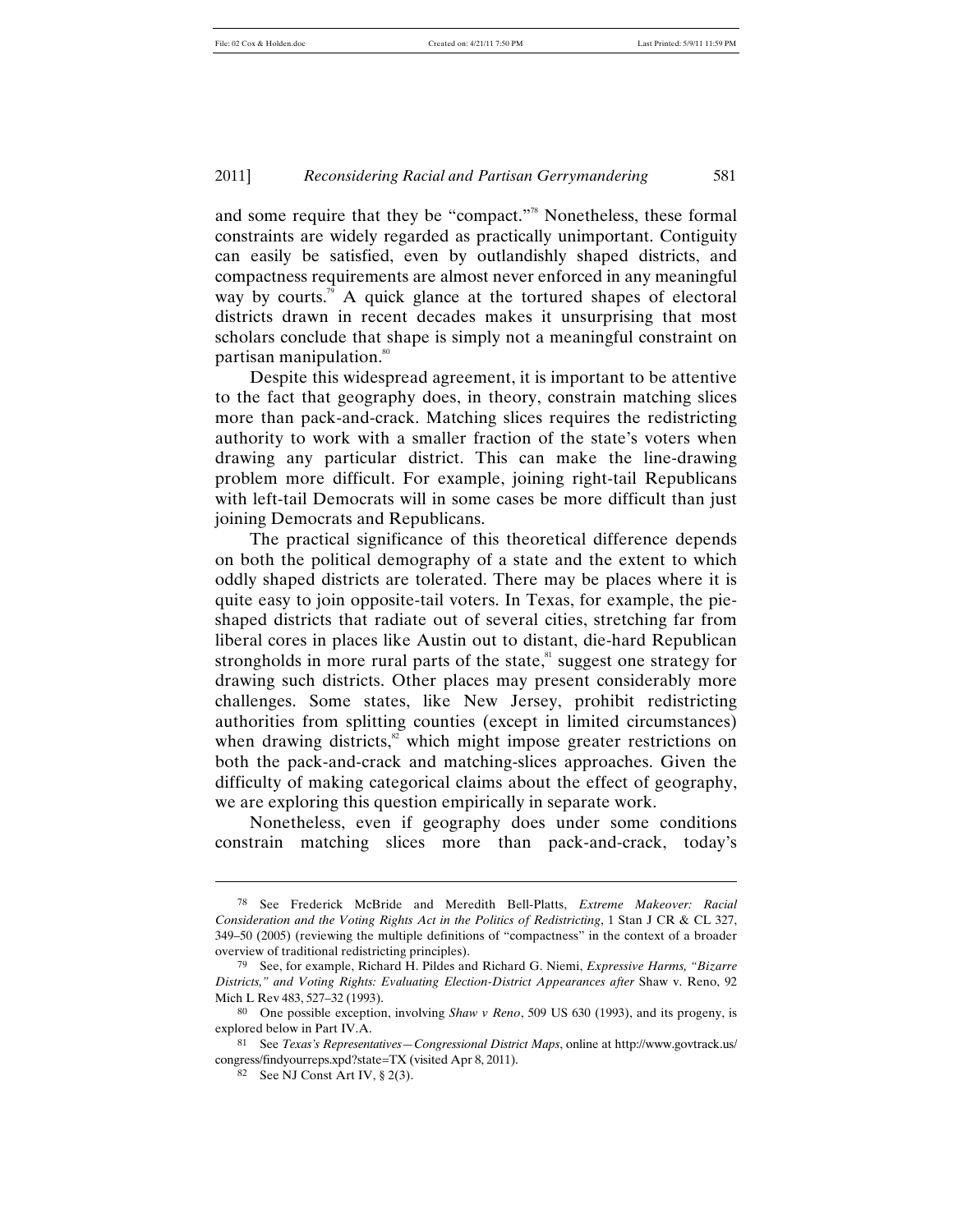redistricting plans provide powerful evidence that geographic restrictions do not undermine the Article's core claims. To see this, consider a case in which the redistricting authority collects no information about the distribution of voters other than party affiliation and race. The formal model shows that even in this limited case—which stacks the deck against the matching-slices approach by throwing out a considerable amount of information on which redistricters could otherwise rely—matching slices is superior to packand-crack.<sup>83</sup> Yet even in this simplified information environment, our central claim about race and redistricting holds. Given the reality that most African American Democrats, particularly in the South, lie further down the left tail of the voter spectrum than do most white voters, it is still optimal for redistricters to pair large numbers of African American Democrats with Republican voters. The parties differ only about which group should constitute a majority of the district: a Democratic redistricter will want the African American Democrats to outnumber the Republicans, while a Republican redistricter will want just the opposite.

Many states appear to contain just these sorts of districts: they are today's majority-minority districts.<sup>84</sup> This shows that geographic constraints have not prevented redistricters from drawing the sort of districts that are part of an optimal matching-slices strategy. Nor does it matter that some of these districts may have been compelled by the VRA. For as the Supreme Court made clear throughout the 1990s, the geographic constraints on districts drawn to comply with the VRA are, if anything, greater than the constraints on districts in which race is not in play.<sup>85</sup> Thus, even if the VRA were struck down or repealed, these districts would still pass muster.

This specific example highlights a more general point about the robustness of the Article's central real-world implications: they do not depend on redistricters being able to pursue the matching-slices strategy to perfection. In some cases, redistricters will have relatively crude information about voters. In other cases, the spatial distribution of voters will force redistricters to dilute an opposite-tail district with some number of voters from the middle of the distribution.<sup>86</sup> These

<sup>83</sup> See note 41.

<sup>84</sup> See, for example, notes 118–23. To be sure, some of these districts also contain a number of white Democrats, though in Georgia and elsewhere the trend during the last round of redistricting was to reduce the number of white Democrats in the districts in order to minimize wasted votes while maintaining the district's majority-minority status. See id.

<sup>85</sup> See notes 115–17.

<sup>86</sup> Majority-minority districts provide one good example of this. Where patterns of residential segregation are stark, it will be easiest to draw districts that contain African American Democrats, white Republicans, and very few white Democrats. Where there are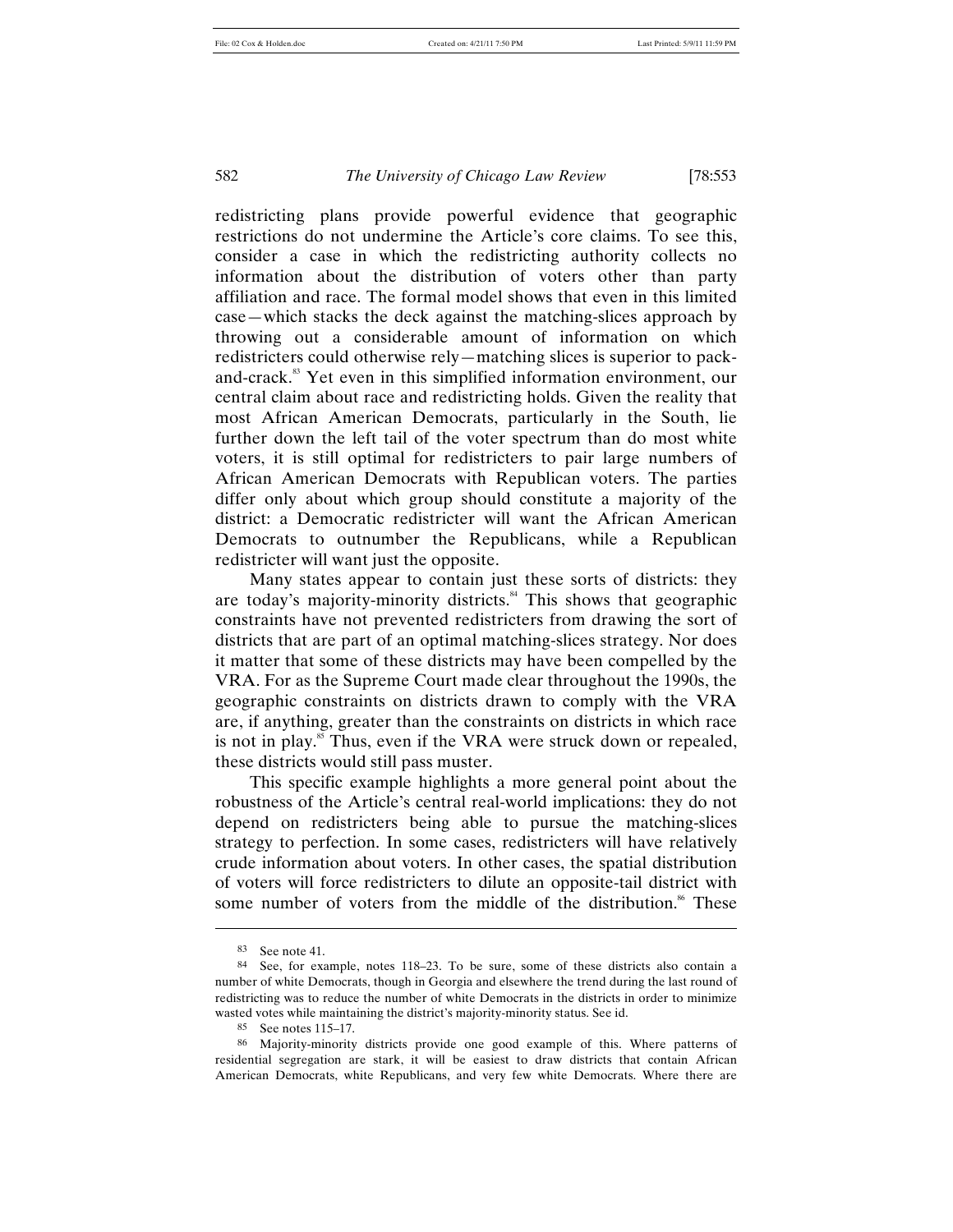constraints will reduce somewhat the power of the matching-slices approach. But it will still be superior to pursuing pack-and-crack. Thus, on the margin, a rationally maximizing redistricter should never prefer to throw out information about voters and retreat to pack-and-crack.

#### B. A Redistricting Authority Is a They, Not an It

As we explained in Part I, redistricting authorities have complex motivations that extend well beyond simply maximizing a party's seat share in the legislature.<sup>87</sup> In part, this is because a "redistricting" authority" is a they, not an it. Redistricting's decisionmaking structure involves a complex interplay between myriad actors—interactions that are mediated by the formal rules governing state legislative processes and the less formal rules structuring power within the state and national political parties. Pretending that the decision is made by a single actor therefore comes with some costs.

This simplification affects matching slices less than pack-andcrack, because the matching-slices theory is more agnostic about the goals of redistricting authorities.<sup>88</sup> Nonetheless, some goals are outside both models. One prominent example is the desire of incumbent legislators to increase their own chances of reelection, even at the cost of the party's expected seat share. <sup>89</sup> While the mechanisms of incumbency advantage are poorly understood, changes to a district's boundaries are sometimes thought to undermine the advantage. The more this logic leads individual legislators to place some value on preserving their existing districts, the more redistricting becomes a path-dependent process.<sup>90</sup> The boundaries of existing districts will

higher levels of integration, the spatial distribution of voters may make it more difficult to exclude some white voters who are on the left side of the voter distribution (hence, Democrats) but are less far down the tail than African American Democrats. Thus, there may be times when the best district that a Democratic redistricter can draw will actually contain less than 50 percent African American voters. But the goal of the redistricter would still be to eliminate as many white Democrats as possible. Moreover, the preference for a plurality district in this context is a product of the spatial distribution of voters. It is not a product of white voters being willing to cross over and support candidates preferred by African American voters—which is the usual justification given for the desirability of plurality districts.

<sup>87</sup> See notes 36–38 and accompanying text.

<sup>88</sup> See note 48.

<sup>89</sup> This is because matching slices can incorporate only objective functions that are strictly increasing in seat share. In less technical terms, this means that matching slices cannot accommodate situations where a redistricter would prefer to pick a plan that leads to a lower expected seat share for her party. See id.

<sup>&</sup>lt;sup>90</sup> A legislator might also resist changes to her district because her identity as a successful candidate is partly endogenous to the structure of that district. We discuss redistricting's potential endogeneity below. See Part III.C.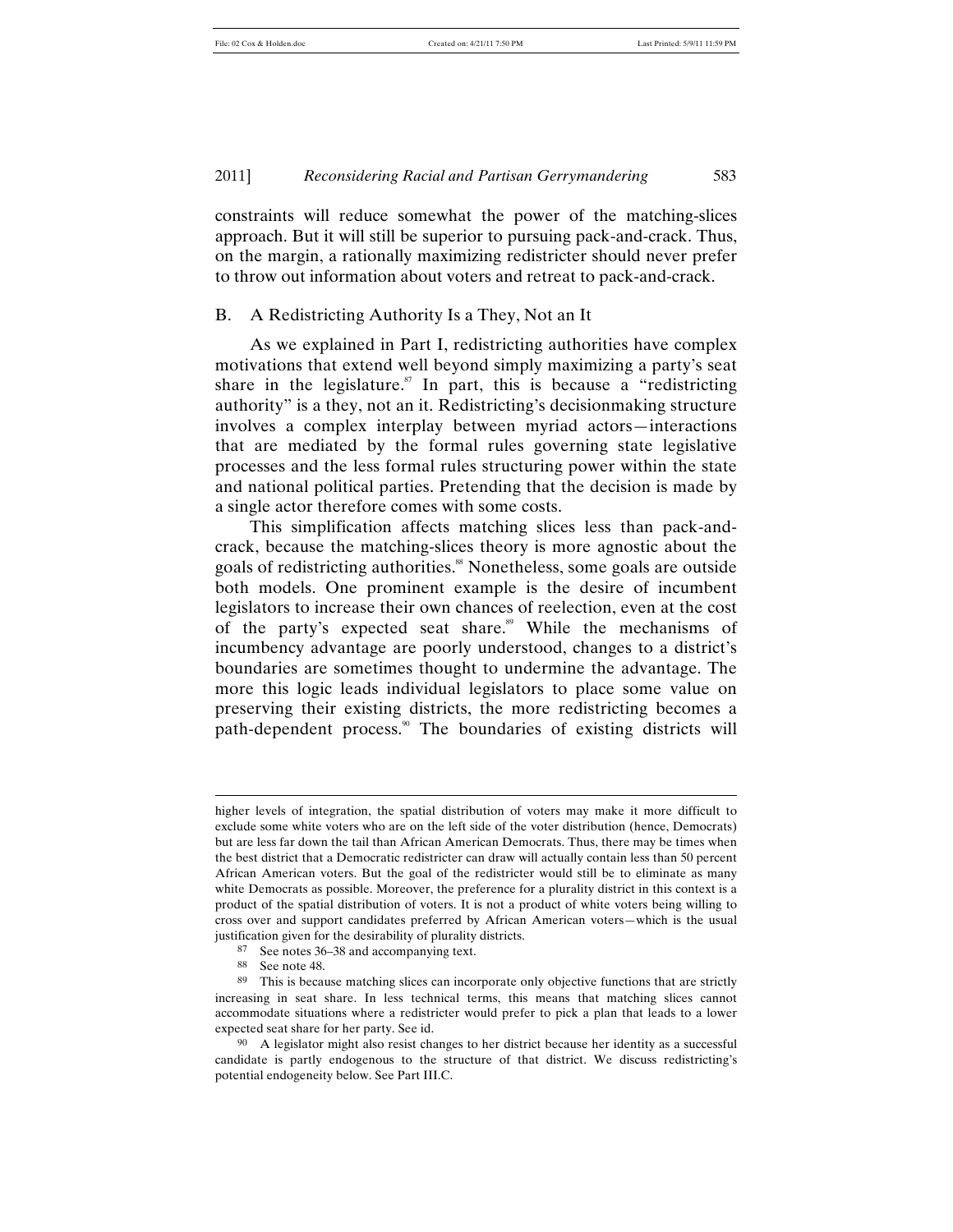limit the set of politically acceptable future districts.<sup>91</sup> Where the path dependency is powerful, it will limit the ability of redistricting authorities to pursue any optimal partisan gerrymandering strategy that requires disrupting district boundaries. $\degree$ 

In addition to highlighting contexts where implementing matching slices may be harder, the idea of path dependency also points to situations where it is likely to be easier—such as situations where strong term limits reduce the number of incumbents and shorten their time horizons, or where a large number of the minority party's districts can be significantly changed (which will often be the case when there is a change in party control over redistricting), or where a state has gained or lost significant numbers of congressional seats in the decennial reapportionment process. These contexts point to some promising areas of inquiry for future research.

#### C. Endogenous Voters and Parties

Both matching slices and pack-and-crack assume that voters have fixed political preferences that are unaffected by redistricting.<sup>93</sup> Packand-crack assumes that those preferences are dichotomous—everyone is either a Democrat or a Republican. Matching slices relaxes that constraint and allows for some voters to be more reliable party voters than others. While this is an improvement, it may still fail to capture important characteristics of voters. One important question is whether voter behavior is endogenous to the redistricting process.<sup>94</sup> Does the composition of an electoral district influence voters' decisions about where to live? Their decisions about whether to go to the polls? Their

<sup>&</sup>lt;sup>91</sup> It may be more accurate to say "the boundaries of the majority party's districts" here, as the party in control of redistricting may in many instances place a value on disrupting, rather than preserving, the boundaries of districts held by minority-party members.

 $92$  Note that high levels of path dependency should also lower considerably the political significance of a redistricting cycle. If not much is likely to change, then not much is at stake.

<sup>93</sup> The assumption is likely the result of a host of intellectual developments over the last several decades, including the recent popularity of competition-based accounts of politics, the focus on voting-aggregation issues (such as redistricting) within election law scholarship, and the more general rise of rational-actor approaches within the social sciences. See, for example, Samuel Issacharoff and Richard H. Pildes, *Politics as Markets: Partisan Lockups of the Democratic Process*, 50 Stan L Rev 643, 707 (1998) (urging scholars to turn to competition-based accounts of politics to better understand voting rights jurisprudence); Adam B. Cox, *The Temporal Dimension of Voting Rights*, 93 Va L Rev 361, 365–74 (2007) (describing the way in which voting rights issues are often conceptualized as aggregation problems).

<sup>&</sup>lt;sup>94</sup> For those who question whether it is a sufficient improvement to go from a dichotomous distribution of voters to a continuous one, there is also the question whether one might incorporate a multidimensional model of voter behavior or preferences into the theory.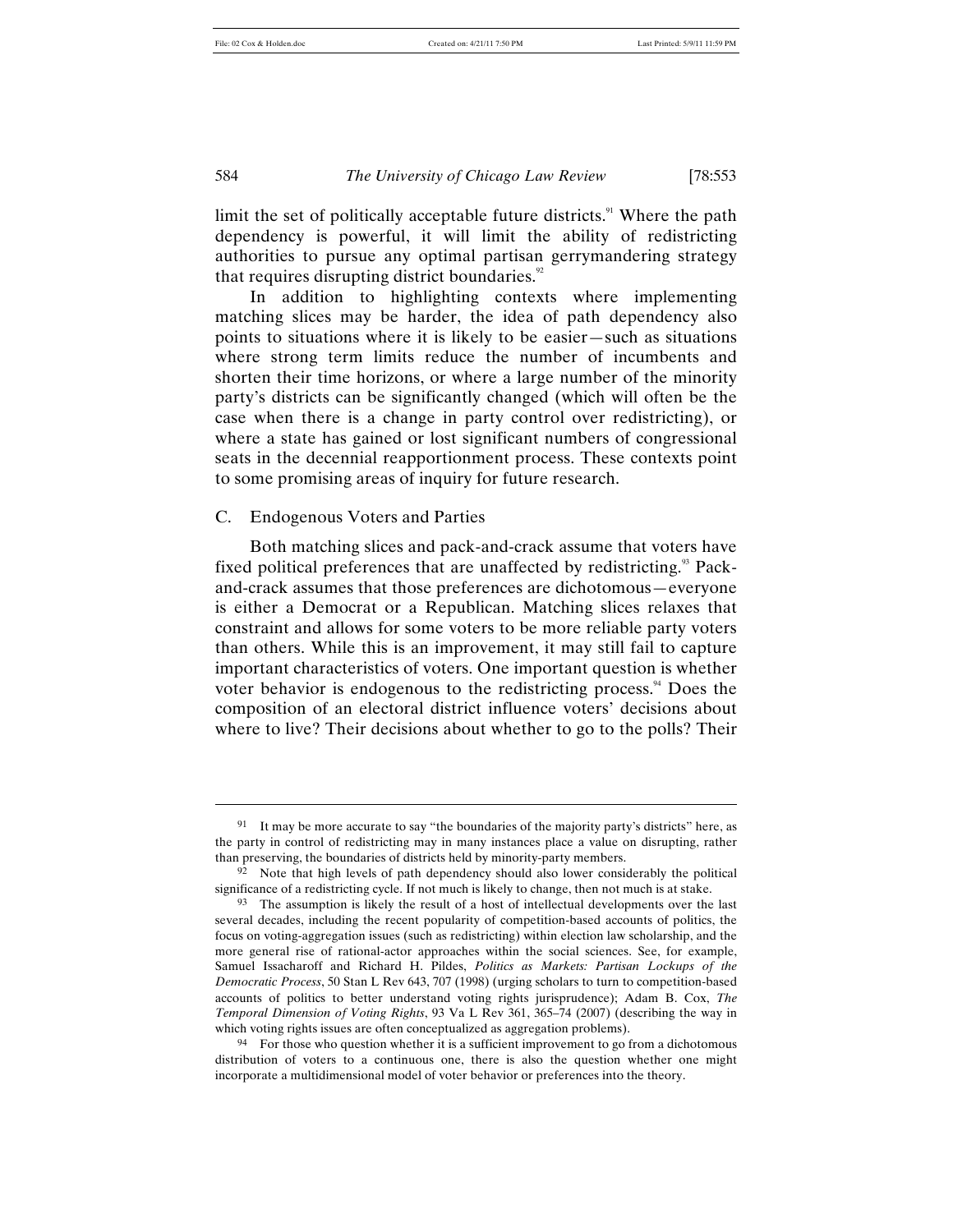underlying political preferences? While a few scholars have begun to explore these questions, $\frac{95}{3}$  there is much room for future work.

The possibility that voters could be affected by the composition of individual districts, or by larger political dynamics spawned by redistricting, raises a series of additional questions about second-order concerns that might motivate partisan redistricters. For example, if high levels of intradistrict polarization depress (or augment) turnout, then that could provide a reason for redistricting authorities either to like or dislike the creation of such districts.

Relatedly, it raises the possibility that redistricting may produce long-term consequences quite different from its short-term effects. Consider, for example, the claim that conservative white Democrats will flee to the Republican Party as minority participation increases within the Democratic Party—perhaps in part because of the election of minority candidates from majority-minority districts. This claim is an extension of a prominent account of the Southern realignment in American politics. $\frac{8}{10}$  To the extent it is true, it suggests that redistricters focused on short-term partisan gain may draw districts that have unintended long-term consequences.

\* \* \*

In short, while it is important not to overlook these additional complications, they are largely beyond the scope of this Article. For present purposes, the central point is that they remain issues for all prominent theories of redistricting. Our hope here is simply to make an important improvement to the existing state of the literature—to develop a model of the relationship between partisan gerrymandering and minority districting that captures central features of the redistricting process better than the pack-and-crack model that has dominated for so long.

#### IV. THE PAST AND FUTURE OF THE VRA

Part II showed that we can improve on the implicit model that nearly everyone has been using to make sense of the relationship

96 See note 26.

<sup>95</sup> Within the large political science literature on voter turnout, for example, some emerging work looks specifically at whether turnout is affected by district-specific effects. In a recent paper, Ebonya Washington found that African American Democratic candidates tend to increase turnout among both black and white voters—but that the difference in the change in turnout between groups is not statistically significant. See Ebonya Washington, *How Black Candidates Affect Voter Turnout*, 121 Q J Econ 973, 996 (2006) (finding that black voter turnout increases by 2.3 percent and white voter turnout by 2.2 percent for every black Democrat on the ballot).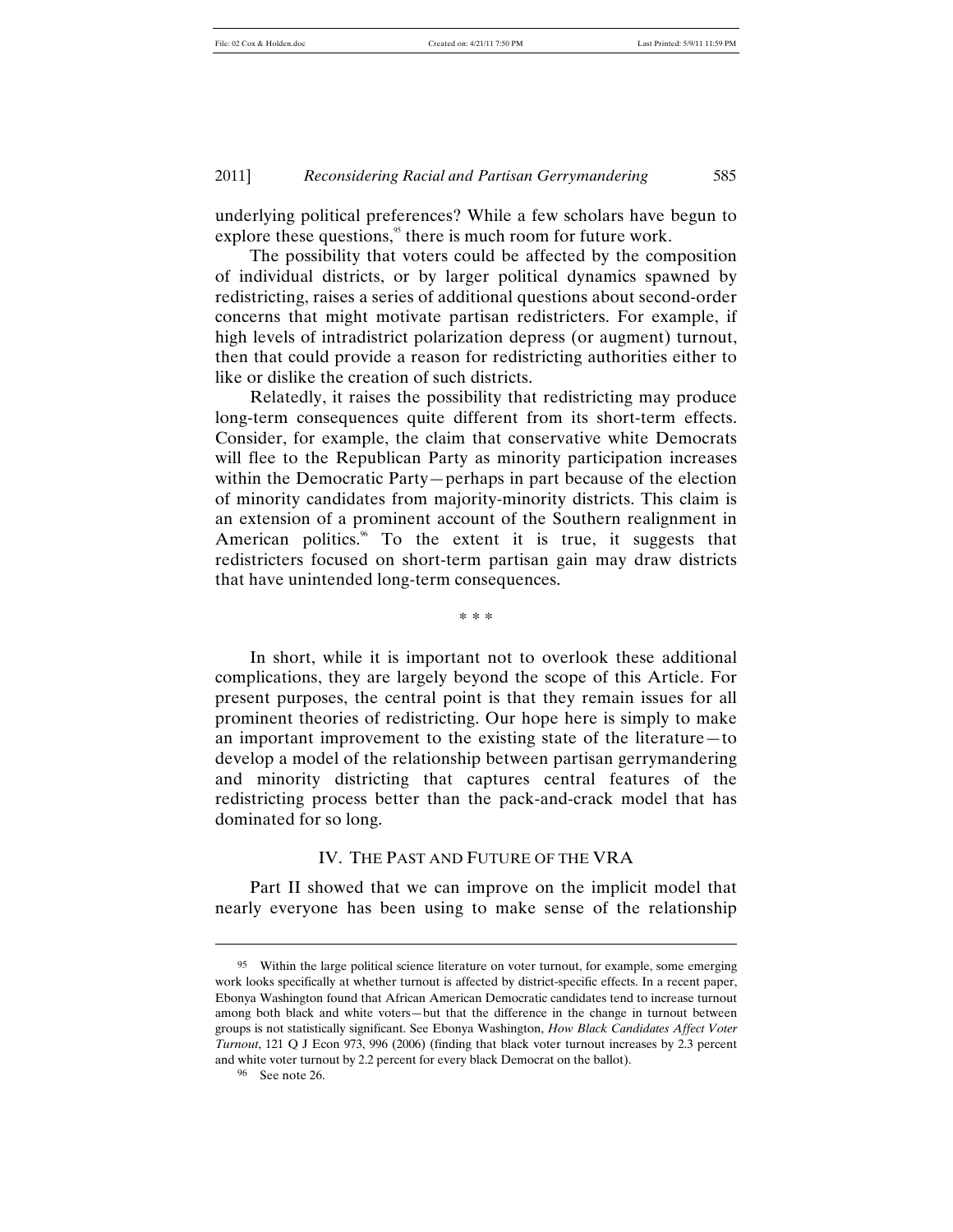between partisan gerrymandering and racial redistricting. This insight has important implications for how we think about both the past and future of the VRA.

## A. Retelling the History of Minority Districting

The law and politics of minority redistricting is frequently told through a handful of salient episodes that have taken place during the last few decades. The facts of these episodes lend themselves to a whole host of interpretations, but for a long time they have been interpreted through the lens of the conventional wisdom we described in Part I. $\degree$  This is, of course, perfectly understandable. It takes a theory to make sense of facts. But since the old theory turns out to be mistaken, it is worth revisiting the episodes to see if our new theory can suggest alternative explanations for the observed facts. In so doing, our theory can help provide a deeper understanding of some crucial recent developments in the law and politics of redistricting.

#### 1. Equal protection and racial redistricting jurisprudence.

As we noted in Part I, the conventional account of the relationship between race and party in redistricting emerged from the early 1990s redistricting battles in the South.<sup>88</sup> During that round of redistricting, many Southern states were covered by § 5 of the VRA and were therefore required to seek Justice Department approval for their redistricting plans. The Department of Justice used its oversight authority to pressure these Southern jurisdictions to create more majority-minority districts. This pressure—which some have suggested was originally engineered in part by Haley Barbour, a Republican strategist who became the chairman of the Republican National Committee in 1993—has been referred to as the "max black" agenda.<sup>99</sup> At the same time, Republicans formed an unusual political coalition with African American voters to sue for the creation of majority-minority districts under  $\S 2$  of the VRA.<sup>100</sup>

<sup>97</sup> See text accompanying notes 18–30.

<sup>98</sup> See notes 20–22 and accompanying text.

<sup>99</sup> See Marta Rose, Recent Decisions, *Civil Rights—Race Obliviousness and the Invisibility of Whiteness: The Court's Construction of Race—*Miller v. Johnson*, 115 S. Ct. 2475 (1995)*, 69 Temple L Rev 1549, 1550 n 13 (1996); Howard Fineman, *Shifting Racial Lines*, Newsweek 38 (July 10, 1995).

<sup>100</sup> For extended discussion of these events, see Cunningham, *Maximization, Whatever the Cost* at 104–10 (cited in note 26); J. Morgan Kousser, *Colorblind Injustice: Minority Voting Rights and the Undoing of the Second Reconstruction* 409–39 (North Carolina 1999).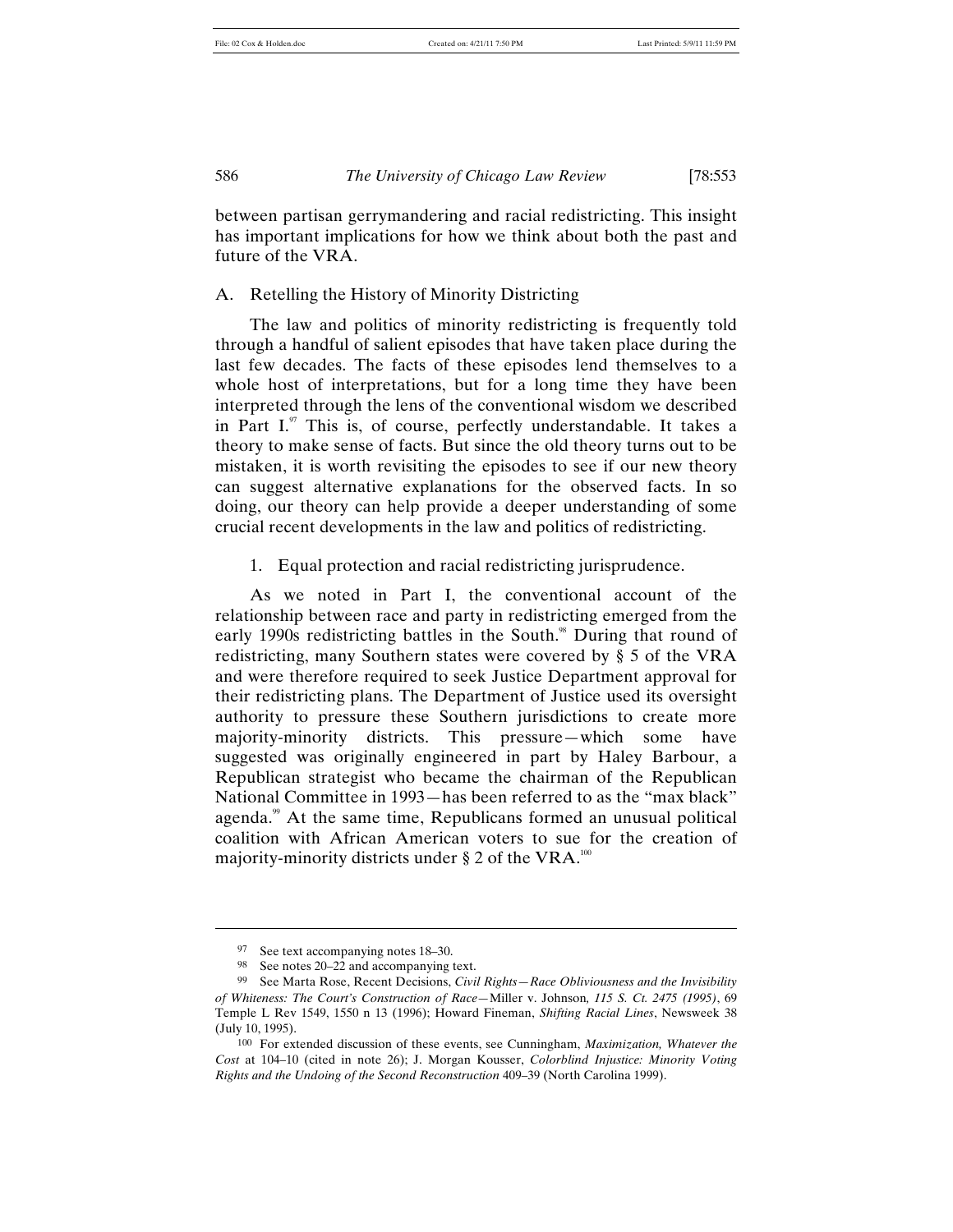l

#### 2011] *Reconsidering Racial and Partisan Gerrymandering* 587

The role of the Republican Party in advocating for majorityminority districts during this period has typically been described as follows:

Why do Republicans care about the number and size of black districts?

The answers would appear to be simple. It is in the Republican interest to want large black districts. To the extent that the black Democrats are concentrated in legislative districts, it is easier for Republican candidates to win more seats overall. The creation of a newly black district is likely to drain black voters from other districts, many of them represented by white Democrats. The more "lily-white" the districts so drained become, the easier it is for Republicans to win them.<sup>101</sup>

At first glance, this account appears to be in serious tension with our central claim. It argues that majority-minority districts benefit Republicans, and that this is why the Republican Party supported the drawing of such districts. But closer inspection reveals two important points. First, the claim that the districts benefited Republicans is the result of reading this episode through the lens of the pack-and-crack model. Second, this idea about the optimal strategy is assumed to explain the actual motivation of Republican Party officials.

Our new account of the relationship between the optimal partisan strategy and majority-minority districting highlights the shortcoming of the above approach. It is possible, of course, that Republicans did not understand which strategy was in their partisan interest. The pack-and-crack idea was sufficiently pervasive during this period that it might have motivated them even if the idea itself was mistaken.

But even if we assume that Republicans were acting rationally to maximize their partisan gains, the above analysis is still infected with a mistake—one that highlights the way in which our approach differs from most earlier work on the partisan consequences of the VRA. The problem with treating the story above as evidence of a pro-Republican tilt to the VRA is that the account implicitly assumes that majority-minority districting represents Republicans' first-best strategy—the strategy they would pursue if they controlled the redistricting process and were unconstrained by the VRA. But, of course, that was not the world they occupied. In a world where the

<sup>101</sup> Swain, *Black Faces* at 205 (cited in note 21). See also id at 206; Gary King, John Bruce, and Andrew Gelman, *Racial Fairness in Legislative Redistricting*, in Peterson, ed, *Classifying by Race* 85, 100, 107 (cited in note 57).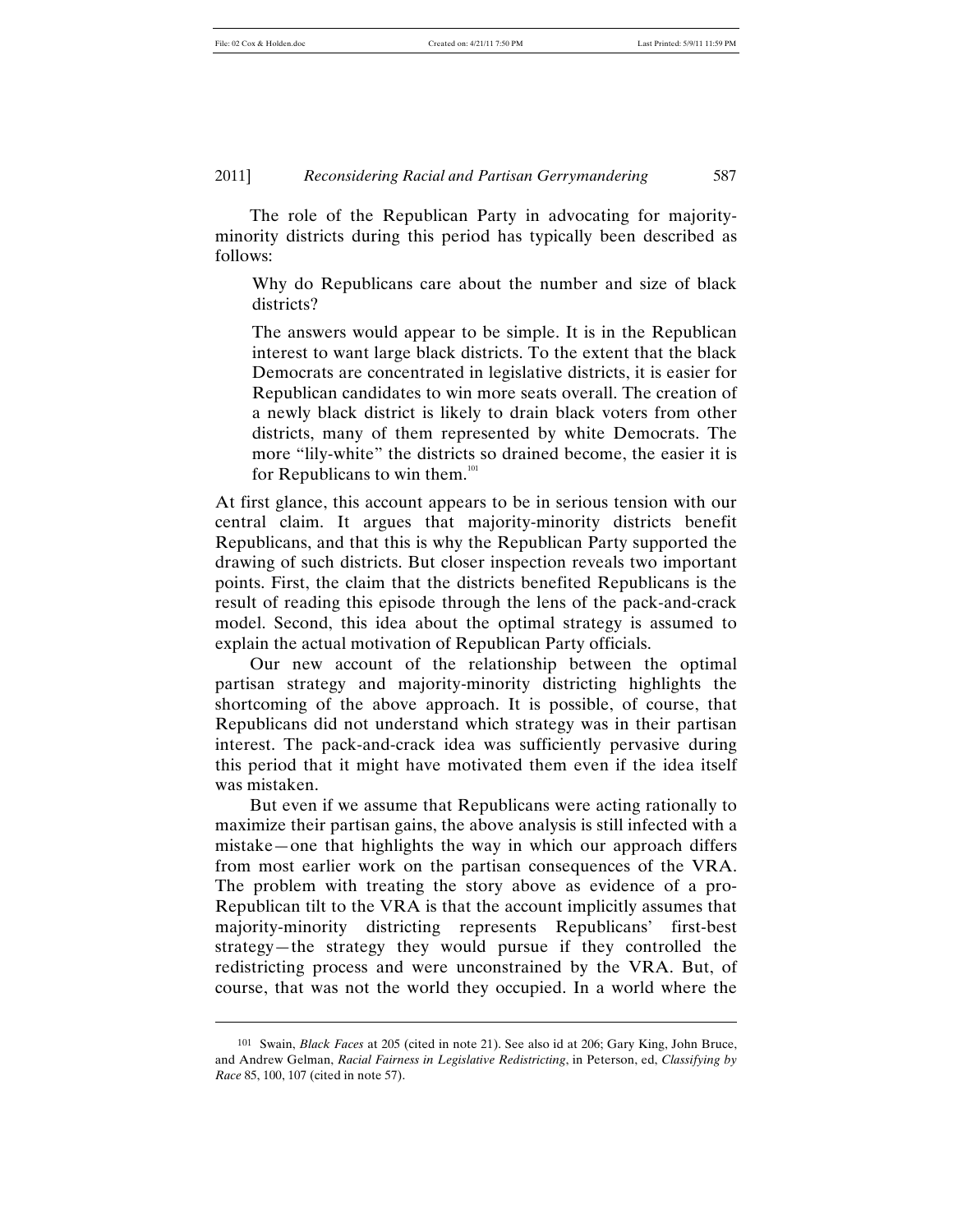courts were moving to require more majority-minority districts<sup>102</sup> and where Republicans did not control the redistricting process in many of the states covered by  $\S 5$ ,<sup>103</sup> packing African American voters may have been a second-best strategy. Thus, in this extremely limited sense, it may indeed have been "in the Republican interest" to support these districts. But it is a mistake to generalize from that possible second-best strategy to the claim that Republicans benefit from legally mandated majority-minority districts. To make this broader claim, one must begin by explaining how a rational redistricter would behave if unconstrained. Only then can we sensibly ask who is more constrained by the legal requirements in the VRA.

In addition to calling into question this common story about 1990s redistricting, our approach suggests a new interpretation of the Supreme Court's *Shaw* jurisprudence that arose out of this episode. Simplifying somewhat, we can trace the development of racialredistricting jurisprudence across three periods. In the earliest period, cases raised the question whether the Equal Protection Clause of the Fourteenth Amendment might require the creation of majorityminority districts as a remedy for minority vote dilution.<sup>104</sup> After the Supreme Court held in *Mobile v Bolden*<sup>105</sup> that unconstitutional minority vote dilution required a showing of discriminatory purpose,<sup>106</sup> Congress amended § 2 of the VRA to eliminate the intent requirement, and it became the principal vehicle for vote dilution claims.<sup>107</sup> As we explained, during this second period the statute was interpreted sometimes to *require* the creation of majority-minority districts.<sup>108</sup> Finally, in the third period, cases raised the question

<sup>102</sup> See *Thornburg v Gingles*, 478 US 30, 48–49 (1986). See also, for example, *United States v Dallas County Commission*, 850 F2d 1433, 1440–41 (11th Cir 1988); *Campos v Baytown*, 840 F2d 1240, 1249–50 (5th Cir 1988); *Jeffers v Clinton*, 730 F Supp 196, 207–08 (ED Ark 1989); *Brown v Board of Commissioners*, 722 F Supp 380, 392 (ED Tenn 1989); *McDaniels v Mehfoud*, 702 F Supp 588, 592 (ED Va 1988); *Dillard v Baldwin County Board of Education*, 686 F Supp 1459, 1470 (ED Ala 1988).

<sup>103</sup> In North Carolina, South Carolina, Georgia, Alabama, Mississippi, and Texas, Democrats controlled both houses of the relevant state legislatures. See *State Elective Officials and the Legislatures 1991–92* 1–3, 25–28, 71–73, 103–05, 125–28, 134–37 (Council of State Governments 1991). While Democrats did not control the governorship in North Carolina, see id at 103, the North Carolina Constitution specifically denies the governor the power to veto redistricting plans drawn by the state legislature. See NC Const Art II, § 22, cl 5.

<sup>104</sup> See *Whitcomb v Chavis*, 403 US 124, 161–62 (1971); *White v Regester*, 412 US 755, 769–70 (1973).

<sup>105</sup> 446 US 55 (1980).

<sup>106</sup> Id at 66–68.

<sup>107</sup> See VRA Amendments § 3, 96 Stat at 134. See also Cox and Miles, 75 U Chi L Rev at 1497–1500 & n 25 (cited in note 65).

<sup>108</sup> See text accompanying note 68.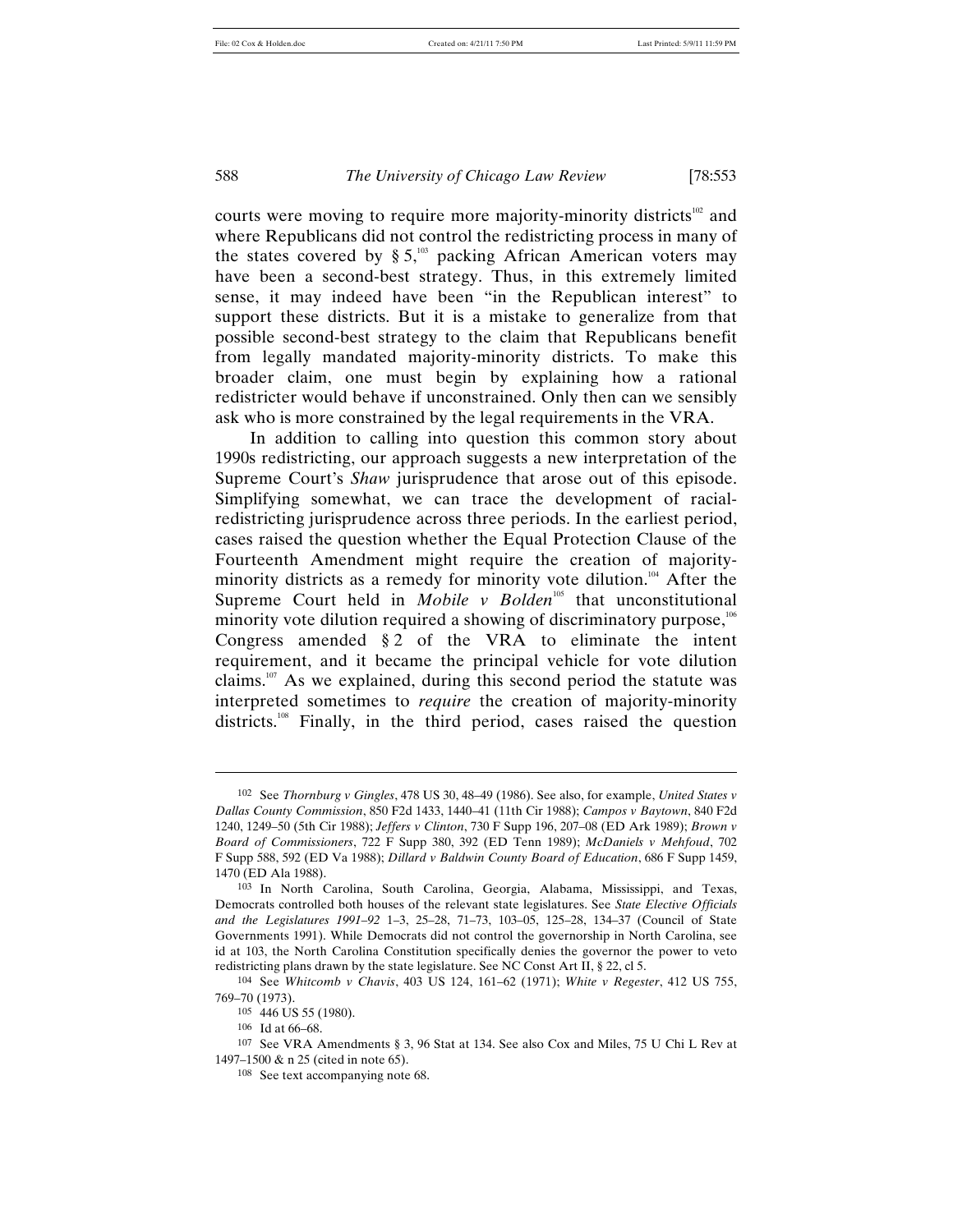whether the Equal Protection Clause would *prohibit* drawing majority-minority districts in some situations.

In *Shaw v Reno*,<sup>109</sup> the Supreme Court concluded that the answer to this question is yes. *Shaw* arose in North Carolina and involved the congressional districting plan drawn in 1991, in part at the insistence of the Bush Justice Department. The state had initially drawn a plan with one majority African American district.<sup>110</sup> After the Justice Department pressed the state during the preclearance process to draw an additional majority-minority district, the state complied.<sup>111</sup> The resulting district was convoluted and snake-like, winding along Interstate 85 as it cut across the state. For much of its length, the district was no wider than the I-85 corridor itself.<sup>112</sup> The district was attacked by a group of white voters as an unconstitutional racial gerrymander. Writing for the Court, Justice Sandra Day O'Connor concluded that the district triggered strict scrutiny under the Equal Protection Clause.<sup>113</sup>

The analytic structure of Justice O'Connor's decision and the resulting *Shaw* jurisprudence has been widely criticized on a number of grounds—including grounds of incoherence.<sup>114</sup> For that reason, there is little use trying to explore fully the contours of the doctrine here. Nonetheless, one feature of the doctrine is that, in practice, it has sometimes prevented states from drawing extremely convoluted districts in order to assemble supermajorities of minorities within those districts. Some commentators have suggested that perhaps the doctrine should be understood as a prohibition on overpacking minority voters.<sup>115</sup>

If *Shaw* and its progeny make it hard to assemble districts with large supermajorities of African American voters, then those cases

l

113 See *Shaw*, 509 US at 642–44.

114 See, for example, Pamela S. Karlan and Daryl J. Levinson, *Why Voting Is Different*, 84 Cal L Rev 1201, 1202 (1996) ("We believe that the Court's attempt to integrate voting rights law into its more general approach to affirmative action is both misguided and incoherent.").

<sup>109</sup> 509 US 630 (1993).

<sup>110</sup> See id at 634.

<sup>111</sup> See id at 635.

<sup>112</sup> See id at 635–36 (quoting one state legislator's remark that "[i]f you drove down the interstate with both car doors open, you'd kill most of the people in the district"). See also Brief *Amicus Curiae* of the Republican National Committee in Support of Appellants, *Shaw v Reno*, No 92-357, \*14–15 (US filed Jan 21, 1993) (asserting that in one county "northbound drivers on I-85 would be in the twelfth congressional district, while southbound drivers would be in the sixth district").

<sup>115</sup> See, for example, Issacharoff, Karlan, and Pildes, *The Law of Democracy* at 757–58 (cited in note 15) (suggesting that *Shaw* might be understood to "limit not only race-based geographic manipulations of districts, but also the excessive concentration of minority voters in numbers well beyond those needed to ensure minority voters have an equal opportunity to elect candidates of choice").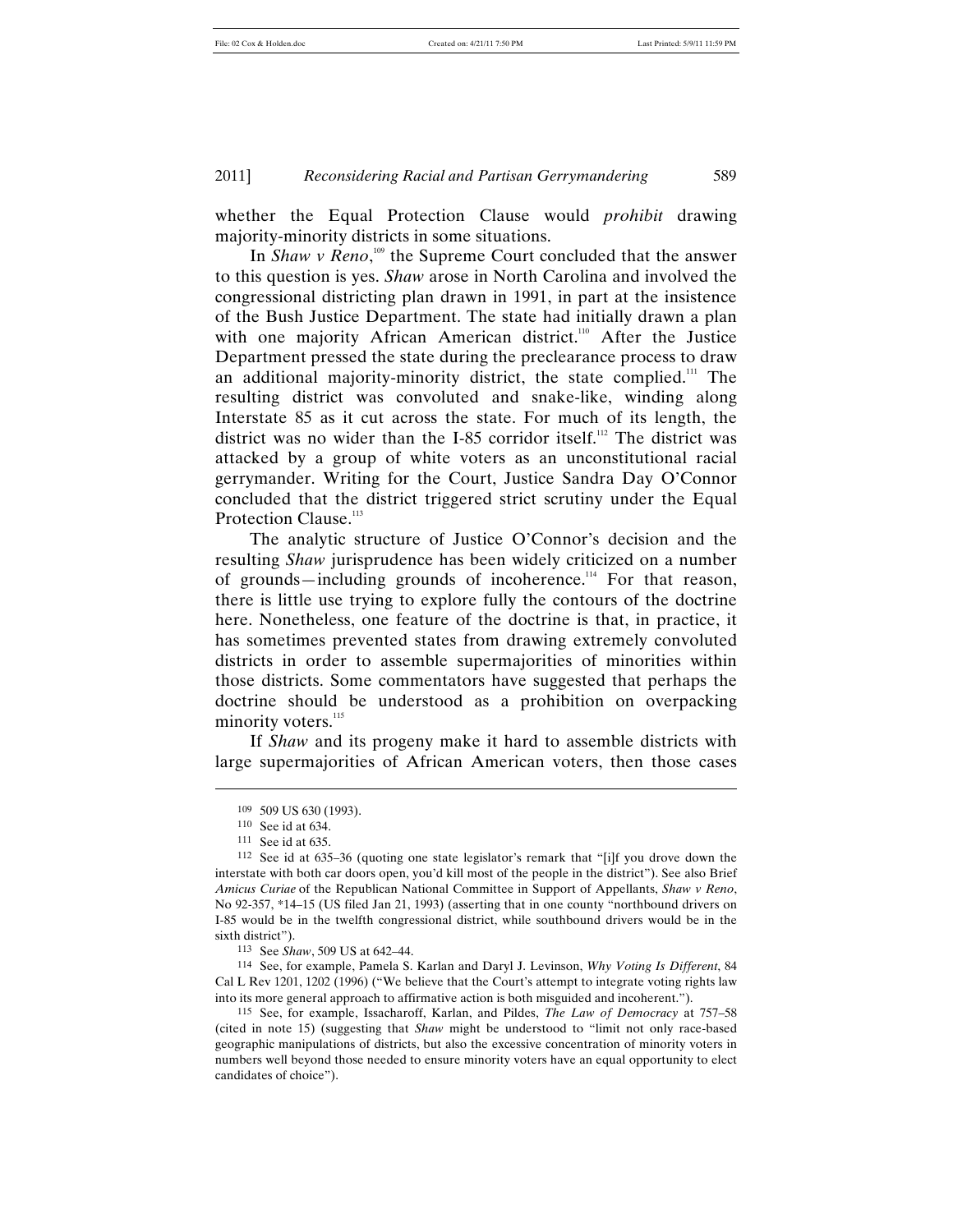could suppress the second-best strategy that Republicans might try to pursue when the law requires majority-minority districts. Part II showed that, absent legal constraints, it is optimal for Republicans to group African American voters into districts where they constitute a large fraction—but not quite a majority—of the district.<sup>116</sup> Since the VRA often prohibits this and sets a floor requiring those minority voters to constitute a majority, a Republican redistricter would be forced to pursue a second-best strategy. That strategy, as we noted above, is to pack as many African American voters as possible into a single district. (In other words, we may observe the packing predicted by pack-and-crack theory, but only because the redistricter is prevented from employing her optimal strategy.) This is perhaps the clearest way to see the constraints the VRA imposes on rationally maximizing Republicans.

If a legal rule added a ceiling to the VRA's floor—that is, a prohibition against assembling districts with large supermajorities of minority voters—the ceiling could suppress the second-best strategy for Republicans of packing minority voters. Some might see this as a saving grace of the *Shaw* doctrine. Of course, if we are concerned principally about partisan bias, such a rule might seem particularly problematic. After all, Democrats are free under the legal regime to pursue their optimal partisan strategy. Republican redistricters, however, are already denied their first-best strategy by the legally mandated floor. Adding a ceiling to restrict access to their second-best strategy as well would further exacerbate partisan bias.

2. Majority districts, plurality districts, and the retrogression test.

If *"*bizarre" districting was the focus of the 1990s, then plurality districting was surely the central redistricting issue of the 2000s. Plurality districts are those in which minorities make up less than a majority—though often still a significant fraction.<sup>117</sup> As we noted in Part II, the idea that majority-minority districts were bad for Democrats was soon followed by the closely related idea that

<sup>116</sup> See text accompanying notes 56–57.

<sup>117</sup> The voting rights literature and case law often distinguish between two types of submajority districts. The first, generally called "coalition districts," are defined as those districts where minority voters can still elect their preferred candidate because some fraction of white voters will "cross over" to support that candidate. The second type, "influence districts," are those where minority voters can influence the election but cannot elect their preferred candidate. Because we are not focused here on the differences between coalition and influence districts, we depart from convention a bit and use the term "plurality district" to refer to any district in which minority voters constitute less than a majority.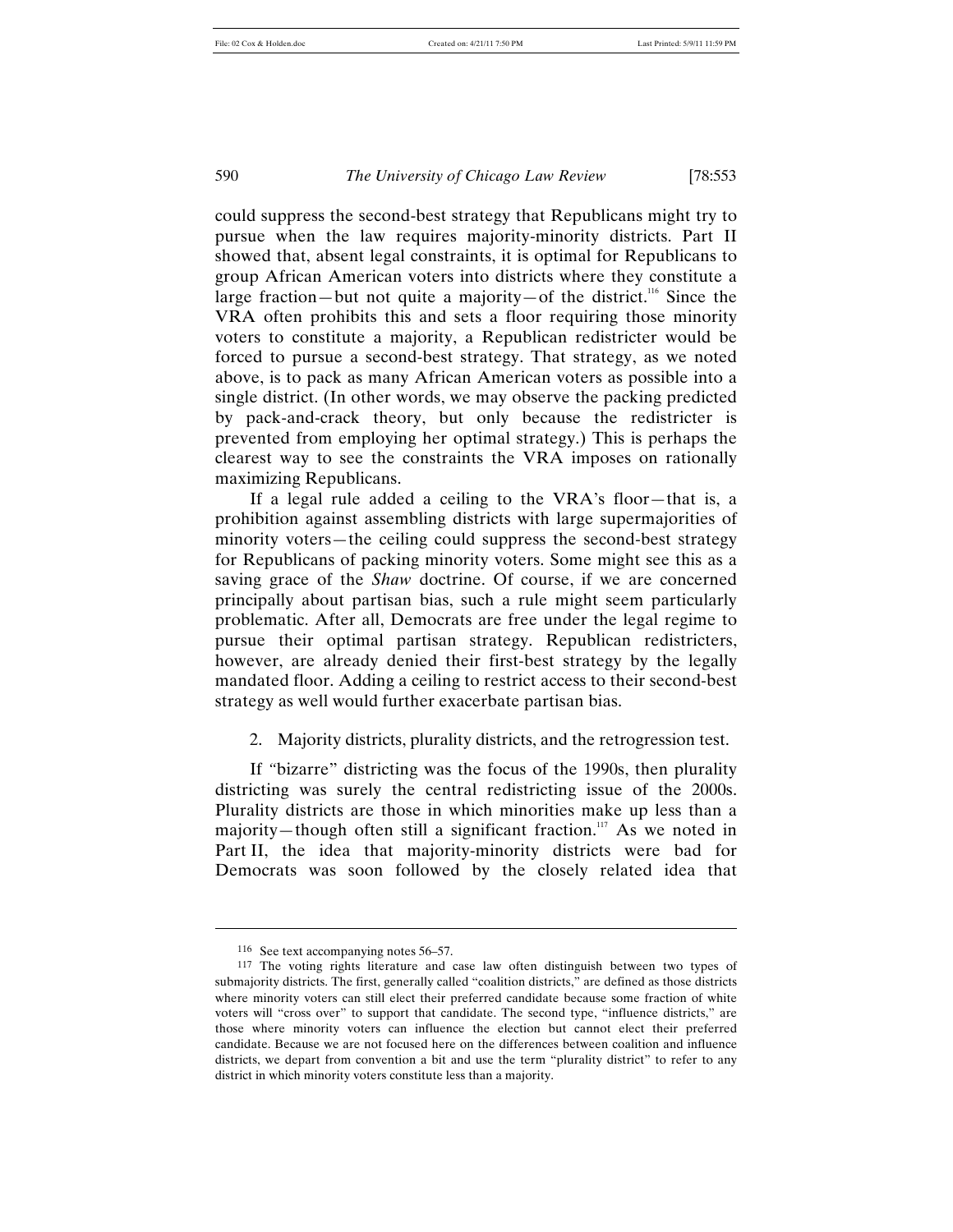Democrats could benefit by converting those districts into a larger number of plurality districts.<sup>118</sup>

Discussions of plurality districts often center on Georgia's redistricting in 2001—a redistricting that led first to the Supreme Court's seminal decision in *Georgia v Ashcroft*<sup>119</sup> and then to Congress's legislative response to that decision. At the time of Georgia's redistricting, the state was trending toward the Republican Party but was still controlled by Democrats. The Democrats in both the state house and senate were, by all accounts, motivated by a desire to hold on to control of the legislature.<sup>120</sup> One way they tried to improve the existing districting arrangements was by unpacking a number of majority African American districts.

The decision to thin out a number of majority-minority districts prompted litigation over whether the state had violated § 5. Section 5 prohibits "retrogression"—that is, it prohibits states from making changes to voting regulations that worsen the existing position of minority voters.<sup>121</sup> A state's preexisting policies therefore provide the baseline against which legal harm is identified. When Georgia's proposed plan reached the Supreme Court, the justices disagreed sharply over whether the changes to the preexisting redistricting plan made minority voters worse off. Writing for the majority, Justice O'Connor concluded that there was no retrogression and emphasized that minority voters benefit from many forms of political influence. Minority voters, she concluded, might have gladly traded some of their power to win particular districts for broader influence within a legislature that remained in Democratic hands.<sup>122</sup> In contrast, the four dissenters concluded that Justice O'Connor's test was unadministrable and invited states to eliminate majority-minority districts to the detriment of minority voters.<sup>123</sup>

Congress sided with the dissent when it reauthorized § 5 in 2006. It added language to § 5 to overrule *Ashcroft* and reestablish the focus on the election of minority candidates of choice.124 This language has

<sup>118</sup> See note 59 and accompanying text.

<sup>119</sup> 539 US 461 (2003).

<sup>120</sup> See id 467–70; *Georgia v Ashcroft*, 195 F Supp 2d 25, 41–42 (DDC 2002); Richard H. Pildes, *The Supreme Court, 2003 Term—Foreword: The Constitutionalization of Democratic Politics*, 118 Harv L Rev 29, 89–90 (2004); Pamela S. Karlan, Georgia v. Ashcroft *and the Retrogression of Retrogression*, 3 Election L J 21, 29–31 (2004).

<sup>121</sup> See note 71 and accompanying text.

<sup>122</sup> See *Ashcroft*, 539 US at 479–85.

<sup>123</sup> See id at 492–98 (Souter dissenting) (suggesting that the Court placed minority interests at the mercy of "sentiment on the part of politicians" by allowing states to trade minoritypreferred candidates for influence).

<sup>124</sup> See 42 USC § 1973c(b), (d) (emphasis added):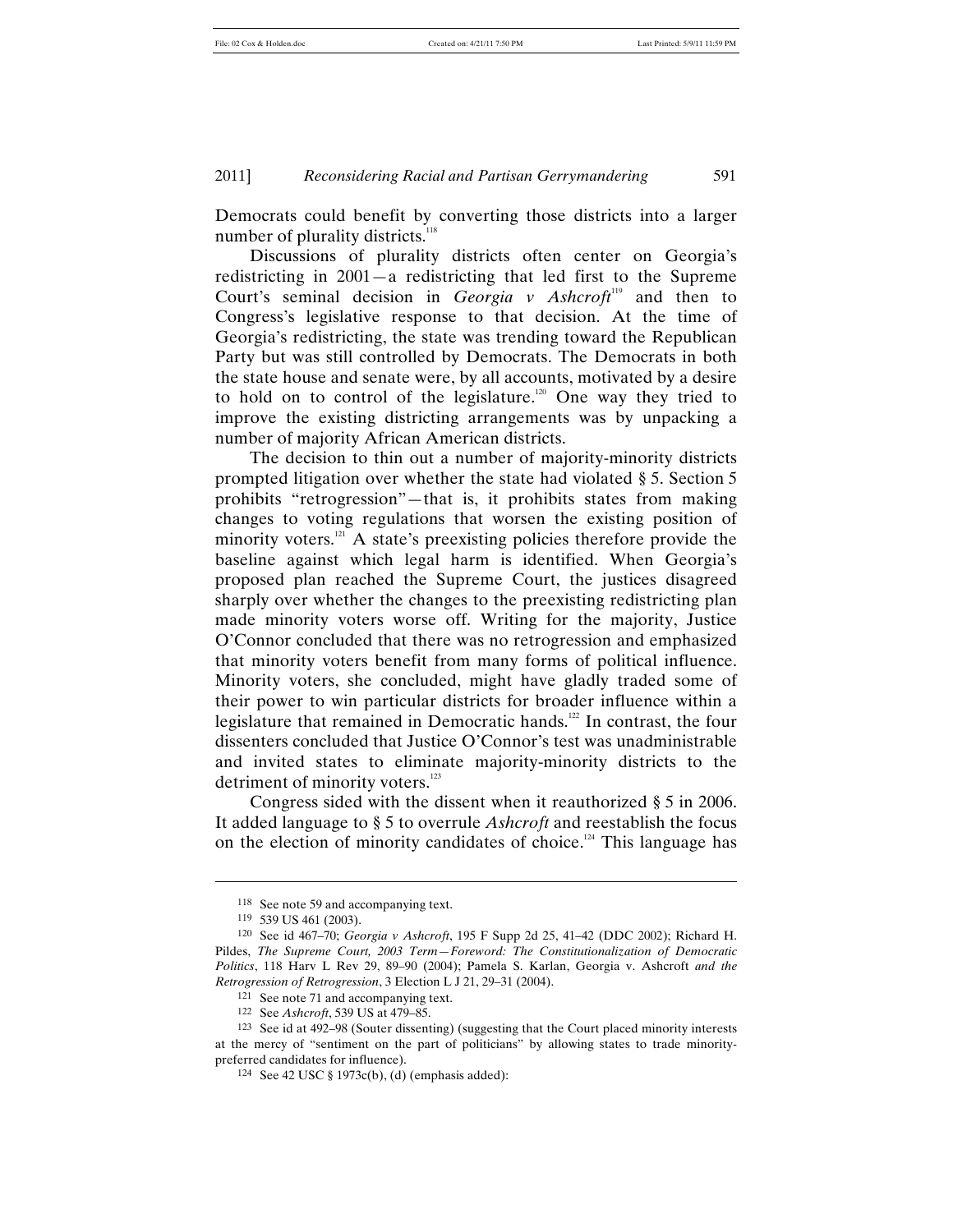yet to be definitively interpreted by the Court, but in many circumstances it may require the maintenance of existing majorityminority districts.

How were opportunities for partisan gain affected by the Court's suggestion that majority-minority districts might legally be traded for plurality districts? Or by Congress's potential restriction of such trades? Under the old way of thinking, purely partisan Democrats should have applauded the Court and booed its reversal by Congress. But, as Part II makes clear, Democrats are best served by drawing districts in which minority voters continue to make up a majority.<sup>12</sup> Thus, Congress's amendment of § 5 largely aligns with this partisan strategy. And even if Justice O'Connor's rule had held, Democrats would optimally have ignored the invitation to create more plurality districts. In fact, while some may assume because of Justice O'Connor's reasoning that *Ashcroft* actually involved the unpacking of majority-minority districts into plurality districts, it did not. Indeed, the alterations made to the preexisting plan appear to have been designed principally to change existing supermajority African American districts into bare majority African American districts—a move that is consistent with the matching-slices approach.<sup>126</sup>

In practice, Congress's revision of § 5 may have more significance in Republican-controlled states. Had Congress not overturned the Court's greater relaxation of the rules for allocating minority voters, courts might have been poorly positioned to figure out which trades

 $\overline{a}$ 

Any voting qualification or prerequisite to voting, or standard, practice, or procedure with respect to voting that has the purpose of or will have the effect of diminishing the ability of any citizens of the United States on account of race or color, or in contravention of the guarantees set forth in section 1973b(f)(2) of this title, *to elect their preferred candidates of choice* denies or abridges the right to vote within the meaning of subsection (a) of this section.

<sup>125</sup> See text accompanying notes 54–55.

<sup>126</sup> Georgia's plan increased the number of majority-minority districts by one while substantially thinning out some of those districts. The three districts to which the attorney general objected, for example, all retained their majority-minority status: District 2 went from a black voting age population (BVAP) of 60.58 percent to 50.31 percent, District 12 from 55.43 percent to 50.66 percent, and District 26 from 62.45 percent to 50.80 percent. See *Ashcroft*, 539 US at 470–73, 487–88. Furthermore, the matching-slices model can help explain why Democratic legislators might have been willing to cut the majority-minority districts so finely (so finely that, in a few cases, the BVAP was greater than 50 percent but the population of registered voters actually fell slightly below 50 percent). See id at 473. Under the model, the relative size of the upper and lower slices depends on a number of features, including the quality of the information the redistricter has about voters, the mean preference of voters, the spread of voter preferences, and the number of districts to be drawn. See Friedman and Holden, 98 Am Econ Rev at 127–29 (cited in note 41) (providing detailed comparative statistics of the model). One prediction is that redistricters will cut slices more finely as they become more risk-seeking. In Georgia, where Republicans were on the cusp of coming to power for the first time since the end of Reconstruction, it is quite conceivable that Democratic redistricters became much more risk-seeking than they previously had been.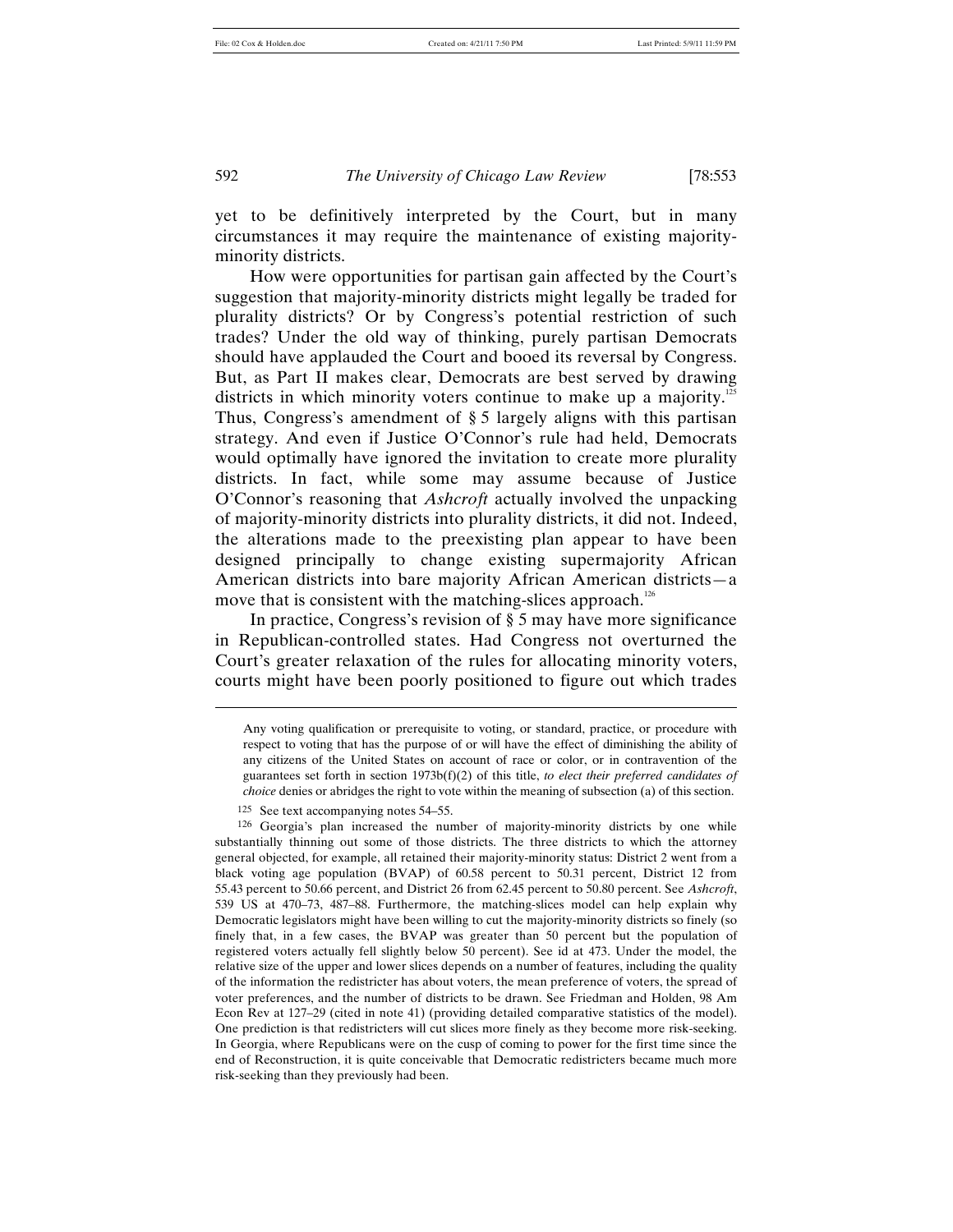l

#### 2011] *Reconsidering Racial and Partisan Gerrymandering* 593

would actually secure equal or better political opportunities for minority voters—a point emphasized by Justice David Souter in his Ashcroft dissent.<sup>127</sup> This would have freed Republican redistricters to draw sham plurality districts that appeared to satisfy Justice O'Connor's test but were in fact consistent with Republicans' optimal partisan strategy—districts in which minority voters were a large plurality but in which they would be paired with enough right-tail Republicans that the Republican candidate would win.<sup>128</sup>

Seen in this light, Congress's recent changes to § 5 restrict this possibility and return us to the status quo where Republicans cannot pursue their optimal strategy under the guise of complying with the VRA. How one should evaluate this change depends, of course, on the perspective one takes. If the pre-*Ashcroft* world is taken as the baseline, then Justice O'Connor's opinion appears to benefit Republicans, a benefit undone by the 2006 reauthorization legislation. If a world without the VRA is taken as the baseline, however, then the reauthorization actually *increased* the pro-Democratic tilt in the Act—a tilt that *Ashcroft* had reduced. Finally, if we focus on minority representation rather than partisanship, then Congress's amendment to § 5 appears to curb the drawing of districts that appear most worrisome to some commentators: districts in which large numbers of minority voters are consistently defeated by extremely conservative Republicans.

#### 3. The political economy of § 5's reauthorization.

Putting aside the specifics of the retrogression test, our account of the relationship between minority districting and partisan gerrymandering also sheds new light on the politics of § 5's reauthorization. Section 5 was initially adopted in 1965 as a temporary measure that would expire after five years.<sup>129</sup> But it has been

<sup>127</sup> See *Ashcroft*, 539 US at 496–97 (Souter dissenting) (arguing that the Court's rule equating unquantifiable influence with actual majority-minority power would eviscerate the protection offered by § 5).

<sup>128</sup> This concern is related to the concerns that Pam Karlan raised about Justice O'Connor's approach, though Karlan appears not to have been as focused on the asymmetric effect of the decision. Her concern appears to be that *both* the Democratic and Republican parties would sell out minority voters. See Karlan, 3 Election L J at 32 (cited in note 120) (suggesting that the Democrats' responsiveness toward black constituents depends on how much the black vote is needed to build a winning coalition, and that in a district where "the Republican alternative is so unpalatable," black support might be taken for granted). Note that she also expressed concern about African American incumbents selling out African American voters in order to preserve their own safe seats—a concern that goes to the question whether redistricting authorities are motivated more by partisan or incumbency protection. See id at 33–34.

<sup>129</sup> Issacharoff, Karlan, and Pildes, *The Law of Democracy* at 567 (cited in note 15).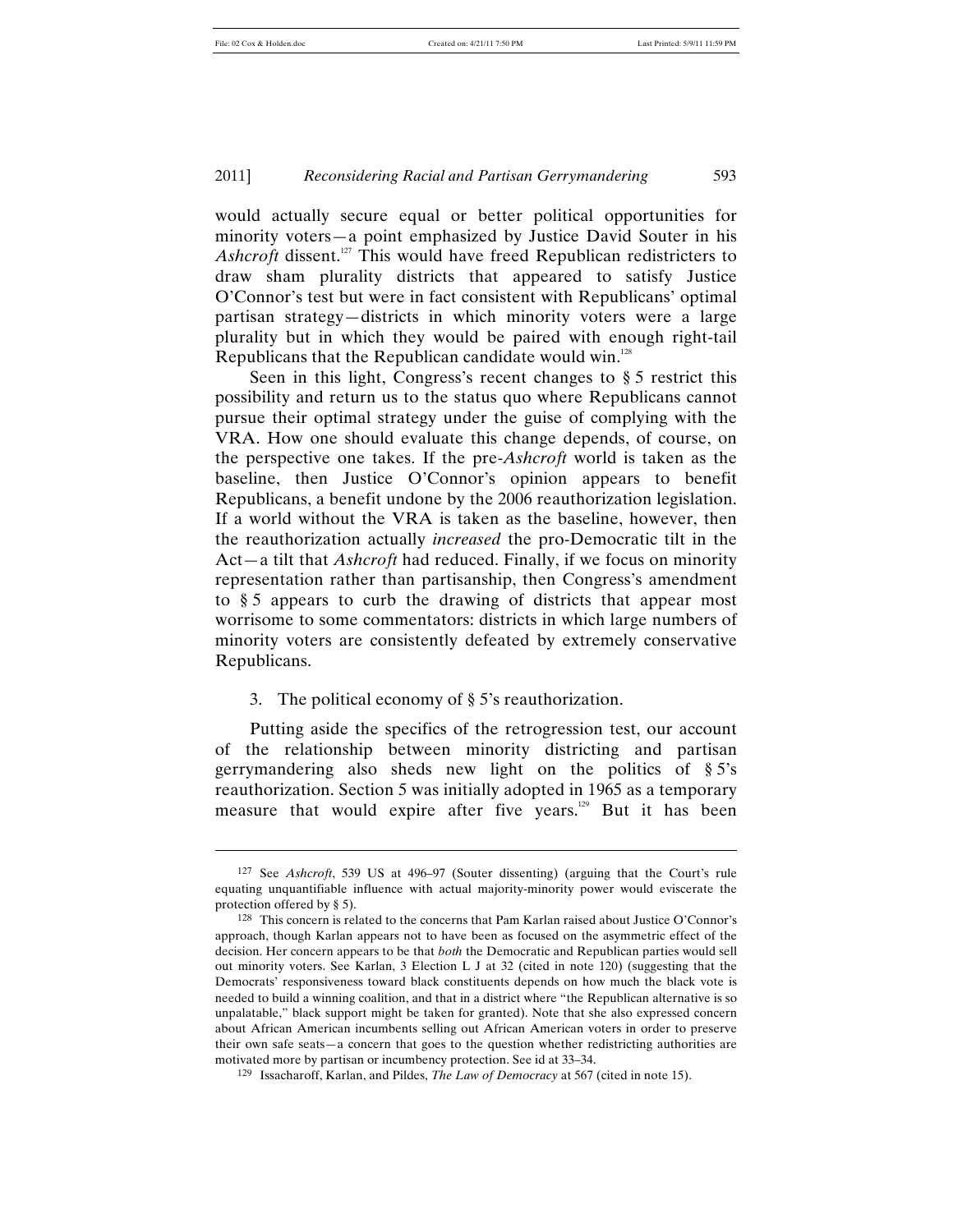reauthorized repeatedly by Congress—in 1970, 1975, 1982, and, most recently, in 2006.<sup>130</sup> The 2006 reauthorization extended  $\S 5$ 's requirements for another twenty-five years.<sup>131</sup> And despite the fact that § 5 has plenty of features that raise the hackles of conservative politicians—invasive federal oversight of state governments, redistricting requirements that some characterize as racial quotas, and so on—the extension passed Congress with little debate and overwhelming support from both Republicans and Democrats. In fact, in the Senate the vote was  $98-0.^{132}$  Observers have suggested several reasons for the striking bipartisan support. Perhaps the most pat explanation is that § 5 had become a sacred cow that no national politician could afford to oppose.133 But this explanation has typically been bolstered by the claim that Republicans were content to reauthorize § 5 because they believed they actually benefited from the Act's redistricting requirements. $134$ 

Once we stop using the pack-and-crack theory as a lens through which to interpret the partisan consequences of the VRA, it is no longer possible to conclude confidently that Republicans benefit from the Act's redistricting requirements. This suggests that the existing explanations of Republican support for reauthorization are incomplete, as these explanations have generally assumed that Republicans benefited from reauthorization and that the partisan benefit helps explain the votes of Republican members of Congress. To be sure, probing the motivations of these legislators is well beyond the scope of this Article. It could be that Republican legislators mistakenly believed that they benefited from the Act. Or perhaps Republican legislators considered § 5's redistricting requirements to be sufficiently redundant with § 2 that it was not worth fighting about § 5 unless the repeal of § 2 was also on the table.<sup>135</sup> Whatever the right answer, however, it is clear that more work is needed to understand the congressional dynamics surrounding § 5's reauthorization.

<sup>130</sup> See VRA Reauthorization Act of 2006 § 5, 120 Stat at 580–81.

<sup>131</sup> See VRA Reauthorization Act of 2006 § 5, 120 Stat at 580–81*.*

<sup>132</sup> Carl Hulse, *By a Vote of 98–0, Senate Approves 25-Year Extension of Voting Rights Act*, NY Times A16 (July 21, 2006).

<sup>133</sup> See Nathaniel Persily, *The Promise and Pitfalls of the New Voting Rights Act*, 117 Yale L J 174, 176–92 (2007) (describing the legislative dynamics of the 2006 reauthorization).

<sup>134</sup> See id at 180 (stating that Republicans thought the bill created "inefficient Democratic districts"); Ramesh Ponnuru, *The Longest "Emergency": Congress Debates (Sort of) the Voting Rights Act of 1965*, Natl Rev 22 (July 17, 2006) (noting that the concentration of large numbers of Democratic voters in majority-minority districts has reduced the overall number of Democratic-leaning districts).

<sup>&</sup>lt;sup>135</sup> For one attempt to think about the extent to which § 5 might be redundant with § 2, see generally David Epstein and Sharyn O'Halloran, *A Strategic Dominance Argument for Retaining Section 5 of the VRA*, 5 Election L J 283 (2006).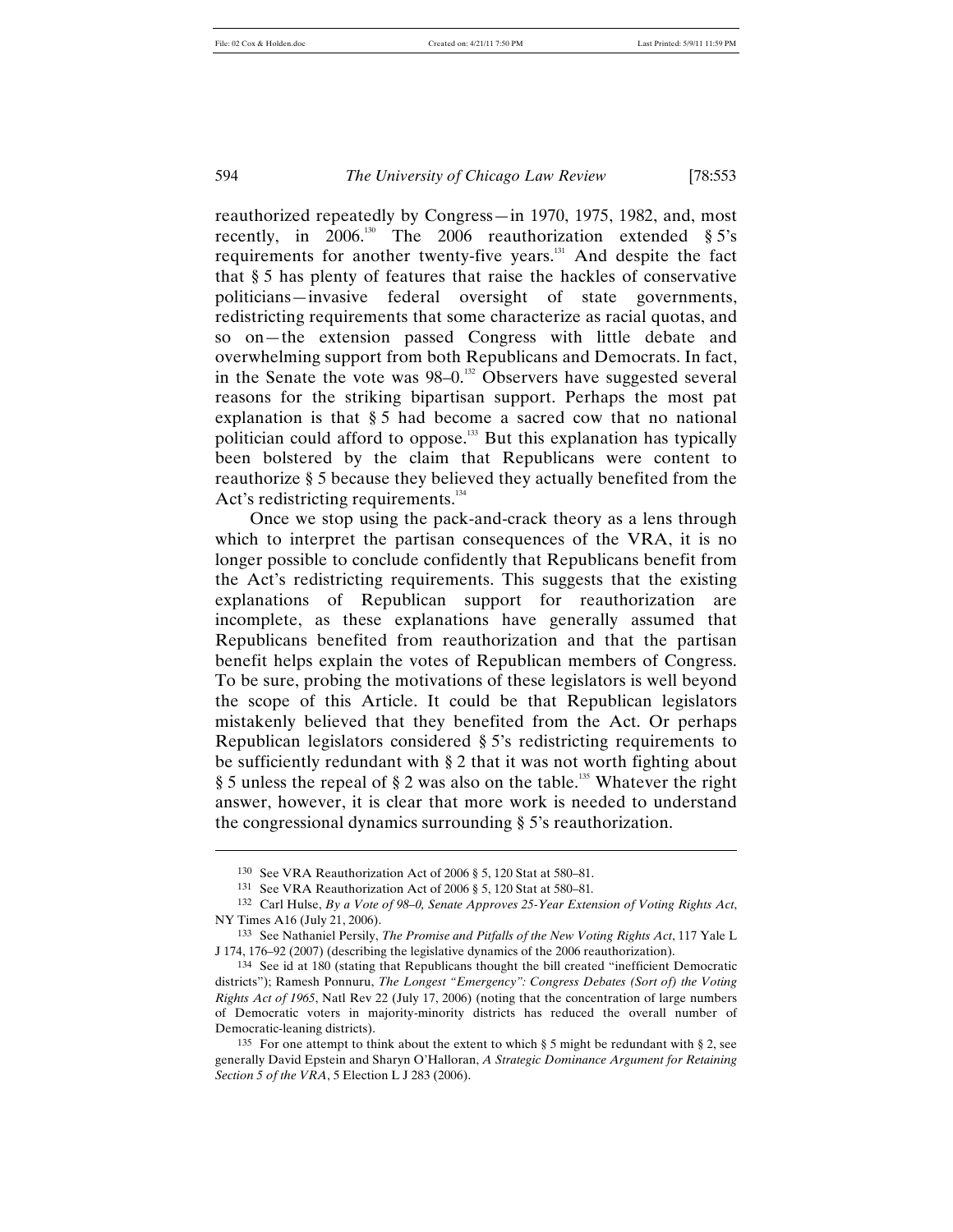l

#### 2011] *Reconsidering Racial and Partisan Gerrymandering* 595

Moreover, the political economy of the VRA will likely be quite important in coming years. The Supreme Court made clear in *NAMUDNO* that the renewed  $\S 5$  is on shaky constitutional footing.<sup>136</sup> If the provision is ultimately invalidated, or if the Supreme Court scales back substantially the scope of  $\S 2$ , then the central question will become whether Congress will respond. One cannot ignore the possibility that Republicans may be less likely to support a legislative response if the Supreme Court's actions actually benefit the party.

#### B. Implications for the Future of Redistricting Law and Policy

Our core conclusions also offer insight into a host of redistricting issues that are likely to be central during the upcoming 2010 round of redistricting—problems related to the polarization of American politics, the inability of courts to find manageable ways to regulate excessive partisan gerrymandering, and the difficulty of assuring minority representation within a system of districted elections.

1. Polarization and vote dilution doctrine.

Majority-minority districts were in part a response to high levels of racially polarized voting. In a world where white voters will not vote for a minority-preferred candidate, minority voters cannot elect a candidate of their choice unless they constitute a majority of an electoral district. Drawing majority-minority districts has thus helped secure victories for minority-preferred candidates. Over time, however, courts and commentators began to question the longer-term consequences of drawing these districts. Some judges, including Justice O'Connor, came to fear that these districts would entrench or exacerbate racially polarized voting. Because of the structure of the districting, voters would have fewer opportunities to build political coalitions across racial lines and would become more likely to organize their own political identities along racial lines.<sup>137</sup> The strongest advocates of this view have argued that majority-minority districting itself prevents American politics from reaching a point where race no longer matters.<sup>138</sup>

<sup>136</sup> See *NAMUDNO*, 129 S Ct at 2511–13 (noting concerns about federalism and inconsistency across states).

<sup>137</sup> See *Shaw*, 509 US at 647–48, 657 (comparing voting blocs along racial lines to "political apartheid" that threatens to "balkanize us into competing racial factions"). See also *Johnson v De Grandy*, 512 US 997, 1019–21 (1994).

<sup>138</sup> See *Holder v Hall*, 512 US 874, 905–09 (1994) (Thomas concurring); *United Jewish Organizations, Inc v Carey*, 430 US 144, 186–87 (1977) (Burger dissenting).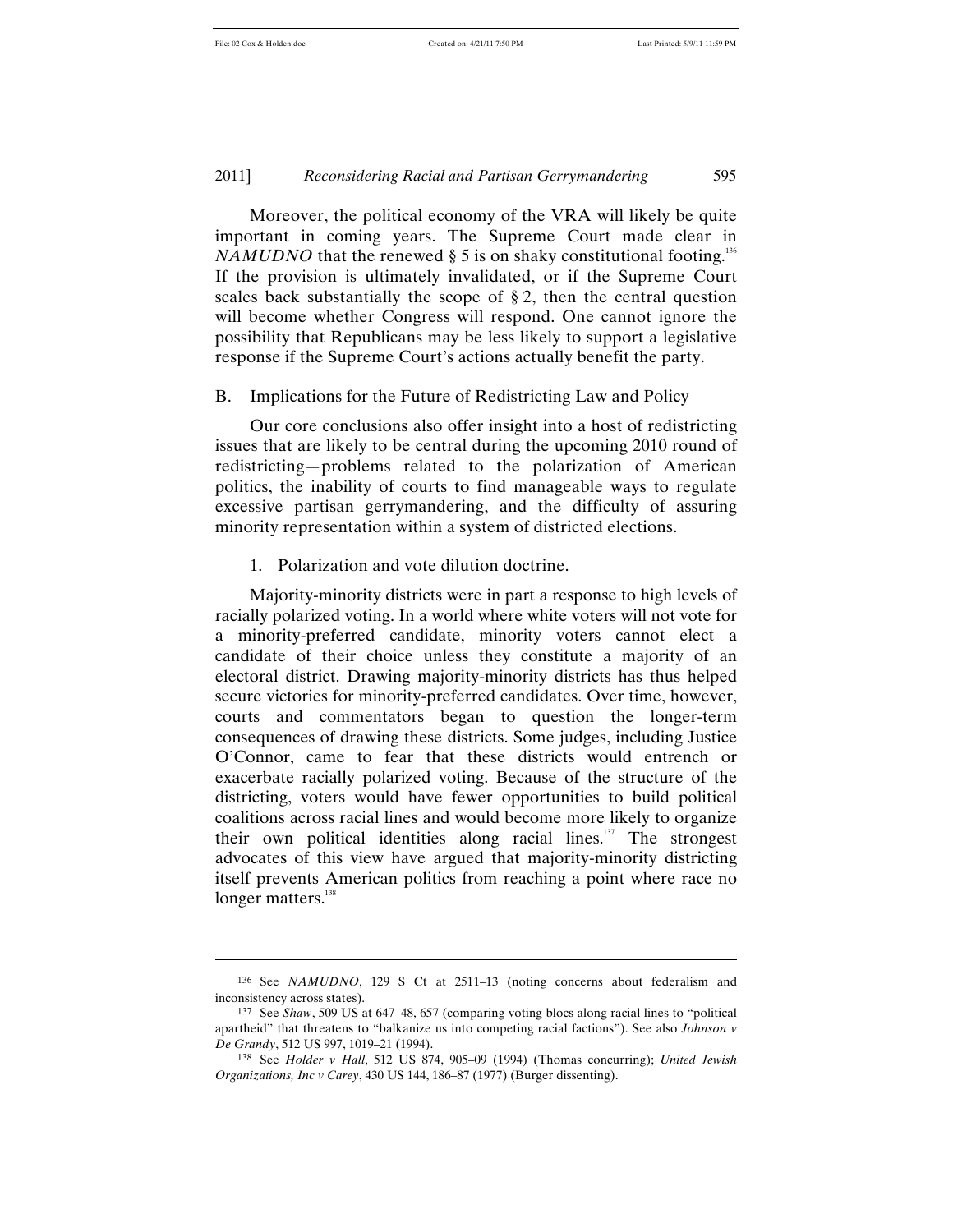l

In contrast, others have argued that majority-minority districting would help reduce the prevalence of racially polarized voting over time.<sup>139</sup> This account emphasizes the fact that these districts are often among the most racially integrated. This integration could promote the formation of interracial political coalitions. For example, Justice Souter reasoned that so long as such districts are not drawn too aggressively in a way that always insulates minority voters from political competition—they may facilitate the transition to a more pluralistic politics in which minority districting may no longer be necessary.140

Our account complicates both of these theories. First, it makes clear that it is a mistake for proponents of these theories to make claims about the consequences of minority-districting strategies without considering the implications of the partisan motivations that inevitably shape the redistricting process. Second, and more concretely, our account provides a new tool for thinking about how easy or hard it might actually be to form cross-racial coalitions in majority-minority districts. Justices O'Connor and Souter expressed quite different views about this: Justice O'Connor worried that at least some such districts would make it hard to form these coalitions, while Justice Souter had a much more optimistic view. Understanding the optimal partisan distribution of voters within such districts should give us some reason for concern—at least with respect to African American voters. Both Democrats and Republicans pursuing optimal partisan gerrymanders will draw districts with majorities or near majorities of African American voters. But these districts will be extremely ideologically polarized. They will combine minority voters with very conservative white Republicans. Such ideologically polarized districts would likely make it more difficult to form interracial political coalitions.141

Note, however, that the above consequence is independent of the VRA's requirements. The districts described above are the ones that purely partisan Democrats and Republicans should prefer. Forcing

<sup>139</sup> See *Bush v Vera*, 517 US 952, 1074 (1996) (Souter dissenting) (arguing that majorityminority districting allows minority voters "to enter the mainstream of American politics," resulting not in "a state regime of ethnic apartheid, but ethnic participation and even a moderation of ethnicity's divisive effect in political practice").

<sup>140</sup> See *De Grandy*, 512 US at 1019–21.

<sup>141</sup> It is important to note that our focus here and in Part I is on the concept of intradistrict polarization—that is, on the polarization of the voter distribution within an electoral district. Redistricting can also produce interdistrict polarization—that is, polarization of the distribution of elected representatives within the legislative assembly. The distinction between intra- and interdistrict polarization is often elided in voting rights scholarship. Here, the theory of optimal partisan gerrymandering laid out in Part II unambiguously leads to high levels of intradistrict polarization within certain districts, but its consequences for legislative-level polarization are more complicated.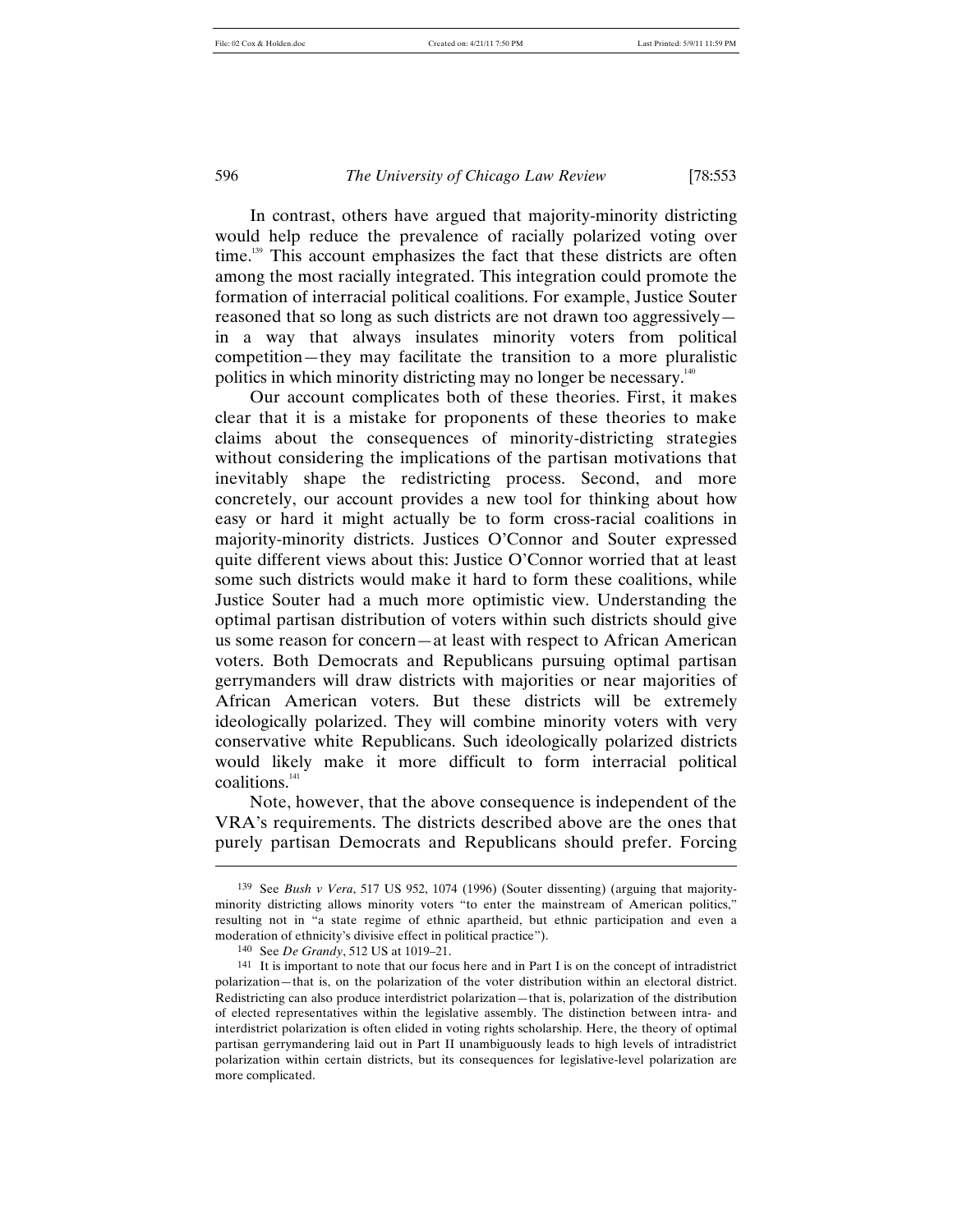the creation of majority-minority districts might improve matters. It would not change anything for Democrats, because the legal obligation to draw majority-minority districts aligns with their optimal strategy. But Republicans constrained by the VRA would have an incentive to behave quite differently. When forced by the VRA to draw majority-minority districts, their second-best strategy has two crucial features: first, to pack as many minority voters as possible into the majority-minority districts; second, to fill out the balance of those districts with the weakest-signal Republicans—that is, the most moderate ones. These two aspects have ambiguous implications. To the extent the districts contain large supermajorities of minority voters, interracial coalitions seem less likely. Minority voters would simply have no need to form such coalitions, because they would have overwhelming control of the district. (Of course, the *Shaw* doctrine might mitigate this consequence if it operates in practice to prohibit such packing. $142$ ) On the other hand, pairing minority voters with moderate Republicans might facilitate coalitions across racial lines, because it will likely be easier for groups to bargain and compromise if they are closer ideologically.

Focusing more directly on intradistrict polarization also has implications for § 2 vote dilution doctrine. As we explained above, § 2 of the VRA has been interpreted by the Supreme Court since 1986 to require the creation of majority-minority districts under certain conditions.143 What conditions warrant drawing such districts has been, of course, a subject of tremendous disagreement both in and out of court.144 Despite this disagreement, however, it is possible to identify two features of districts that have become central to the analysis of vote dilution claims. First, the Supreme Court has concluded that the question whether a particular majority-minority district should be required depends in part on the composition of the other districts in the state. If African American voters constitute 20 percent of a state's electorate and already make up majorities of more than 20 percent of the state's districts, the existence of rough proportionality makes it less likely that the Court will require an additional district with a majority of African American voters.<sup>145</sup> Second, the Court has focused on the cohesion of minority voters within a disputed district. Recently,

<sup>142</sup> See text accompanying note 115.

<sup>143</sup> See *Gingles*, 478 US at 48–49; text accompanying notes 63–71.

<sup>144</sup> See *League of United Latin American Citizens v Perry*, 548 US 399, 431–34 (2006) (*LULAC*); *De Grandy*, 512 US at 1000; Gerken, 114 Harv L Rev at 1671–76 (cited in note 67).

<sup>145</sup> See *LULAC*, 548 US at 436–38; *De Grandy*, 512 US at 1000. Until recently, the Court had left open the question whether this baseline should be measured at a statewide level or something smaller. See Cox, 2004 S Ct Rev at 417 (cited in note 36).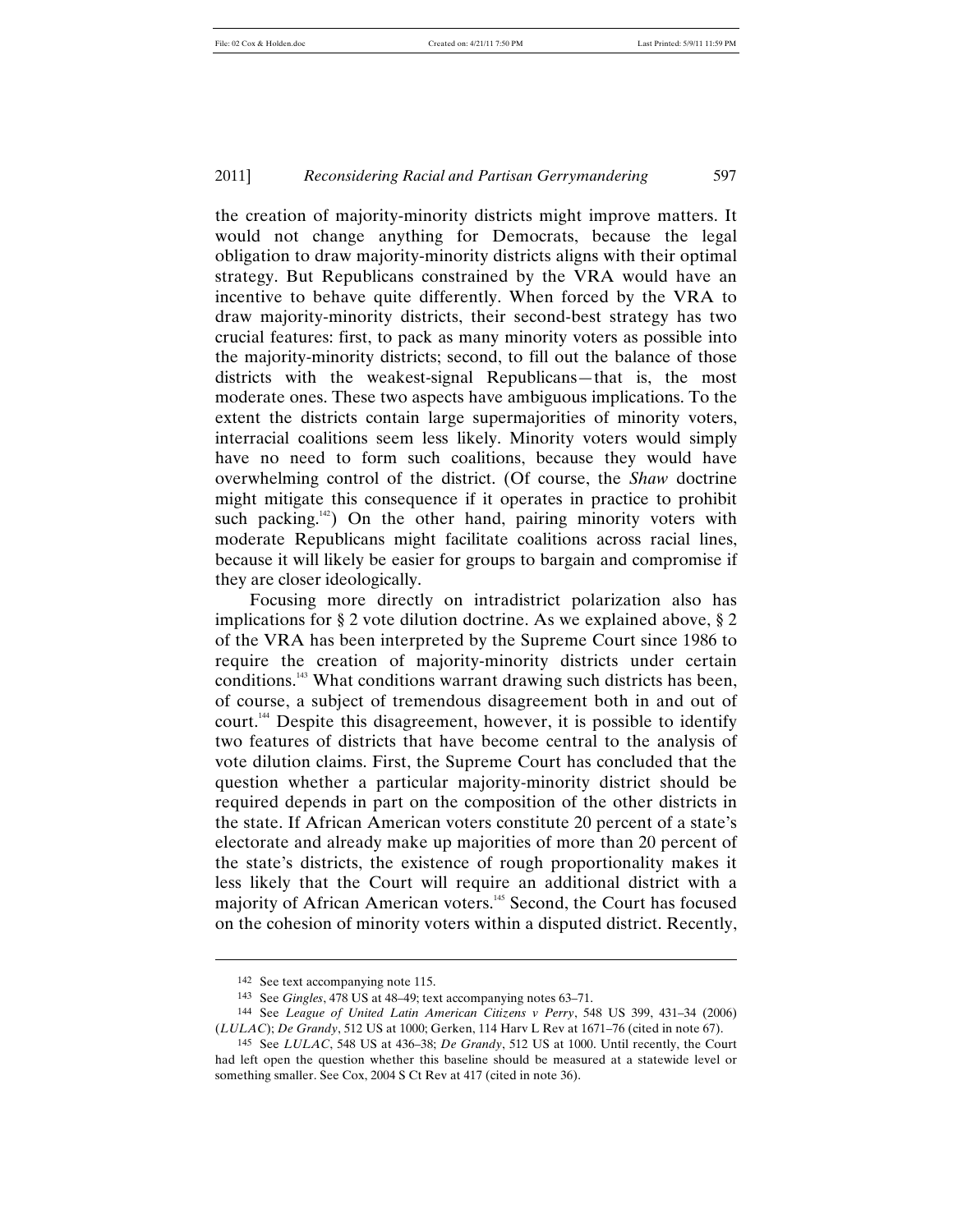for example, Justice Anthony Kennedy refused to allow one majority-Latino district in Texas to be replaced by a different majority-Latino district. His reason was that the voters in the first district were more cohesive along some (vaguely specified) dimension than the voters in the second district.<sup>146</sup> In other words, courts implementing  $\S 2$  today police the relationship *across* districts (even though they sometimes try to disclaim doing so), and they police the relationship among minority voters that make up a putative majority bloc *within* individual districts.

Largely overlooked, however, is the relationship *between* the minority and nonminority voters in the district. To be sure, this relationship matters formally under the doctrinal framework the Supreme Court laid out in *Thornburg*  $\nu$  *Gingles*.<sup>147</sup> In that case, the Court held that minority voters could not make out a claim of unlawful vote dilution unless they could show that a hypothetical district could be drawn in which (1) minority voters were sufficiently numerous to constitute a majority of the hypothetical district, (2) minority voters were politically cohesive, and (3) white voters typically voted as a bloc to defeat minority-preferred candidates.<sup>148</sup> The third prong turns on the relationship between the white and minority voters. Nonetheless, even in this inquiry, both courts and scholars typically treat white voters as a largely undifferentiated mass whose identities are not particularly relevant; scholars have even taken to referring to these voters simply as "filler people."<sup>149</sup>

In contrast to courts' treatment of white voters as undifferentiated filler people, redistricting authorities pursuing optimal partisan gerrymanders will often draw minority voters into highly polarized districts—that is, districts that pair voters from opposite ends of the political spectrum. To the extent that courts are worried about whether the modern structure of electoral districts is likely to interfere with

<sup>146</sup> See *LULAC*, 548 US at 435, 440–42 (criticizing the state for breaking up a cohesive Latino district while replacing it with a district that contained two geographically disparate Latino groups). See also generally Adam B. Cox, *Self-Defeating Minimalism*, 105 Mich L Rev First Impressions 53 (2006) (discussing some problems with Justice Kennedy's approach).

<sup>147</sup> 478 US 30 (1985).

<sup>148</sup> See id at 48–51 & n 17 (emphasizing that "[u]nless minority voters possess the *potential* to elect representatives in the absence of the challenged structure or practice, they cannot claim to have been injured by that structure or practice").

<sup>149</sup> See T. Alexander Aleinikoff and Samuel Issacharoff, *Race and Redistricting: Drawing Constitutional Lines after* Shaw v. Reno, 92 Mich L Rev 588, 601 (1993) (introducing the concept of "filler people"). One exception to this involves efforts to incorporate into vote dilution analysis more information about crossover voting patterns by white voters. Even in this context, however, courts and experts tend to employ information about general trends in racially polarized voting in a particular state or region. They rarely if ever ask how *a particular group of white voters* would behave if placed in a district with a large fraction of minority voters.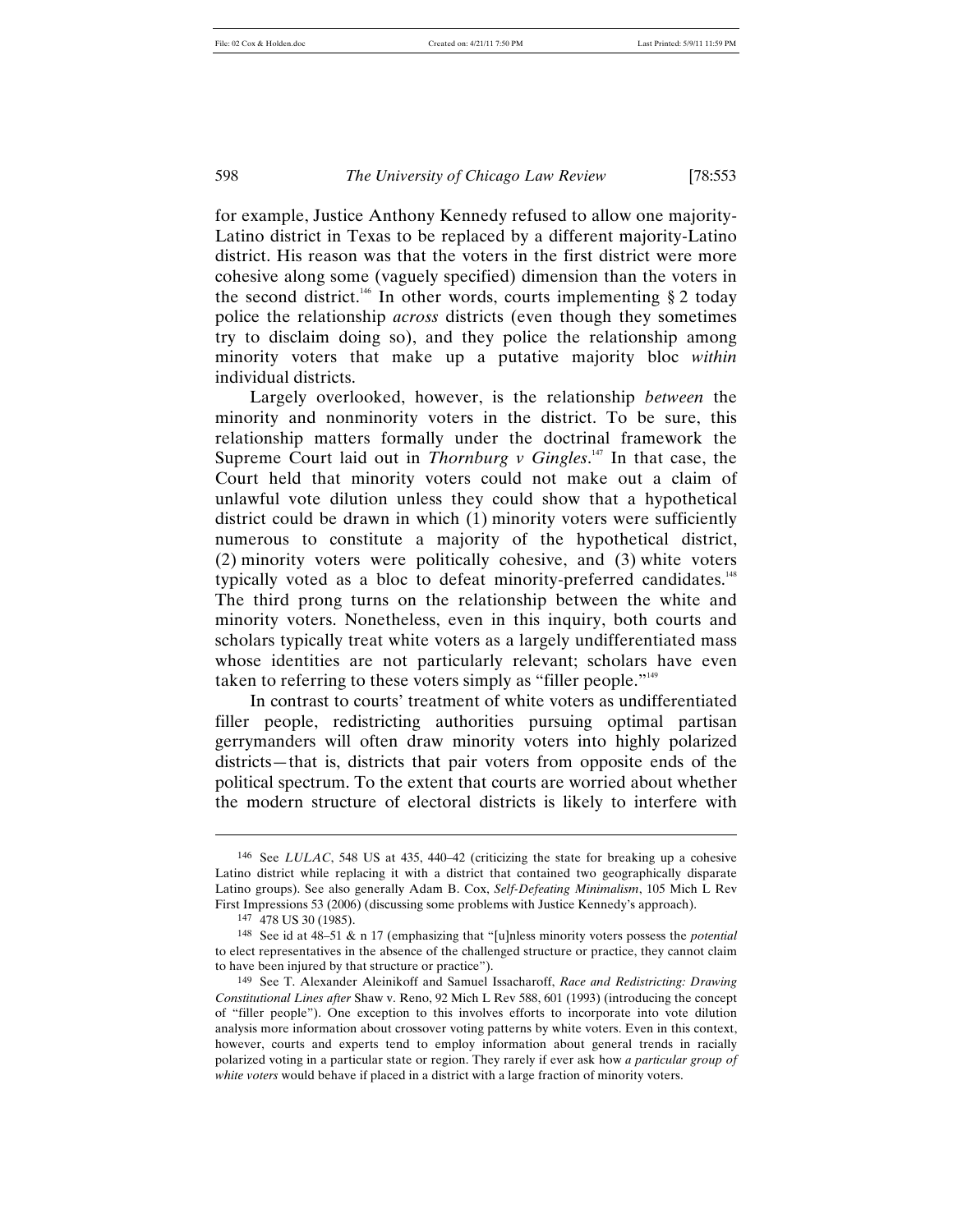interracial coalition formation, this is a concern. Addressing this possibility would lead to a new focus in vote dilution doctrine—a focus on the ideological spread between majority and minority voters within districts that contain sizeable fractions of minority voters.

#### 2. Partisan gerrymandering and identification strategies.

The importance of ideological spread is not limited to vote dilution doctrine. Although our central interest is in the relationship between minority districting and partisan gerrymandering, we should note that the model of optimal gerrymandering also has implications for the judicial review of partisan gerrymanders. Over two decades ago, in *Davis v Bandemer*,<sup>150</sup> the Supreme Court concluded that challenges to such gerrymanders are cognizable under the Equal Protection Clause.<sup>151</sup> Yet since that time, the federal courts have never invalidated a redistricting plan (or any individual district) as an unconstitutional partisan gerrymander.<sup>152</sup> This is not because there has been little partisan manipulation in the past two decades. Instead, a central problem is that the Supreme Court has been unable to agree on any manageable test to identify the most egregious gerrymanders.<sup>153</sup>

The model of optimal districting points to an unexplored strategy for identifying egregious partisan gerrymanders: focusing on the level of ideological polarization among the electorate within individual districts. This strategy might be both easier to use and more palatable to courts than other proposed identification strategies. The Court has emphasized two problems with many proposed strategies. First, they operate in an ex post fashion, requiring reference to results from elections that occur some time after the districting scheme is implemented. Historically, the Court has been more comfortable intervening in redistricting contests where its doctrinal tools allow the legal injury to be identified on the basis of information available at the time the districts are drawn. (This is a key feature of the Court's one-person, one-vote jurisprudence, and the *Gingles* framework represents a similar effort to craft a largely ex ante legal test.)<sup>154</sup> Second, the Court has been reluctant to adopt a test for unlawful partisan gerrymanders that operates at the state level rather than the

<sup>150</sup> 478 US 109 (1986).

<sup>151</sup> Id at 143.

<sup>152</sup> See Cox, 79 NYU L Rev at 798 (cited in note 11).

<sup>153</sup> See *Vieth v Jubelirer*, 541 US 267, 304 (2004) (Scalia) (plurality); *LULAC*, 548 US at 414.

<sup>154</sup> See *Reynolds v Sims*, 377 US 533, 568 (1964) (holding that the Equal Protection Clause requires apportionment on the basis of population); *Gingles*, 478 US at 48–51. See also *Vieth*, 541 US at 291 (Scalia) (plurality) (describing this virtue of the one-person, one-vote doctrine).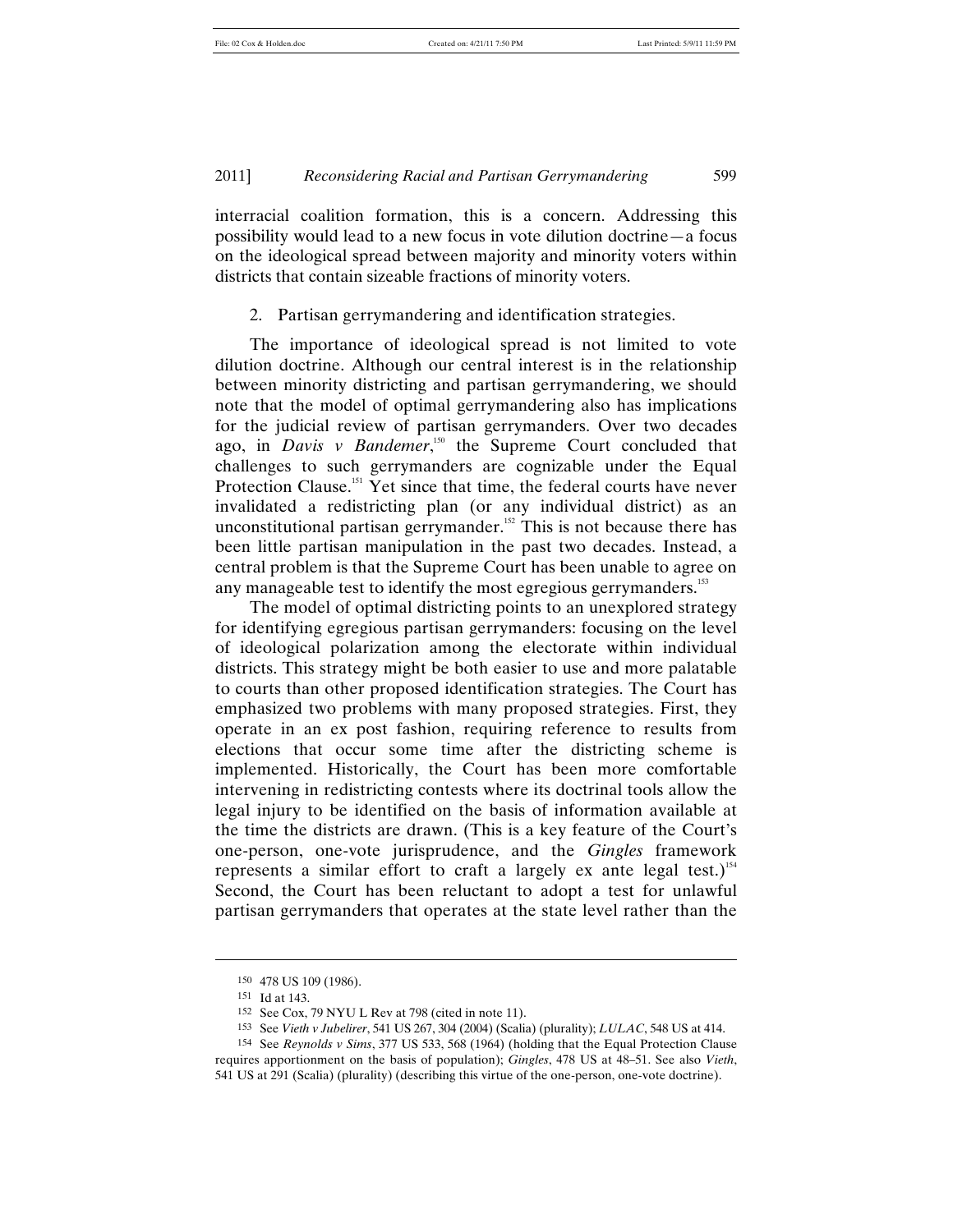district level.<sup>155</sup> This is in part because the Court has always been reluctant to acknowledge the inevitable reality of representational trades across districts.156 It is also probably because the Court is concerned that it would appear much more interventionist to invalidate an entire statewide redistricting plan rather than just a small handful of districts.

While the Court's concerns may be misguided, $157$  the reality is that the Court will be more likely to adopt an identification strategy that assuages these concerns. Focusing on intradistrict polarization levels could alleviate these concerns. First, this strategy operates at the district level. Second, it can rely exclusively on information available at the time of redistricting. This could give the approach a leg up over other strategies proposed by political scientists, such as the strategy proposed by a political scientist–authored amicus brief filed in the most recent partisan gerrymandering case to reach the Supreme  $C$ ourt.<sup>158</sup>

To be sure, other scholars have also focused recently on polarization levels. But they have been interested in interdistrict rather than intradistrict polarization. For example, Sam Issacharoff and Pam Karlan have suggested that interdistrict polarization is the product of incumbent-protecting gerrymanders and is harmful because it cripples the deliberative process in Congress.<sup>159</sup> Our suggestion is quite different. While it focuses on identifying districts that are extremely safe and extremely polarized, it does not require persuading the courts that they have to adopt a controversial normative position of being anti–incumbent protection, or anti–legislative polarization. Instead, the focus is on polarization within districts only because it can provide some evidence of partisan manipulation. Capitalizing on this sort of indirect way of identifying partisan

<sup>155</sup> See *Vieth*, 541 US at 282, 285 (Scalia) (plurality); id at 318 (Stevens dissenting); *Bandemer*, 478 US at 130–32.

<sup>156</sup> For a discussion of this general reluctance, see Gerken, 114 Harv L Rev at 1709–10 (cited in note 67).

<sup>157</sup> See Cox, 93 Va L Rev at 374–75 & n 45 (cited in note 93) (arguing that the district-level focus is misguided).

<sup>158</sup> See Brief of *Amici Curiae* Professors Gary King, Bernard Grofman, Andrew Gelman, and Jonathan N. Katz, in Support of Neither Party, *League of United Latin American Citizens v Perry*, No 05-204, \*3–9 (US filed Jan 10, 2006) (available on Westlaw at 2006 WL 53994) (advocating the use of a symmetry standard requiring that "the electoral system treat similarlysituated political parties equally, so that each receives the same fraction of legislative seats for a particular vote percentage").

<sup>159</sup> See Issacharoff and Karlan, 153 U Pa L Rev at 572, 574 (cited in note 32) (arguing that a bipartisan gerrymander amounts to a "nonaggression pact" in favor of incumbents and "skews the distribution politically by driving the center out of elective office").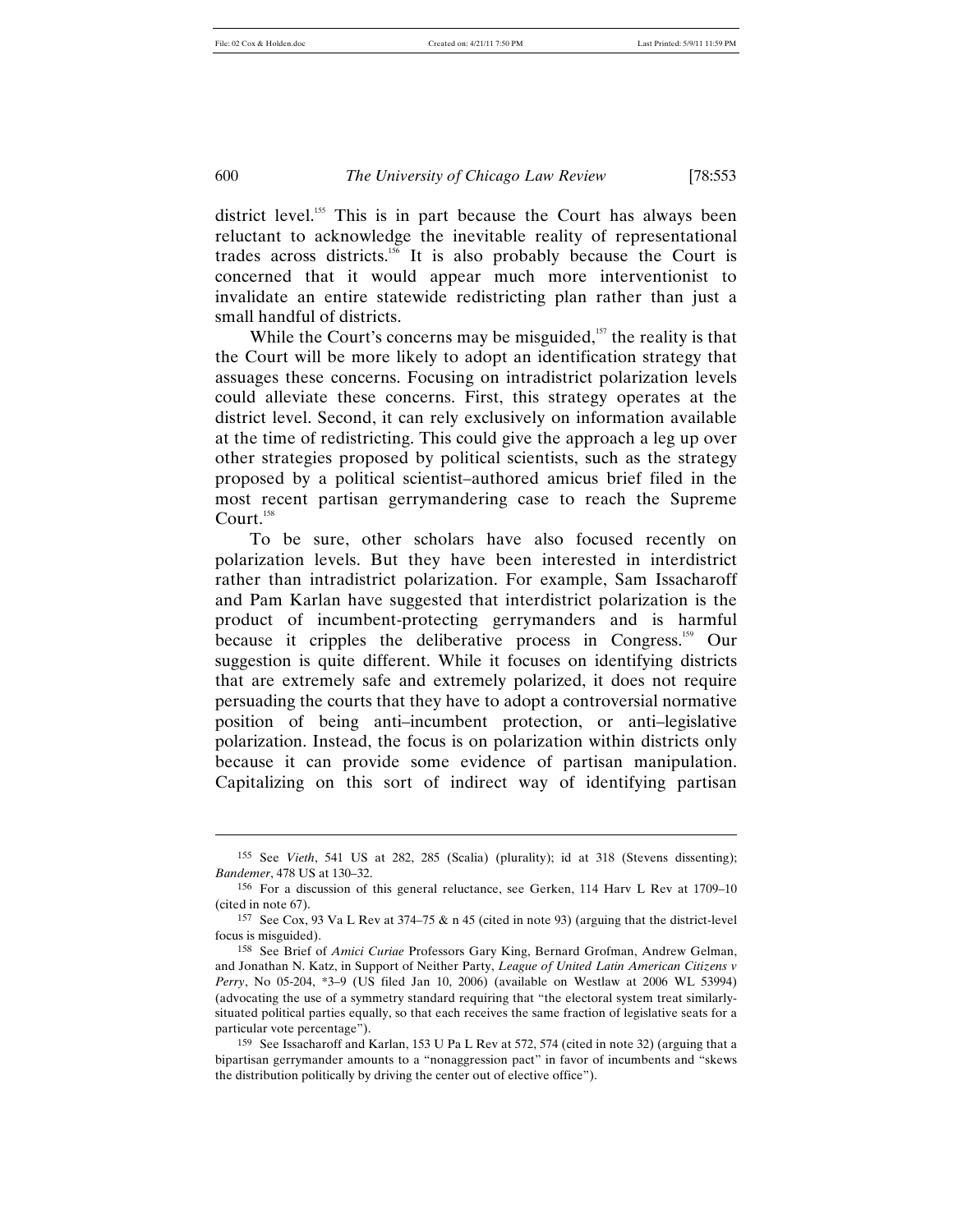l

#### 2011] *Reconsidering Racial and Partisan Gerrymandering* 601

gerrymanders can be quite useful in a world where direct identification is extremely difficult.<sup>160</sup>

#### 3. The impossibility of partisan-neutral minority districting?

Ultimately, Part II's explanation of the theoretical relationship between minority districting and partisan neutrality raises a deep question: Is it possible to draw electoral districts to benefit minority voters without simultaneously benefiting Democrats or Republicans? In an ideal world, redistricting rules (and electoral institutions more generally) would promote minority voting rights where necessary but avoid introducing partisan bias into the electoral arrangements. In theory, it is possible to choose a redistricting scheme that augments the power of minority voters while still maintaining a symmetrical relationship between votes and seat shares for the major parties. But it is not possible to do this in the current world, where partisan state legislatures have primary control over redistricting.

The impossibility of disentangling the relationship between minority representation and partisan gerrymandering stems from two features of the current system: first, African American voters—the group on which we have focused—are not symmetrically distributed within the voter distribution (being located instead almost exclusively at the left tail); second, partisan officials have principal responsibility for drawing electoral districts. Given these twin constraints, it is not possible to replace the VRA with some other legal rule that promotes African American electoral opportunities without introducing partisan bias.

Of course, neither of these conditions need hold in the long run. As for the first, the political demography of the United States is clearly changing. And, more immediately, the situation looks quite different for the relationship between race and partisanship for Latino voters, who are more and more frequently at the center of redistricting disputes involving the VRA. Latino voters do not appear to cluster at the left end of the voter distribution in the way that African American voters do.<sup>161</sup> If their signal distribution is more

<sup>160</sup> For a general discussion of such indirect strategies, see Adam B. Cox, *Designing Redistricting Institutions*, 5 Election L J 412 (2006); Cox, 79 NYU L Rev at 763–89 (cited in note 11).

<sup>161</sup> Barack Obama won 67 percent of the Latino vote but 95 percent of the African American vote, and John Kerry won 53 percent of the Latino vote but around 88 percent of the African American vote. See CNN, *Election Center 2008* (cited in note 54); CNN, *America Votes 2004* (cited in note 54). See also Ansolabehere, Persily, and Stewart, 123 Harv L Rev at 1401, 1405, 1407–09, 1433–35 (cited in note 2) (noting that Latino voters have exhibited reserved support for Democratic presidential candidates more comparable to white voters than African American voters).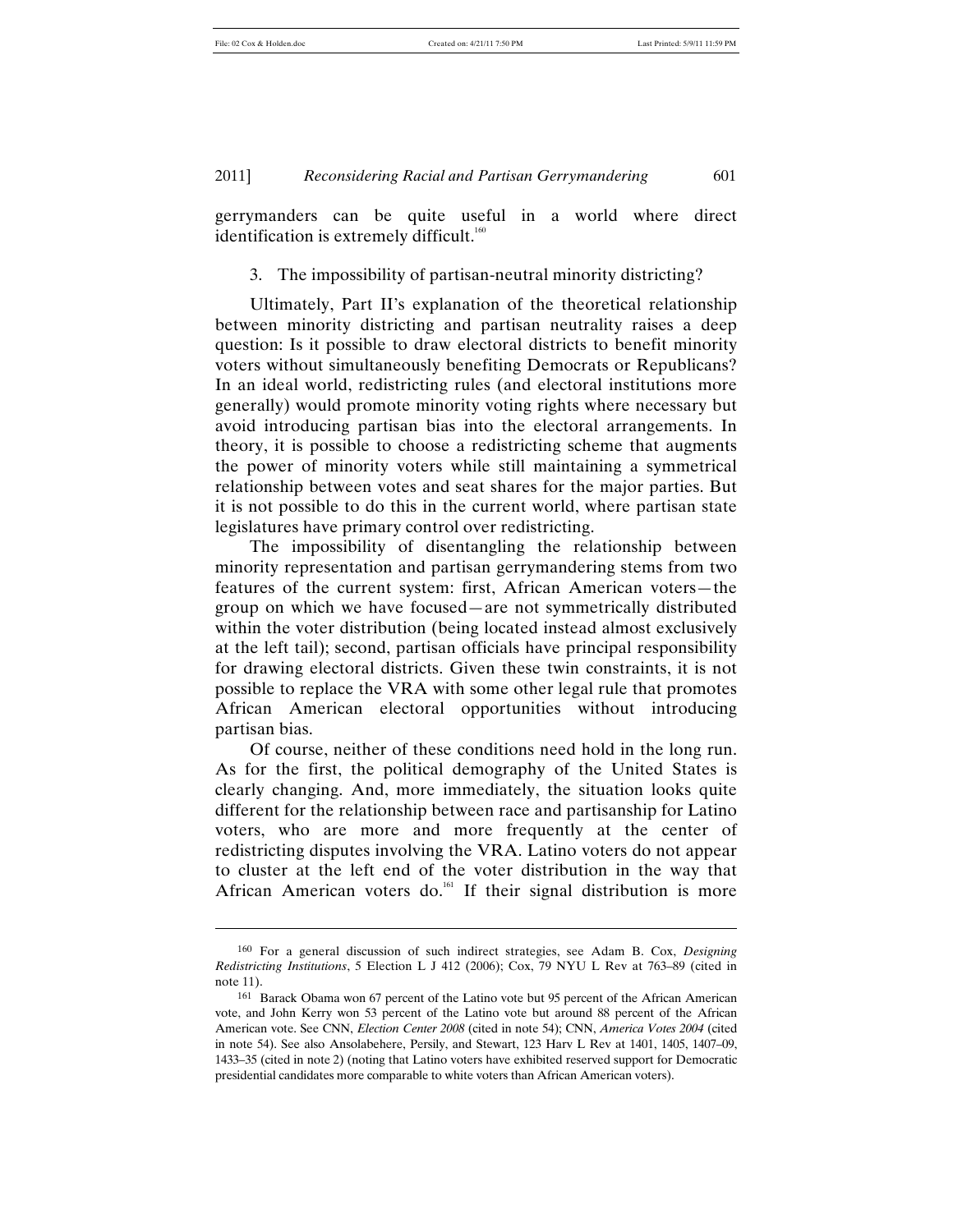symmetrical than African American voters'—or, better yet, if their race is simply a relatively poor predictor of their location in the signal distribution in any particular election—then the VRA could help promote representational opportunities for Latino voters without introducing an advantage in favor of either Democrats or Republicans. Creating majority-Latino districts would not require redistricters to draw asymmetrically on one tail of the voter distribution. Or, to put it differently, redistricters have little reason to use race as a proxy for a voter's ideological location if race is a poor predictor of that fact. In such a world, a redistricter's own decisions would allow us to disentangle issues involving minority representation from issues of partisan gerrymandering.

The second condition need not hold either: it is possible that primary responsibility for redistricting could be taken away from partisan officials. Other democracies with electoral structures similar to ours did this quite some time ago.<sup>162</sup> A handful of American states have done so as well.<sup>163</sup> Most recently, for example, California adopted two constitutional amendments requiring that its state legislative and congressional districts be drawn by a bipartisan commission.<sup>164</sup>

163 See Thomas E. Mann, *Redistricting Reform: What Is Desirable? Possible?*, in Thomas E. Mann and Bruce E. Cain, eds, *Party Lines: Competition, Partisanship, and Congressional Redistricting* 92, 100–07 (Brookings 2005) (finding that independent commissions "are invested with first and final authority in congressional redistricting by six states" and discussing the structure and effectiveness of those commissions).

164 The first amendment, covering state legislative districting, passed in 2008 as Proposition 11. See James P. Sweeney, *Voters Catch on to Redistricting Reform: Backers See More Competitive State Senate, Assembly Races*, San Diego Union-Trib A1 (Nov 9, 2008). In 2010, two ballot propositions related to Proposition 11 qualified for the November ballot. One, Proposition 27, sought to repeal Proposition 11. See California Secretary of State, *Official Voter Information Guide: Prop 27*, online at http://www.voterguide.sos.ca.gov/propositions/27/ (visited Dec 23, 2010) (describing the effect of the initiative as eliminating the Citizens Redistricting Commission and returning this responsibility to the legislature). The other, Proposition 20, sought to extend Proposition 11 to cover congressional redistricting. See California Secretary of State, *Official Voter Information Guide: Prop 20*, online at http://www.voterguide.sos.ca.gov/propositions/20/ (visited Dec 23, 2010) (stating that the measure would remove authority to determine congressional districts from the legislature and place it in the hands of the Citizens Redistricting Commission).

<sup>162</sup> Australia, Canada, and the United Kingdom are perhaps the best examples. See Rodney Smith, *New South Wales*, in Jeremy Moon and Campbell Sharman, eds, *Australian Politics and Government: The Commonwealth, the States and the Territories* 41, 58–59 (Cambridge 2003) (noting Australia's "long tradition of independent electoral boundary drawing"); John Wanna, *Queensland*, in Moon and Sharman, eds, *Australian Politics and Government* 74, 80, 96 (same); John C. Courtney, *Commissioned Ridings: Designing Canada's Electoral Districts* 94–121 (McGill-Queen's 2001) (finding that the "overwhelming majority [of redistricting bodies in Canada] have been non-partisan in membership, empowered . . . to design districts as they see fit . . . and free of statutory or administrative constraints"); Ron Johnston, Charles Pattie, and David Rossiter, *Electoral Distortion despite Redistricting by Independent Commissions: The British Case, 1950–2005*, in Lisa Handley and Bernard Grofman, eds, *Redistricting in Comparative Perspective* 205, 207–08 (Oxford 2008) (discussing independent redistricting commissions in the United Kingdom).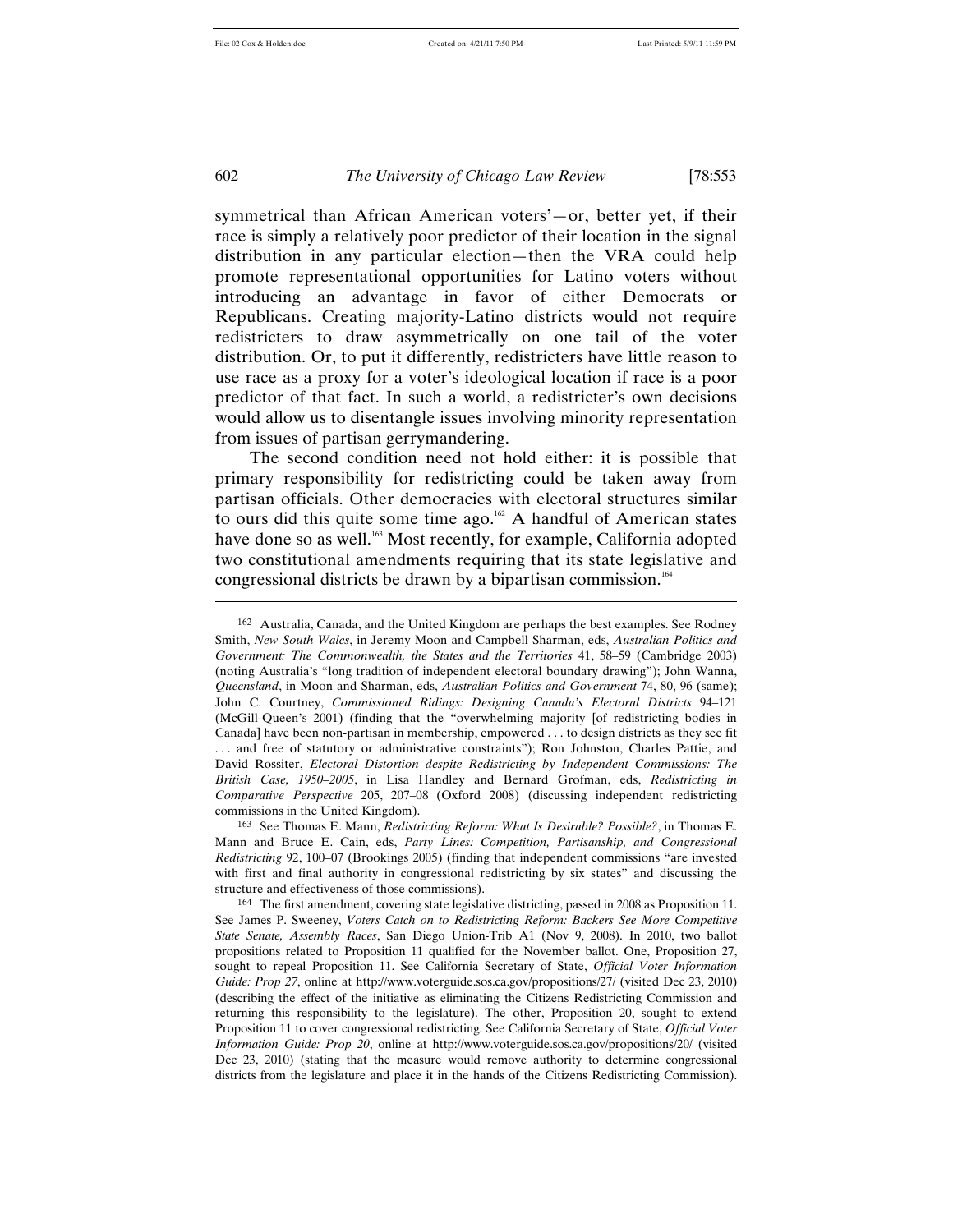Putting aside all of the difficult practical questions about how one designs an unbiased commission, our central thesis provides a new kind of theoretical argument in favor of such an arrangement. Historically, advocates for redistricting commissions have focused exclusively on concerns about partisan gerrymandering. They have argued that it is impossible to stamp out the practice of partisan gerrymandering without stripping partisan officials of redistricting authority. Of course, the question whether some other institutionaldesign route might also alleviate the problem of partisanship has always remained. One of us has argued, for example, that it sometimes will be possible to reduce partisan bias by constraining the redistricter's decisionmaking process in some way, rather than by taking power away from her entirely.<sup>165</sup> This Article shows that, given the political demography of the United States today, stripping partisan legislatures of redistricting power provides the only way to draw a redistricting plan that *both* secures partisan neutrality and promotes African American voting rights. At least in a situation in which one cares about both of these values, constraints on the redistricter's decisionmaking process alone cannot be a perfect substitute for changing her identity. This complicates the contemporary picture of the institutional design of redistricting. More important, it provides a new way of understanding the potential virtues of redistricting commissions.

#### **CONCLUSION**

We have shown that the conventional wisdom about the relationship between partisan gerrymandering and minoritypromoting districting is misguided. For redistricters pursuing an optimal partisan strategy, the VRA operates as a greater constraint for Republicans than it does for Democrats. This does not mean, of course, that we should scrap the Act, or that Republicans were confused when they supported its reauthorization in 2006. The Act's majority-minority districting requirement can significantly increase the likelihood of electing minority legislators, and many have argued that promoting this sort of descriptive representation is important in a

Proposition 27 failed, but Proposition 20 passed. See California Secretary of State, *Votes for and against November 2, 2010, Statewide Ballot Measures*, online at http://www.sos.ca.gov/elections/ sov/2010-general/07-for-against.pdf (visited Dec 23, 2010) (showing that Proposition 27 failed, with 40.5 percent of the vote in favor and 59.5 percent against, and showing that Proposition 20 passed, with 61.3 percent of the vote in favor and 38.7 percent against).

<sup>&</sup>lt;sup>165</sup> See Cox, 79 NYU L Rev at 769–70  $\&$  n 70 (cited in note 11) (arguing that a limitation on the frequency of redistricting would create a temporal veil of ignorance that could reduce partisan advantage-seeking); Cox, 5 Election L J at 412 (cited in note 160) (suggesting options for redistricting reform other than transferring authority over redistricting to new institutions).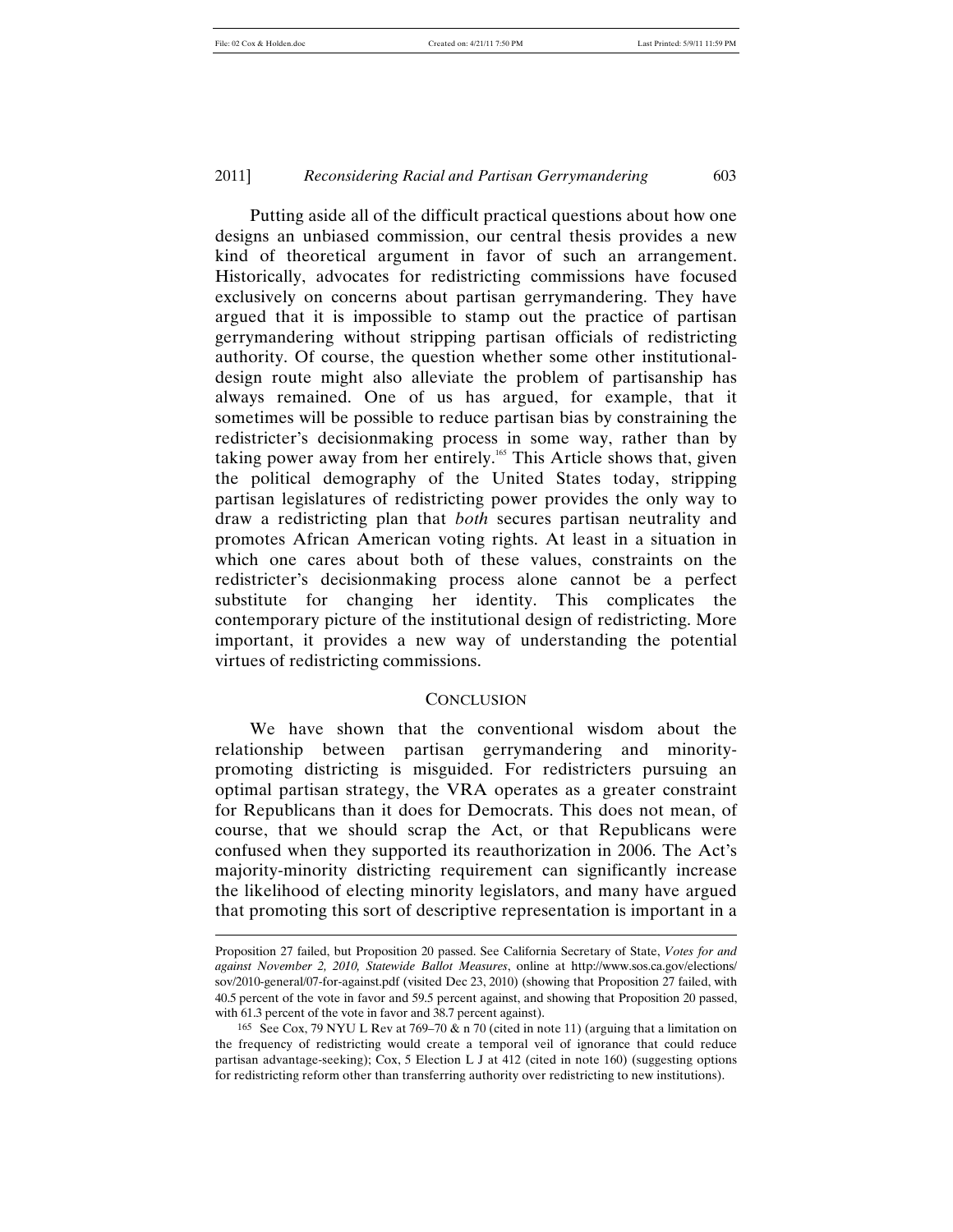country that long excluded minority voters from the polls. Nonetheless, our findings do make two things clear. First, the partisan consequences of the Act cannot be neutralized without abandoning the project of promoting descriptive representation. Second, even if we did abandon that project and repeal the VRA, it would not necessarily mean the end of majority-minority districts. Those districts serve the interests of the Democratic Party, and so would likely be drawn even in the absence of any legal requirement to do so. For that reason, opponents of majority-minority districting would likely have to go much further—to legally prohibit the drawing of these districts—in order to eliminate them from the contemporary political landscape.

Understanding these features of reapportionment law and politics is important for a slew of reasons: it has implications for the political economy of major legislation like the VRA, consequences for the way in which courts choose to intervene in the redistricting process, and lessons for the design of redistricting institutions. We cannot hope to think through all of these implications in this Article. But our hope is that we have provided a new framework for future conversations about these issues.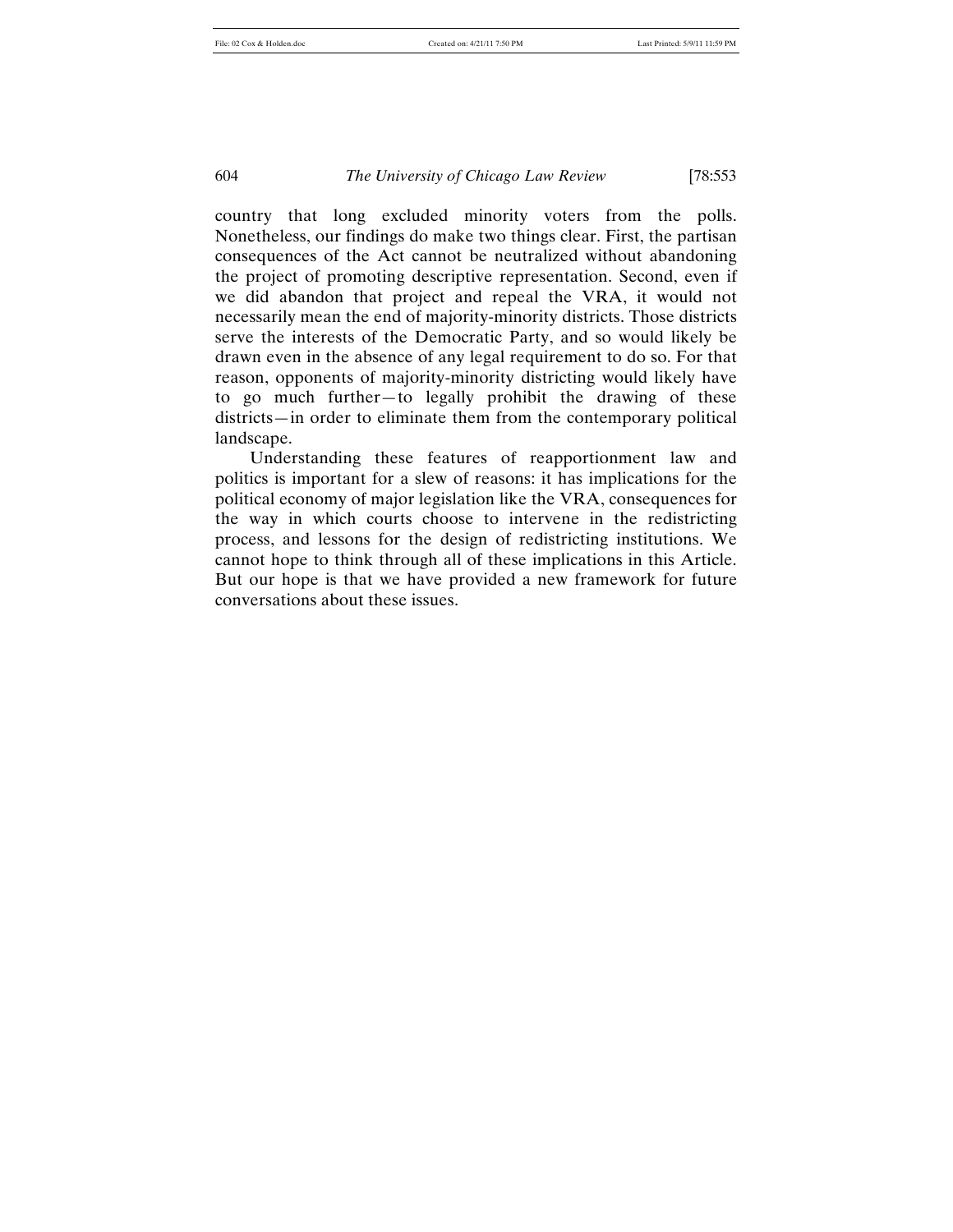Readers with comments should address them to:

Professor Adam B. Cox University of Chicago Law School 1111 East 60th Street Chicago, IL 60637 adambcox@law.uchicago.edu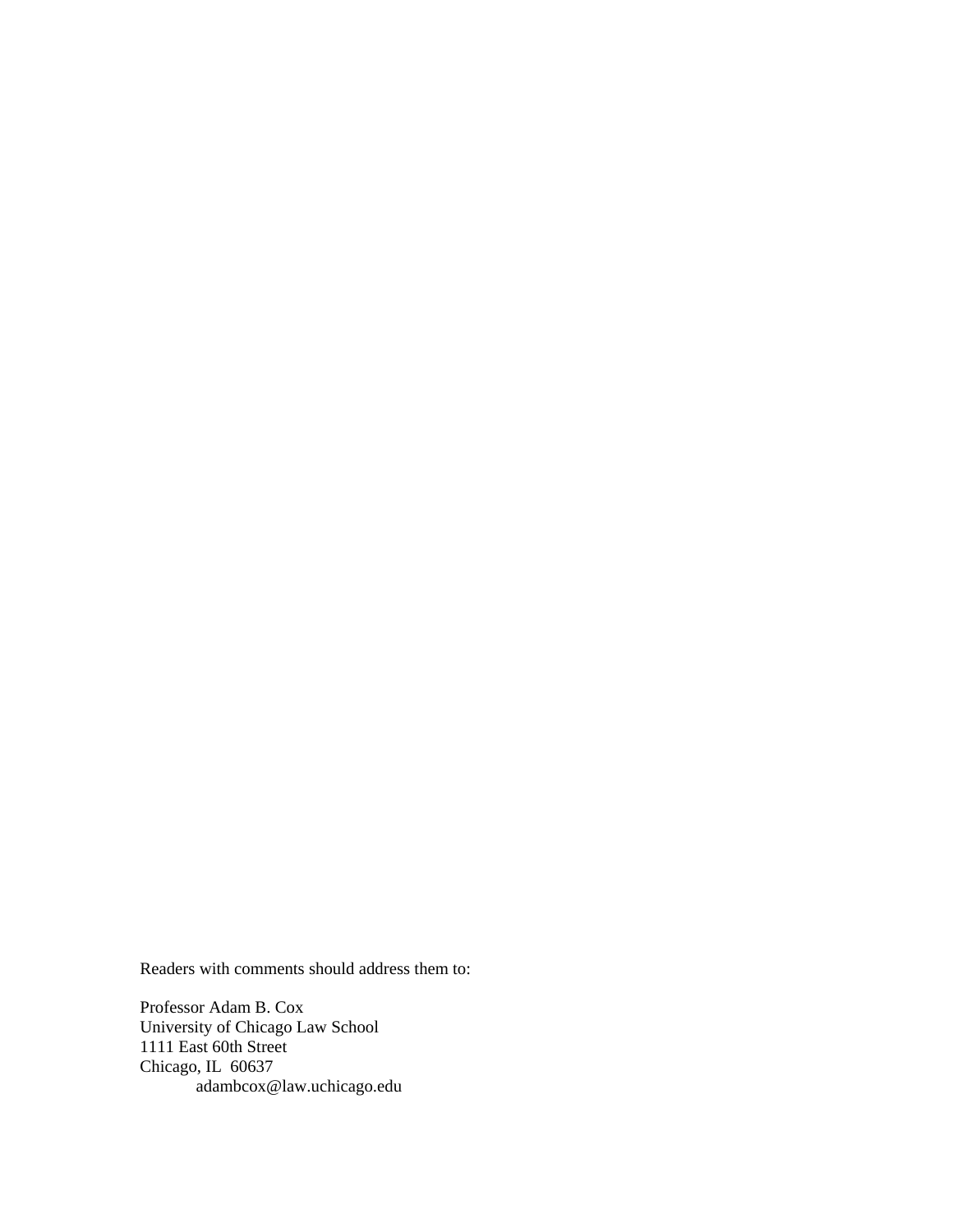# Chicago Working Papers in Law and Economics (Second Series)

For a listing of papers 1–500 please go to Working Papers at http://www.law.uchicago.edu/Lawecon/index.html

- 501. Saul Levmore, Interest Groups and the Problem with Incrementalism (November 2009)
- 502. Tom Ginsburg, The Arbitrator as Agent: Why Deferential Review Is Not Always Pro-Arbitration (December 2009)
- 503. Nuno Garoupa and Tom Ginsburg, Reputation, Information and the Organization of the Judiciary (December 2009)
- 504. Eric A. Posner and Alan O. Sykes, Economic Foundations of the Law of the Sea (December 2009)
- 505. Jacob E. Gersen and Anne Joseph O'Connell, Hiding in Plain Sight? Timing and Transparency in the Administrative State (December 2009)
- 506. Richard A. Epstein, Impermissible Ratemaking in Health-Insurance Reform: Why the Reid Bill is Unconstitutional (December 2009)
- 507. Tom Ginsburg and Eric A. Posner, Subconstitutionalism (January 2010)<br>508. Stephen J. Choi, Mitu Gulati, and Eric A. Posner, What Do Federal Distr
- 508. Stephen J. Choi, Mitu Gulati, and Eric A. Posner, What Do Federal District Judges Want? An Analysis of Publications, Citations, and Reversals (January 2010)
- 509. Joseph Isenbergh, The Future of Taxation (January 2010)
- 510. Lee Epstein, William M. Landes, and Richard A. Posner, Why (and When) Judges Dissent: A Theoretical and Empirical Analysis (January 2010)
- 511. Tom Ginsburg, James Melton, and Zachary Elkiins, The Endurance of National Constitutions (February 2010)
- 512. Omri Ben-Shahar and Anu Bradford, The Economics of Climate Enforcement (February 2010)
- 513. Neta-li E. Gottlieb, Free to Air? Legal Protection for TV Program Formats (February 2010)
- 514. Omri Ben-Shahar and Eric A. Posner, The Right to Withdraw in Contract Law (March 2010)
- 515. Richard A. Epstein, Inside the Coasean Firm: Competence as a Random Variable (March 2010)
- 516. Omri Ben-Shahar and Carl E. Schneider, The Failure of Mandated Disclosure (March 2010)
- 517. Kenneth W. Dam, The Subprime Crisis and Financial Regulation: International and Comparative Perspectives (March 2010)
- 518. Lee Anne Fennell, Unbundling Risk (April 2010)
- 519. Stephen J. Choi, Mitu Gulati, and Eric A. Posner, Judicial Ability and Securities Class Actions (April 2010)
- 520. Jonathan S. Masur and Jonathan Remy Nash, The Institutional Dynamics of Transition Relief (April 2010)
- 521. M. Todd Henderson, Implicit Compensation, May 2010
- 522. Lee Anne Fennell, Possession Puzzles, June 2010
- 523. Randal C. Picker, Organizing Competition and Cooperation after *American Needle*, June 2010
- 524. Richard A. Epstein, What Is So Special about Intangible Property? The Case for intelligent Carryovers, August 2010
- 525. Jonathan S. Masur and Eric A. Posner, Climate Regulation and the Limits of Cost-Benefit Analysis, August 2010
- 526. Richard A. Epstein, Carbon Dioxide: Our Newest Pollutant, August 2010
- 527. Richard A. Epstein and F. Scott Kieff, Questioning the Frequency and Wisdom of Compulsory Licensing for Pharmaceutical Patents, August 2010
- 528. Richard A. Epstein, One Bridge Too Far: Why the Employee Free Choice Act Has, and Should, Fail, August 2010
- 529. Jonathan Masur, Patent Inflation, August 2010
- 530. Bernard E. Harcourt and Tracey L. Meares, Randomization and the Fourth Amendment, August 2010
- 531. Ariel Porat and Avraham Tabbach, Risk of Death, August 2010
- 532. Randal C. Picker, The Razors-and-Blades Myth(s), September 2010
- 533. Lior J. Strahilevitz, Pseudonymous Litigation, September 2010
- 534. Omri Ben Shahar, Damanged for Unlicensed Use, September 2010
- 535. Bermard E. Harcourt, Risk As a Proxy for Race, September 2010
- 536. Christopher R. Berry and Jacob E. Gersen, Voters, Non-Voters, and the Implications of Election